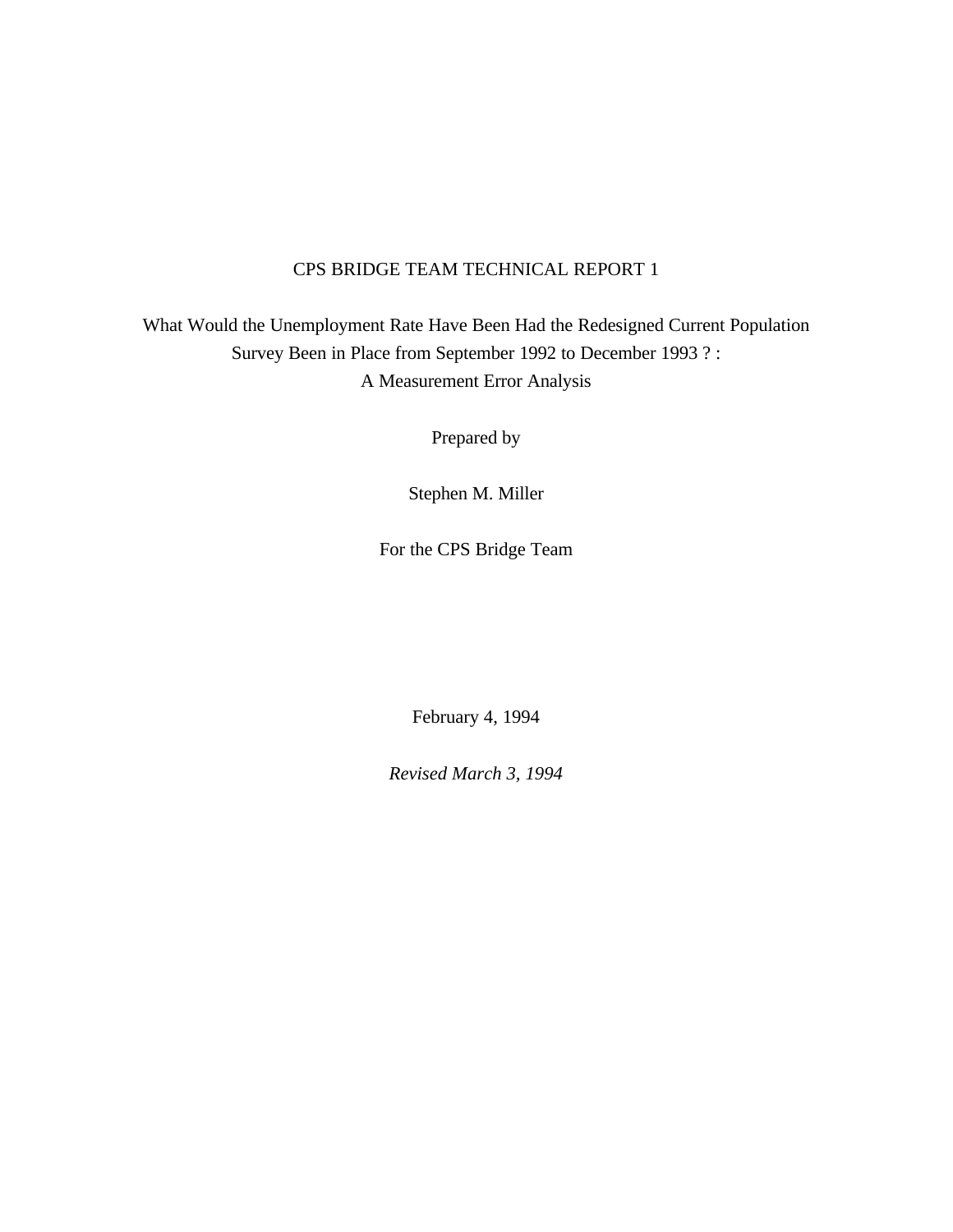Executive Summary of

# CPS BRIDGE TEAM TECHNICAL REPORT 1

# What Would the Unemployment Rate Have Been Had the Redesigned Current Population Survey Been in Place from September 1992 to December 1993 ? : A Measurement Error Analysis

# February 1994

The official monthly labor force estimates from January 1994 onwards will be based on data from a comprehensively redesigned Current Population Survey (CPS). The redesign incorporates changes in the basic questionnaire and collection methodology. In addition, these estimates will be constructed using 1990-Census-based population controls rather than 1980-Census-based population controls.

To better understand the effect of the CPS redesign on published estimates, a Parallel Survey, intended to provide annual average labor force estimates, was conducted from July 1992 to December 1993 using a separate monthly sample of households approximately one-fifth the size of the regular CPS sample. Because of the small sample size, monthly estimates from the Parallel Survey are highly variable.

To help analysts interpret the 1994 monthly CPS estimates, the CPS Bridge team has modeled the Parallel Survey estimates from September 1992 through December 1993 for the purposes of producing more accurate estimates of what the CPS might have looked like during that period had the redesigned CPS been in place. The modeling has used only data from the Parallel Survey and the CPS and yields monthly estimates with approximately one-half the sampling variability of the monthly Parallel Survey estimates, but still about twice the variance of the regular CPS estimates. While the model estimates are less variable than the monthly estimates from the Parallel Survey, it should be noted that, because not all design differences could be taken into account, the model estimates may not provide a completely accurate picture of what the estimates from the redesigned CPS would have looked like during that period. The model estimates were seasonally adjusted with factors computed under the old CPS, so not all seasonality may be accounted for.

Several seasonally adjusted national unemployment rate series are shown below. The CPS *1980 weighted* estimates are the official seasonally adjusted rates as originally published. The CPS *1990 weighted* estimates show the effect on the original CPS estimates of switching to the 1990 Census adjusted population controls. The change to *1990 weighting* results in a 0.1 increase in the unemployment rate over the *1980 weighted* estimates. The model estimates are our estimates of what the unemployment rate would have been had the redesigned survey been in place. They are uniformly higher than both of the CPS estimates, averaging 0.6 higher than the *1980 weighted* estimates over the period. All three series show a decline in the unemployment rate of more than a percentage point between September 1992 and December 1993.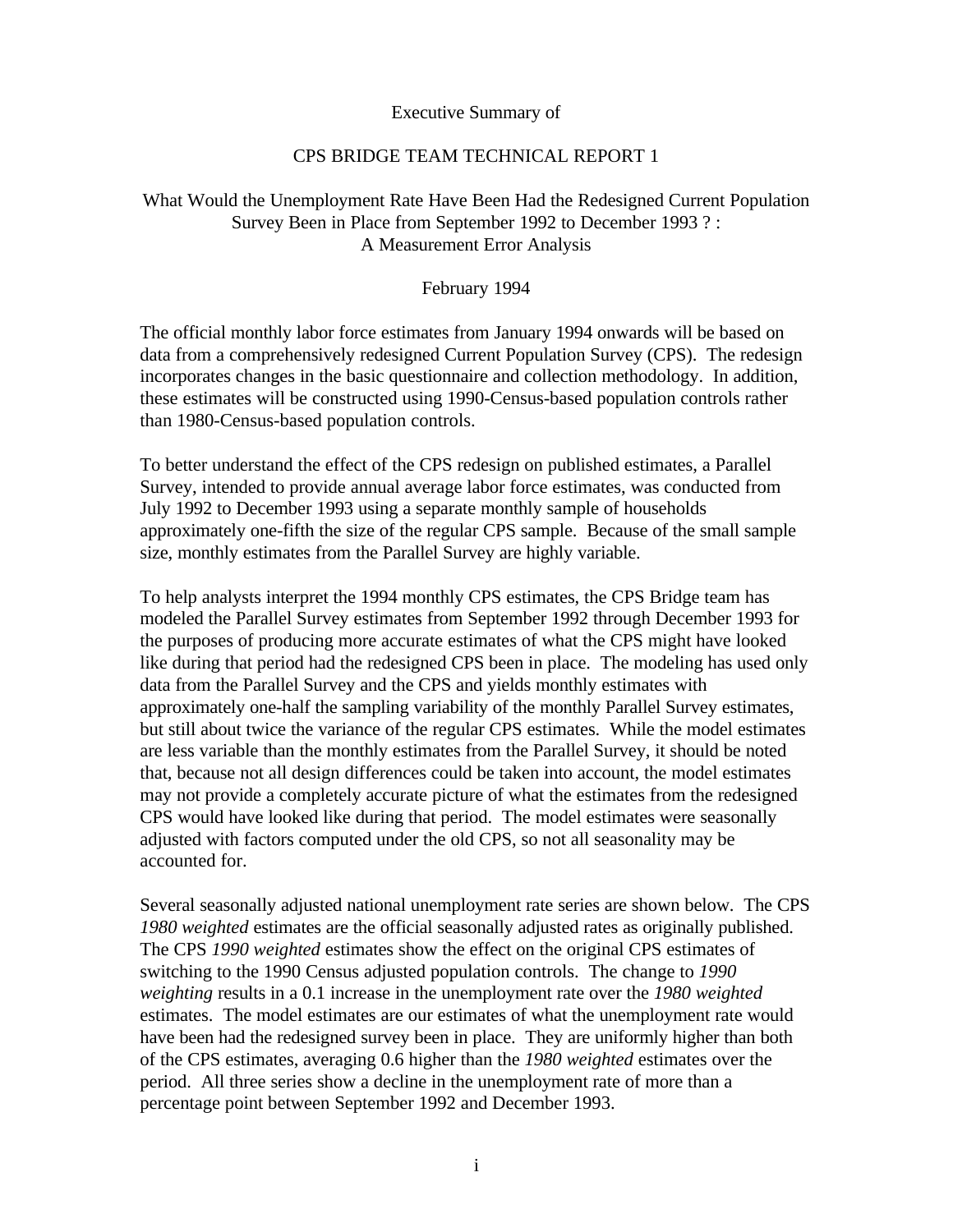|            |           | <b>Seasonally Adjusted Unemployment Rates</b> |       |
|------------|-----------|-----------------------------------------------|-------|
|            | CPS 1980  | CPS 1990                                      |       |
| Date       | weighting | weighting                                     | Model |
| 1992: Sep. | 7.5       | 7.6                                           | 8.3   |
| Oct.       | 7.3       | 7.4                                           | 7.9   |
| Nov.       | 7.3       | 7.4                                           | 8.0   |
| Dec.       | 7.3       | 7.4                                           | 7.9   |
| 1993: Jan. | 7.1       | 7.2                                           | 7.7   |
| Feb.       | 7.0       | 7.1                                           | 7.5   |
| Mar.       | 7.0       | 7.1                                           | 7.4   |
| Apr.       | 7.0       | 7.1                                           | 7.4   |
| May.       | 6.9       | 7.0                                           | 7.5   |
| Jun.       | 6.9       | 7.0                                           | 7.6   |
| Jul.       | 6.8       | 6.9                                           | 7.6   |
| Aug.       | 6.7       | 6.8                                           | 7.5   |
| Sep.       | 6.7       | 6.7                                           | 7.3   |
| Oct.       | 6.7       | 6.8                                           | 7.3   |
| Nov.       | 6.5       | 6.6                                           | 7.2   |
| Dec.       | 6.4       | 6.5                                           | 7.0   |

# **Seasonally Adjusted Unemployment Rates**

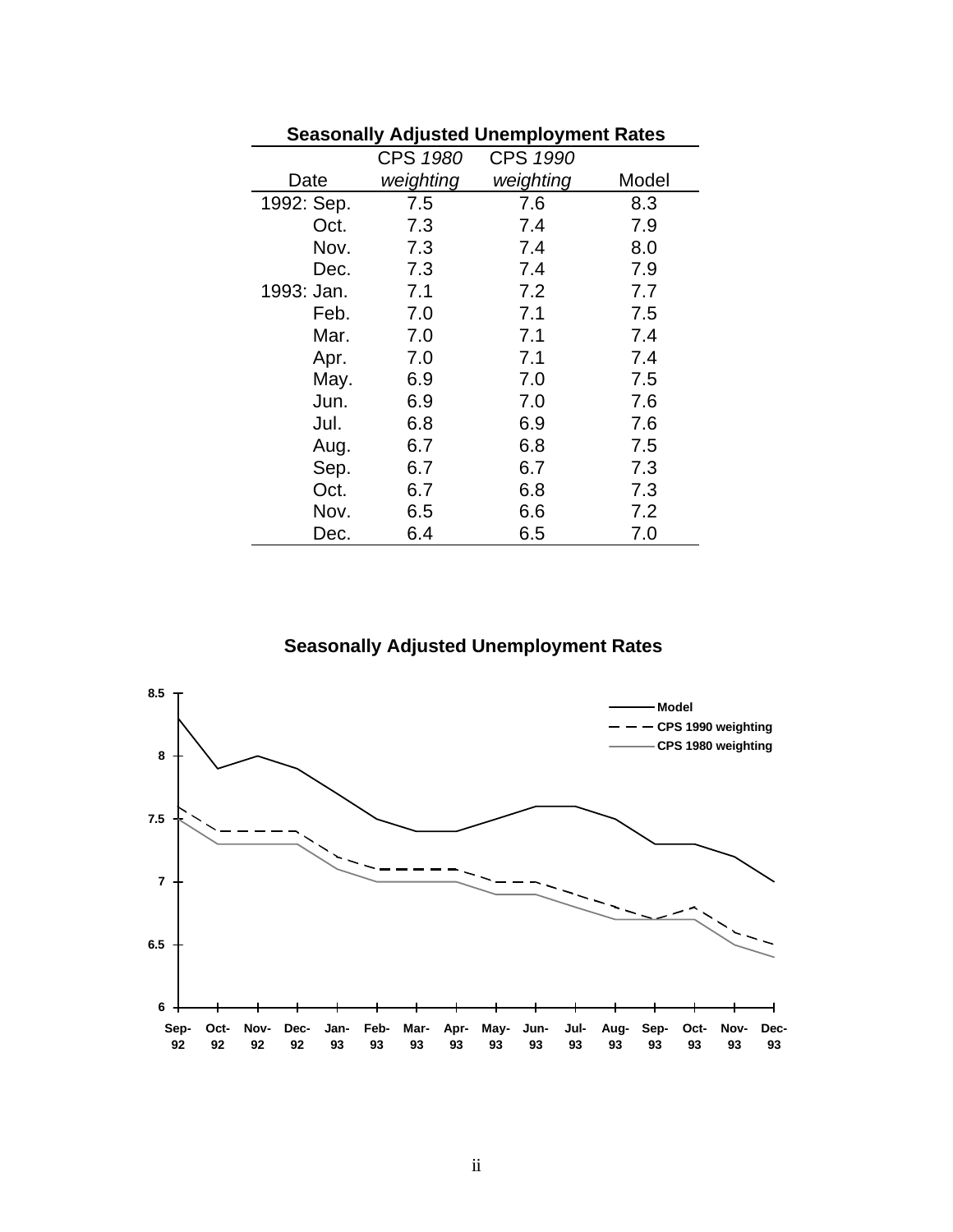### **Contents**

Twelve labor force series are modeled and used to construct unemployment rates for the period September 1992 to December 1993 which are comparable to the rates that will be produced from the redesigned CPS starting in January 1994. This report, which is the product of joint work between the Bureau of Labor Statistics and the Bureau of the Census, is laid out as follows. The *Background* section provides an introduction to the parallel survey used to evaluate the effect on annual average labor force estimates using the new questionnaire and collection procedures, as well as a discussion of the problems inherent in trying to develop an historical time series comparable to the estimates from the redesigned CPS. The *Summary of Statistical Methodology* section provides an overview of the methods used to produce the comparable series. The *Presentation of Selected Labor Force Series* section provides a summary of the *comparable data* to the official CPS data published during the same period. Finally, two *Appendices* provide additional details about the statistical modeling used.

#### **Acknowledgments**

The CPS Bridge Team consists of Chester E. Bowie, Shail J. Butani, Lawrence S. Cahoon, Cathryn S. Dippo, Robert E. Fay, Donna L. Kostanich, Elizabeth A. Martin, Stephen M. Miller, Anne E. Polivka, and N. Clyde Tucker. Other participants in the team's work included Katharine Abraham, Jack Bregger, Mick Couper, Thomas Plewes, and Jennifer Rothgeb. Outside consultants included Wayne Fuller, and Robert Groves. This report was prepared by Stephen Miller, who also was responsible for the modeling. Robert Fay computed variances for the Parallel Survey, and also provided CPS estimates for September 1992. Additional assistance was provided by Ken Robertson, Athar Malik, Ed Robison, and Janice Lent.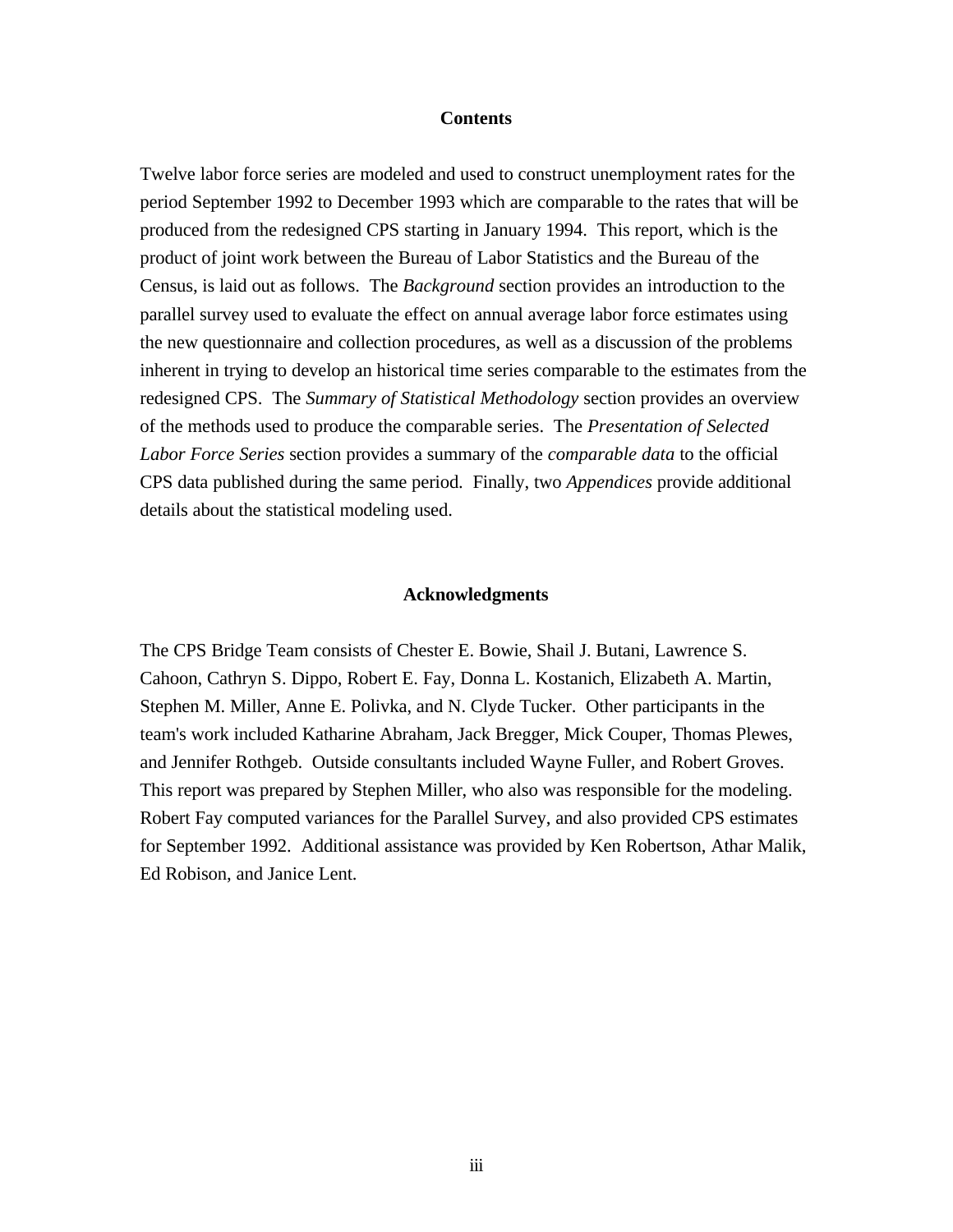### **Background**

### *Current Population Survey (CPS)*

The Current Population Survey (CPS) is a national survey of approximately 60,000 households which provides a monthly picture of the nation's labor force characteristics. The CPS began in 1940, and the questionnaire has remained essentially unchanged since the last redesign in 1967. The current redesign takes into account changes which have taken place in the workforce and structure of American society, and takes advantage of improvements in survey methodology, such as computer-assisted data collection and questionnaire methods based on the theories of cognitive psychology. Further discussion of the changes in CPS can be found in the September 1993 issue of the *Monthly Labor Review*.

In addition to the questionnaire and mode of collection changes, new weights will be used to derive estimates from the sample. Starting in January 1994, the 1990-undercountadjusted census population counts will be used. We will refer to this as *90 weighting*. The data used in this report are all based upon *90 weighting* unless otherwise stated. (The old weights were based on the 1980 Census of Population.)

#### *Parallel Survey*

In order to better understand the effects of the CPS redesign changes upon published estimates, BLS sponsored a Parallel Survey conducted from July 1992 to December 1993 by the Census Bureau. Using a monthly sample of approximately 12,000 households, the design of the Parallel Survey sample was a national stratified multistage probability sample which yields unbiased estimates for the nation as a whole. In contrast, the CPS sample has a State-based design which yields unbiased estimates for States and the Nation. In this report, we will utilize data for September 1992 through December 1993. The data collected during the initial two months, July and August of 1992, were not used due to startup effects in the Parallel Survey.

Polivka (1994) provides annual average estimates from the Parallel Survey. Annual averages give our best overall understanding about the differences between the redesigned CPS and the CPS prior to January 1994. These have been used as the basis of comparison because their sampling errors are much lower than those of the monthly Parallel Survey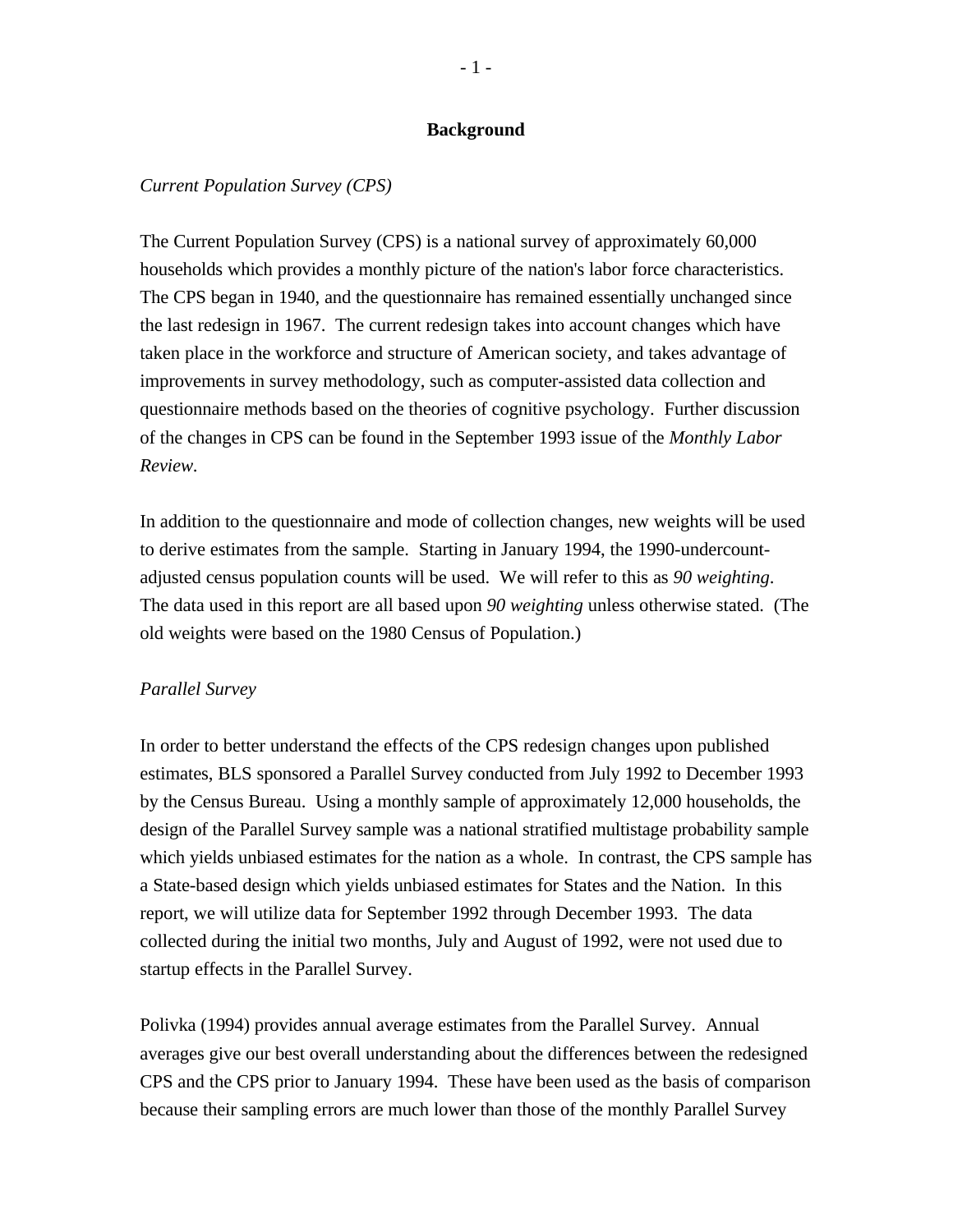estimates, and their use eliminates the need for seasonally adjusting the data. However, to interpret 1994 monthly estimates in comparison to 1993, analysts need comparable monthly estimates, both on a seasonally adjusted and unadjusted basis. Providing these estimates is a formidable task because of the many design differences between the CPS and the Parallel Survey. In this report, we present a set of estimates which attempt to account for some, but not all, of these differences. The major design differences are summarized in table 1.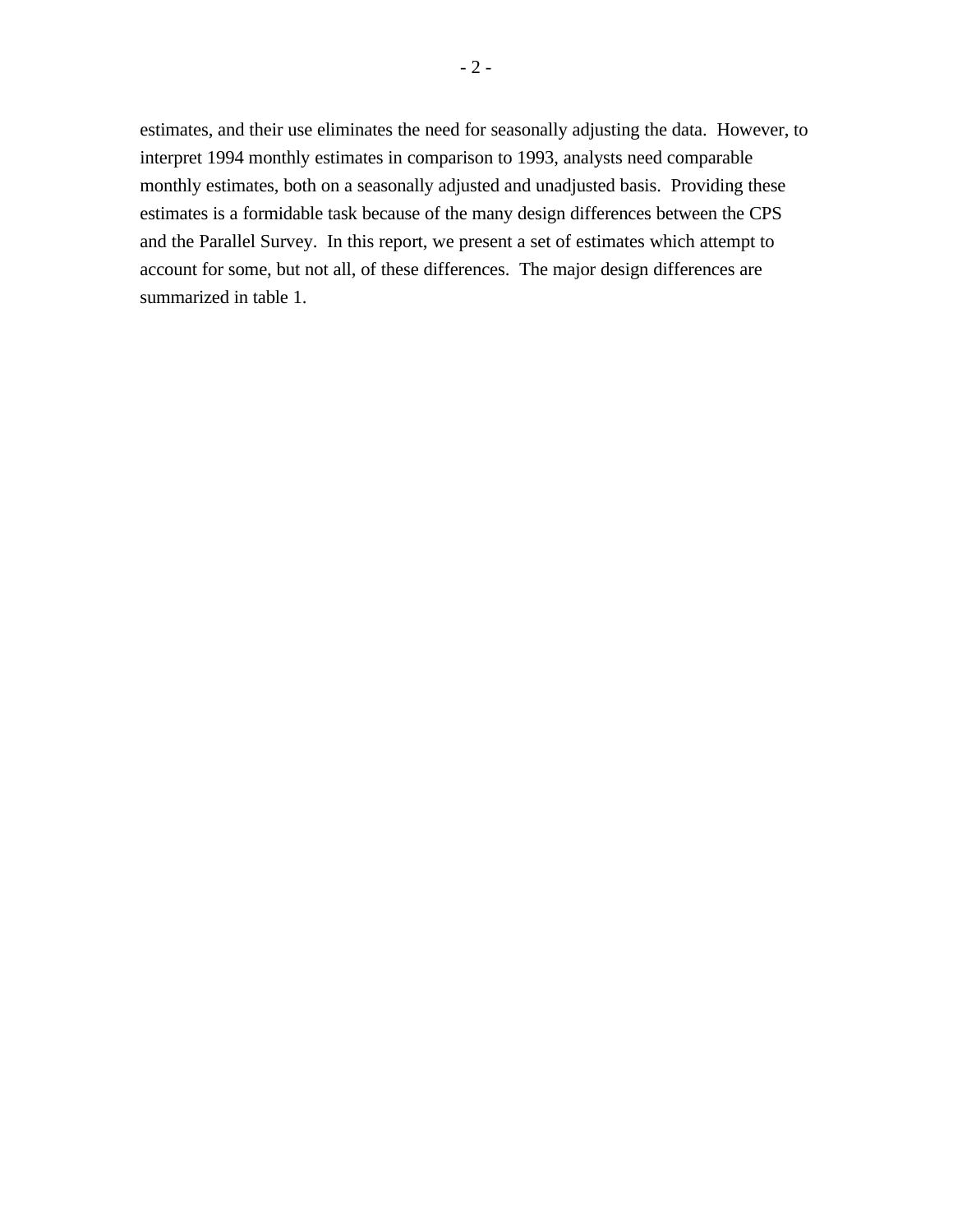|                                                 | <b>CPS</b>         | <b>PS</b>        |
|-------------------------------------------------|--------------------|------------------|
| <b>SAMPLING DESIGN</b>                          |                    |                  |
| Type of Design                                  | State-Based        | National         |
| Number of sample primary sampling units (PSU)   | 729                | 283              |
| Number of geographic areas in sample PSU's      | 1,973              | 579              |
| Monthly sample size (occupied housing units)    | 58,900             | 12,000           |
| Post-stratification                             | 600 cells          | 559 cells        |
|                                                 | <b>Plus States</b> | <b>NO States</b> |
| Composite estimation                            | Yes                | N <sub>o</sub>   |
| Standard Error of Monthly Unemployment Rate     | 0.11               | 0.25             |
| Standard Error of Annual Avg. Unemployment Rate | 0.07               | 0.16             |
| <b>COLLECTION PROCEDURES</b>                    |                    |                  |
| Mode of collection                              | PAPI, CATI         | CAPI, CATI       |
| % Centralized CATI                              | 9%                 | 18%              |
| % True Month-in-Sample in September 1992        | 100%               | 50%              |
| % True Month-in-Sample in October 1992          | 100%               | 50%              |
| % True Month-in-Sample in November 1992         | 100%               | 50%              |
| % True Month-in-Sample in December 1992         | 100%               | 50%              |
| % True Month-in-Sample in January 1993          | 100%               | 54%              |
| % True Month-in-Sample in February 1993         | 100%               | 58%              |
| % True Month-in-Sample in March 1993            | 100%               | 64%              |
| % True Month-in-Sample in April 1993            | 100%               | 76%              |
| % True Month-in-Sample in May 1993              | 100%               | 78%              |
| % True Month-in-Sample in June 1993             | 100%               | 86%              |
| % True Month-in-Sample in July 1993             | 100%               | 93%              |
| % True Month-in-Sample in August 1993           | 100%               | 97%              |
| % True Month-in-Sample in September 1993        | 100%               | 100%             |
| % True Month-in-Sample in October 1993          | 100%               | 100%             |
| % True Month-in-Sample in November 1993         | 100%               | 100%             |
| % True Month-in-Sample in December 1993         | 100%               | 100%             |

Table 1. Design Features of CPS and the Parallel Survey (PS) from Sep. 92 - Dec. 93.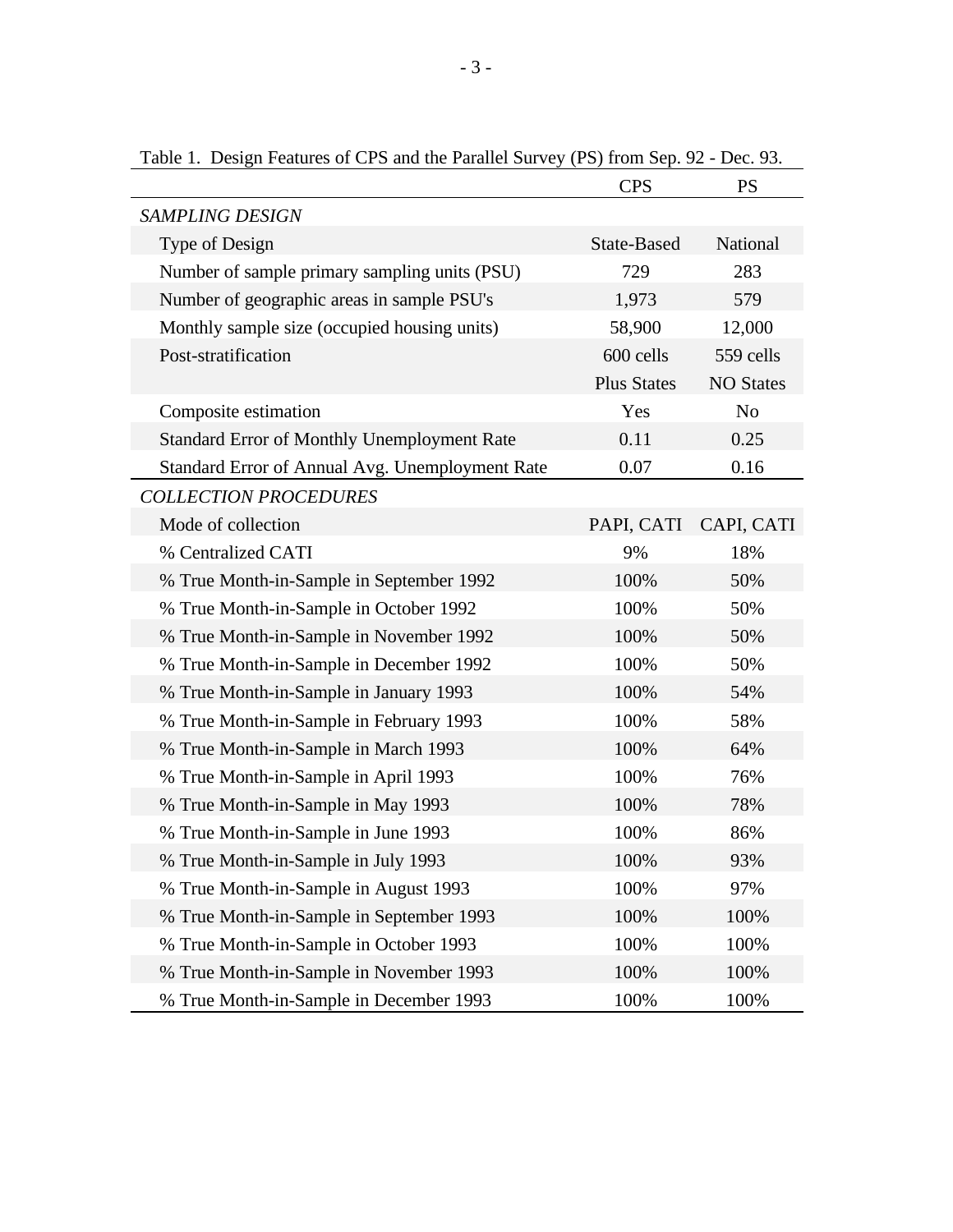The model-based estimates presented in this report take into account differences between the CPS and Parallel Survey in sampling error and population controls but do not account for differences in post-stratification procedures, sample rotation, rotation group bias patterns, composite estimation, percent CATI, and seasonal patterns in monthly estimates. A brief discussion of the implications for the model-based estimates of these latter differences follows. For an in-depth discussion of the differences in sampling design between CPS and the Parallel Survey, see Kostanich and Cahoon (1994).

#### *Poststratification*

Poststratification is a statistical procedure used to ensure, among other things, that estimates aggregate to known population totals. In the CPS, estimates are controlled to match State totals. Estimates from the Parallel Survey were not controlled to match State totals. In addition, because of the small sample size of the Parallel Survey, more collapsing of race and ethnicity cells had to be done than is the case under regular CPS.

#### *Sample rotation*

The CPS uses a 4-8-4 rotation sampling scheme which means that households are interviewed for 4 consecutive months, not interviewed for 8 months, and then interviewed for 4 additional months before being permanently dropped from the sample. Each month, a new panel or rotation group is introduced, replacing the panel which received its 8th interview the previous month. Thus, each month 1/8 of the total sample is being interviewed for the 1st, 2nd, ..., and 8th time. This particular sampling scheme attempts to balance respondent burden with improved estimates of month-to-month and year-to-year change. (In any given month, 75 percent of the interviewed households were interviewed in the previous month and 50 percent were interviewed in the same month in the previous year.) Historically, it has been shown that, for a given month, the expected value of the estimated unemployment rate from each of the 8 rotation groups is different. For example, the estimated unemployment rate for the month-in-sample 1 (MIS1) panel is, on average, 7.4 percent higher than the estimated rate based on the month-in-sample 2 (MIS2) panel and 8.8 percent higher than the estimated rate based on the month-in-sample 8 panel. The estimated unemployment rate from the CPS for MIS1 through MIS4 combined is, on average, 4.3 percent higher than for MIS5 through MIS8. Although this basic 4-8-4 rotation scheme was used in the Parallel Survey, it takes 16 months to completely phase in this type of design, and the first month in which 1/8 of the sample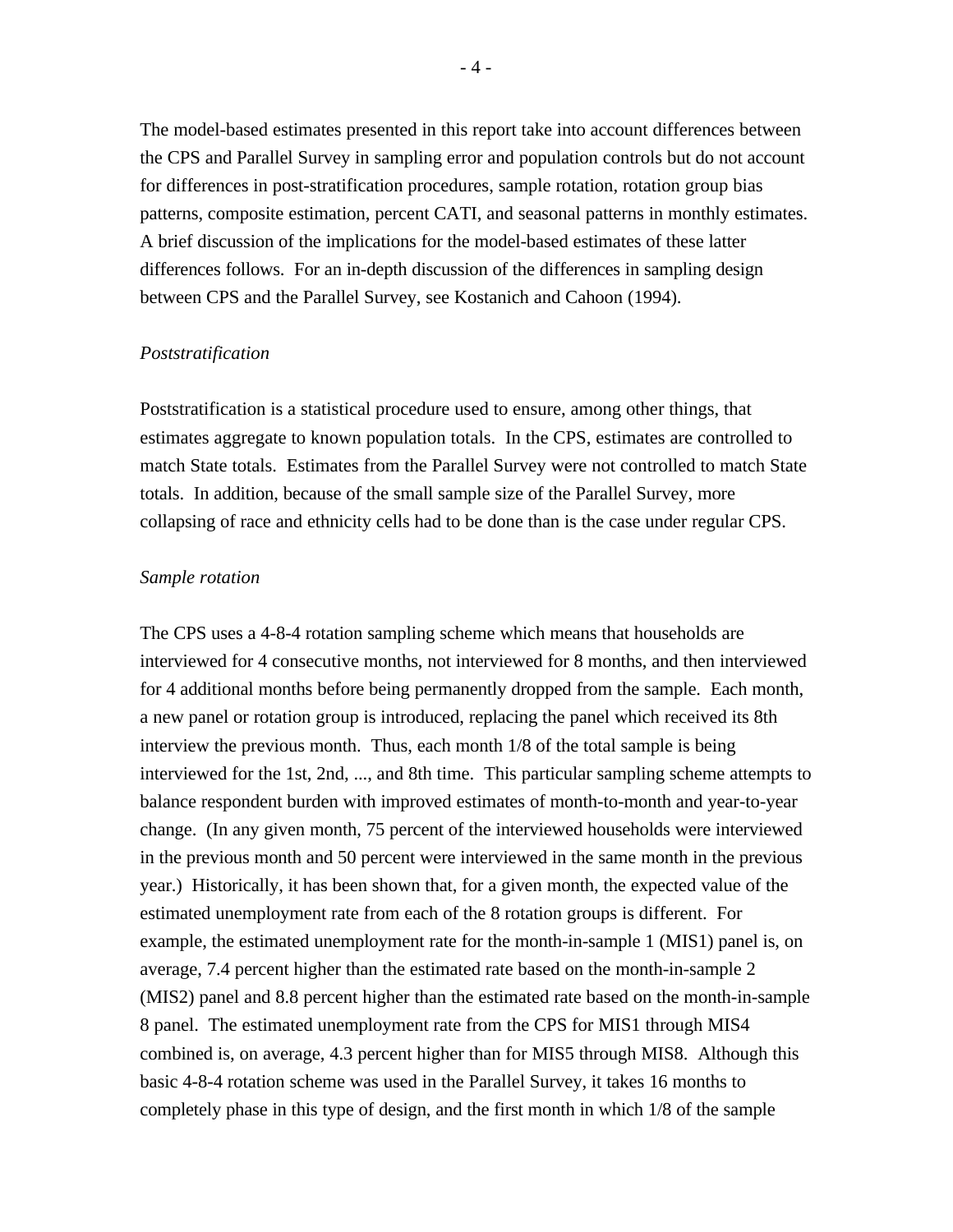received its 8th interview was September 1993. Thus, if the rotation group bias pattern under the old methodology were to hold true under the new methodology, we might expect estimates from the Parallel Survey to be higher than they would have been if the sample had been fully phased in before September 1992.

#### *Rotation Group Bias Patterns*

A major change in the redesigned CPS questionnaire is the inclusion of questions each month to determine if persons not in the labor force are discouraged workers. In the "old" CPS, from January 1970 through December 1993, questions for determining discouragedworker status were asked only of MIS4 and MIS8 households. Between January 1967 and December 1969, these questions had been asked of MIS1 and MIS5 households. When the discouraged worker questions were moved from MIS1 and MIS5 to MIS4 and MIS8, the rotation group bias patterns changed dramatically. Thus, we expect the rotation group bias pattern for the new CPS to be different from the old. Because of the small sample sizes in the Parallel Survey and the incomplete rotation phase-in, we cannot estimate what the new pattern is. On the other hand, for the parallel testing period, monthly estimates based only on true MIS1 households were 4 percent higher than for true MIS2 to MIS4 combined, as compared to a 3 percent difference in CPS, providing some evidence that there was a change.

#### *Composite Estimation*

The CPS estimates are computed each month using a composite estimator to increase the accuracy of both the monthly estimates and the estimates of month-to-month changes. The composite estimator is a weighted linear combination of two estimates for the current month. One is based on data from the entire sample for the current month; the other derives from the previous month's composite estimate plus an estimate of over-the-month change from the 75% of the sample interviewed in both months. The particular form of the composite estimator was chosen based upon the rotation group bias patterns found under the old CPS methodology. Since, as mentioned earlier, we do not have accurate estimates of the rotation group bias pattern for the new methodology, we cannot modify the form of the composite estimator. To avoid mixing January 1994 estimates based on the new methodology by using December 1993 estimates based on the old methodology, the estimate for January will not be composited. The composite estimator will be restarted in early 1994. There will be an effect due to starting up the composite estimator, but we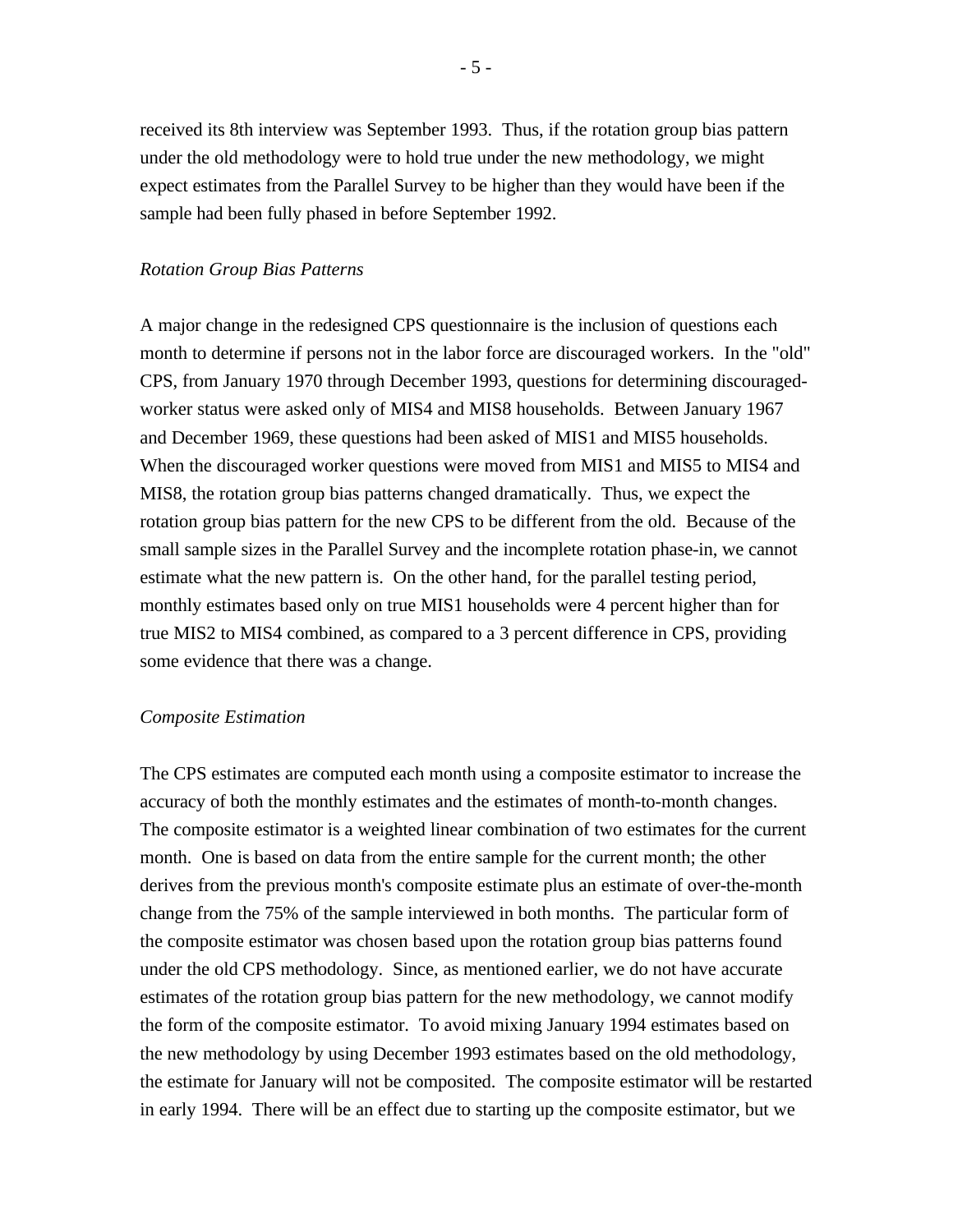are unable to predict the exact effect. Because of the problems inherent in the sample rotation pattern for the Parallel Survey mentioned above, the model estimates reported in the present paper were developed based upon noncomposited Parallel Survey data.

### *Centralized CATI Percentage*

The percentage of centralized computer-assisted telephone interviewing (CATI) was 18 percent in the Parallel Survey and 9 percent in the CPS. The redesigned CPS will have approximately 13 percent centralized CATI in January 1994, and this will increase to 18 percent sometime in 1994. For information on the implications of these differences on estimates see Kostanich and Cahoon (1994).

## *Seasonal Adjustment*

The method used by BLS for seasonal adjustment is X-11 ARIMA, with seasonal factors reestimated every 6 months. The most recent set of factors was estimated in December 1993. For the seasonally adjusted estimates in this report, we used these most recent seasonal factors computed using data from the CPS through December 1993 based upon 1980 weighting. It was not possible to compute accurate seasonal factors from the Parallel Survey, since it usually requires at least 5 years of data to produce good monthly factors. The factors obtained from CPS data through December 1993 are the factors that will be used starting in January 1994 to adjust the redesigned CPS. BLS will monitor the seasonally adjusted estimates from the redesigned CPS to look for possible changes in seasonal patterns.

#### **Summary of Statistical Methodology**

The modeling effort reported here looked at the 12 basic series that, when aggregated, comprise the civilian labor force. These are listed in table 2.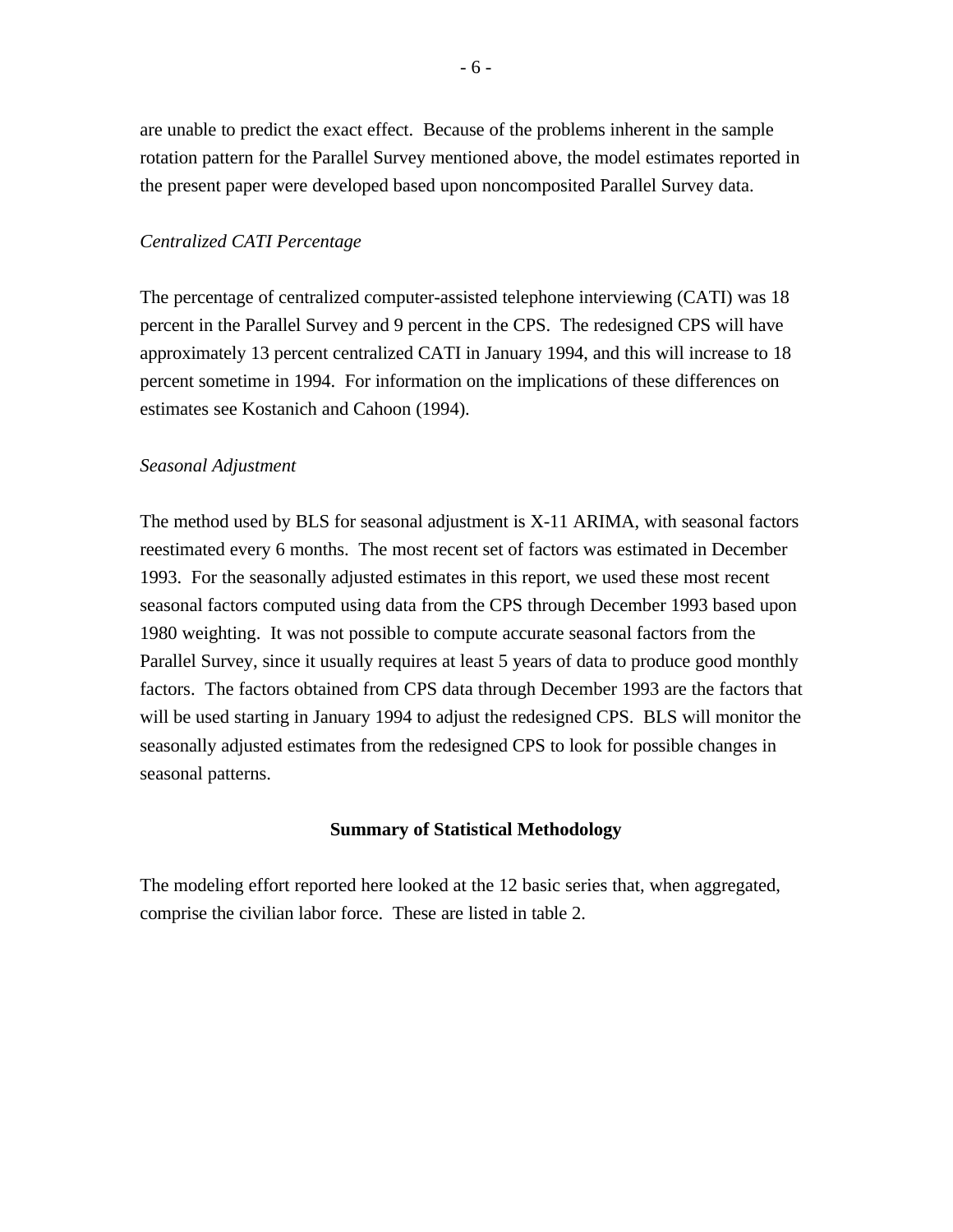|                | Table 2. The 12 modeled series          |
|----------------|-----------------------------------------|
| 1              | Agricultural employment, women 16-19    |
| 2              | Agricultural employment, men 16-19      |
| 3              | Agricultural employment, women $20+$    |
| $\overline{4}$ | Agricultural employment, men 20+        |
| 5              | Nonagricultural employment, women 16-19 |
| 6              | Nonagricultural employment, men 16-19   |
| 7              | Nonagricultural employment, women $20+$ |
| 8              | Nonagricultural employment, men $20+$   |
| 9              | Unemployment, women 16-19               |
| 10             | Unemployment, men 16-19                 |
| 11             | Unemployment, women $20+$               |
| 12             | Unemployment, men 20+                   |

Since the civilian noninstitutional population is known, having estimates of these 12 series makes it possible to compute estimates of those not in the labor force by subtraction. A large number of rate series then can be computed. Our approach was to produce modeled monthly unadjusted estimates for each of the 12 series and then use the standard seasonal adjustment procedure for each of the 12 series individually. Once the model estimates were computed, estimates for those not in the labor force were obtained by subtraction. The remaining series were then used to produce seasonally adjusted unemployment rates, employment-to-population ratios, and labor force participation rates.

The importance of decreasing the variability of the monthly estimates from the Parallel Survey can be seen from table 3. The first column represents the average over the 16 month period, September 1992 to December 1993, of the ratios of the variance of the monthly Parallel Survey estimates to the variance of the monthly CPS estimates. The column labeled Model gives the average, over the same 16 months, of the ratios of the variance of the monthly model estimates to the variance of the monthly CPS estimates.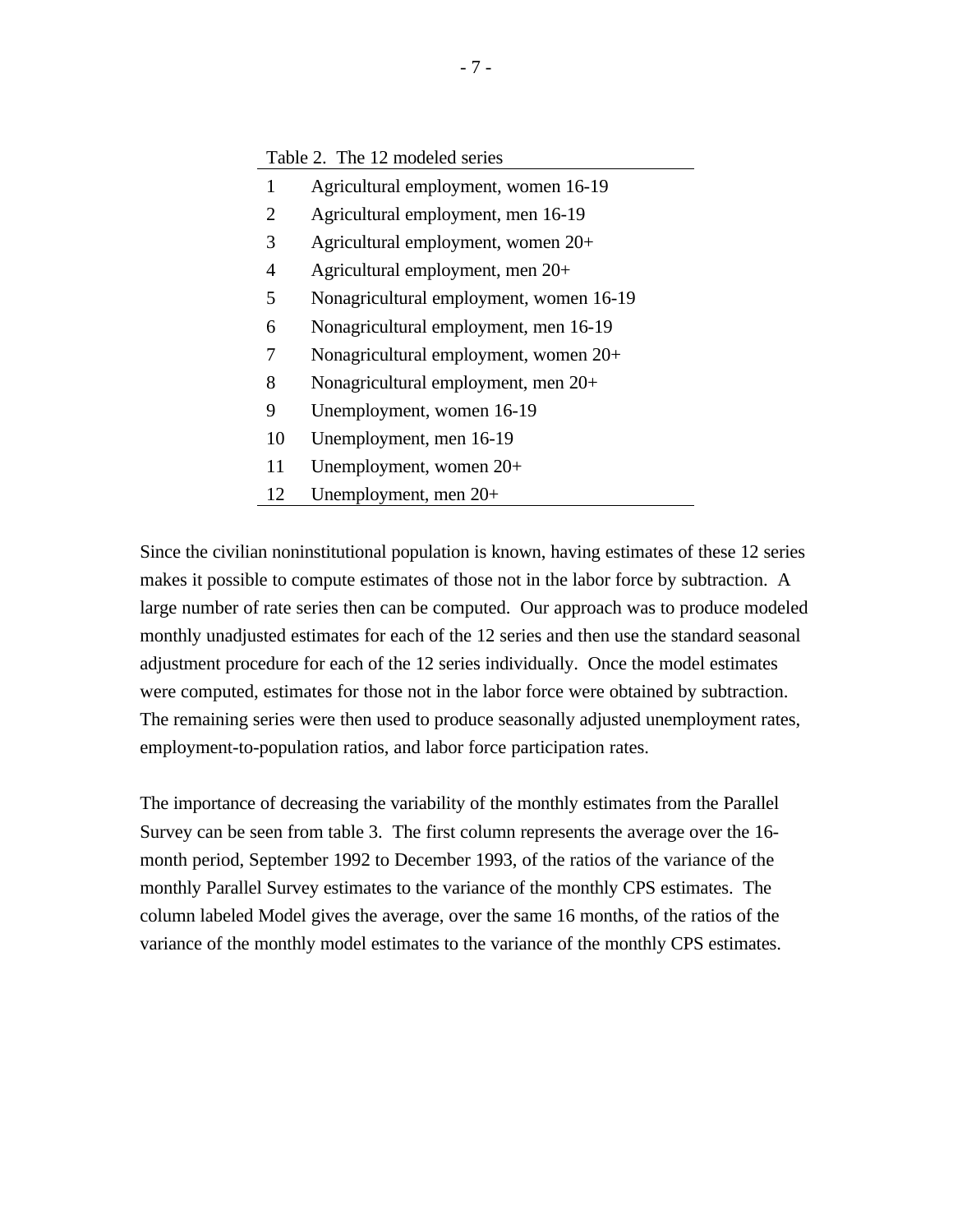|                                | <b>PS</b> | Model |
|--------------------------------|-----------|-------|
| <b>Agricultural Employment</b> |           |       |
| <b>Women 16-19</b>             | 5.1       | 1.4   |
| Men 16-19                      | 5.8       | 1.7   |
| Women $20+$                    | 6.4       | 3.8   |
| Men $20+$                      | 3.8       | 2.3   |
| Nonagricultural Employment     |           |       |
| <b>Women 16-19</b>             | 3.5       | 1.5   |
| Men 16-19                      | 3.7       | 1.3   |
| Women 20+                      | 5.1       | 2.5   |
| Men $20+$                      | 4.4       | 2.2   |
| Unemployment                   |           |       |
| <b>Women 16-19</b>             | 4.3       | 1.2   |
| Men 16-19                      | 4.1       | 2.0   |
| Women $20+$                    | 4.6       | 2.5   |
| Men $20+$                      | 4.3       | 1.5   |

Table 3. Ratio of Parallel Survey and Model variance to CPS variance

The average of the ratios in the first column is about 4.5, which is close to the ratio of the sample size of CPS to the Parallel Survey. In order to improve the monthly estimates of each of these 12 series, modeling was done for each series separately.

There are many different methods that could have been used to improve the monthly Parallel Survey estimates. Our approach, which may be improved upon at a later time, is described below. All of the modeling was done on non-seasonally adjusted data. Let

(1) 
$$
Y_t
$$
 = Observed monthly CPS estimate under the old method  $y_t$  = True monthly CPS value under the old method

and let

$$
(2) \t Y_t = y_t + e_t
$$

where  $e_t$  is the CPS sampling error, and  $t = 1, ..., T$ , where  $T = 16$ . Also, let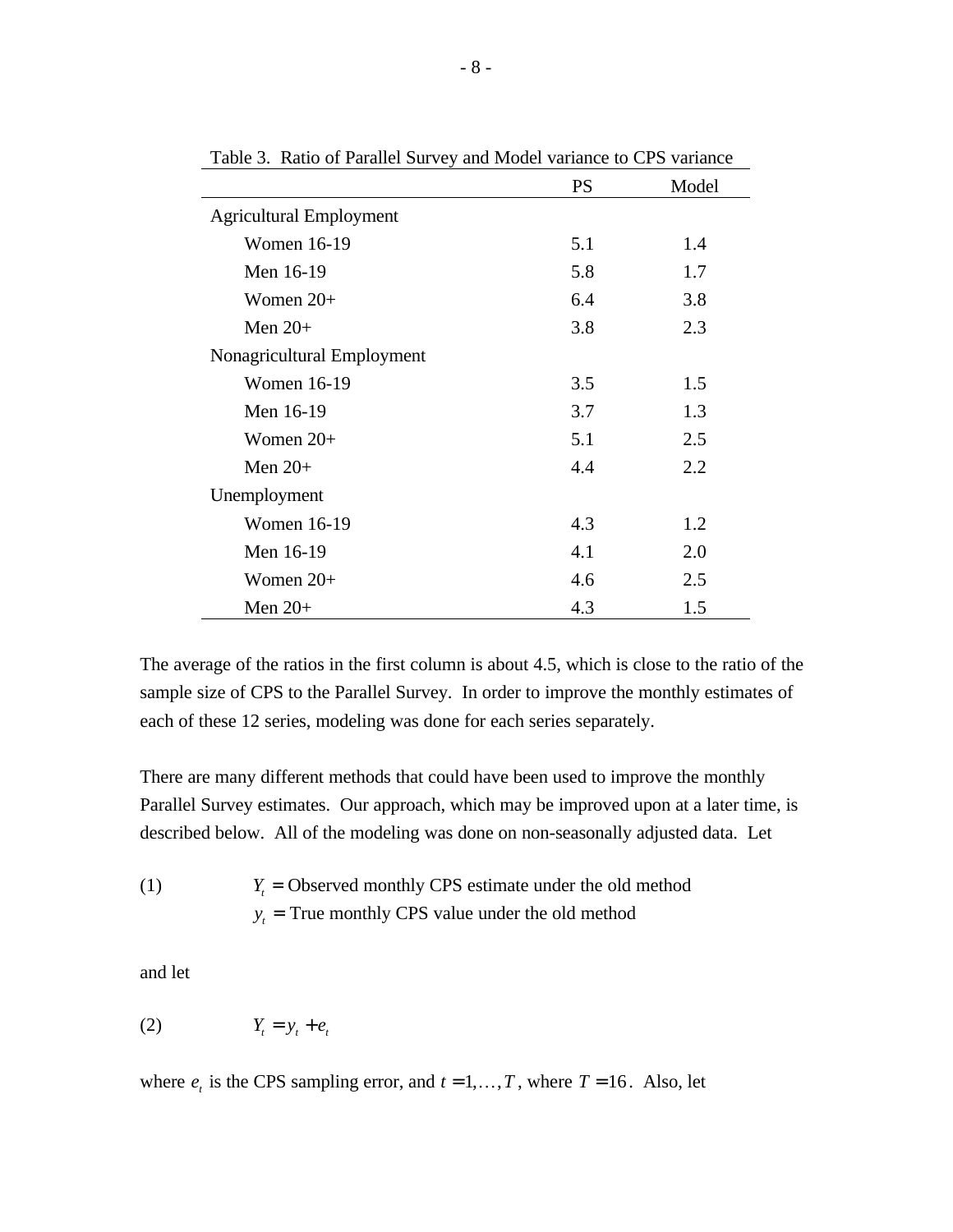(3) 
$$
X_t
$$
 = Observed monthly Parallel Survey estimate under the new method  $x_t$  = True monthly Parallel Survey value under the new method

and let

$$
(4) \t\t X_t = x_t + u_t
$$

where  $u_t$  is the Parallel Survey sampling error. We will make the assumption that

$$
(5) \t yt = b0 + b1xt
$$

which says that the true values have a linear structural relationship. Our goal is to estimate the true value  $x<sub>t</sub>$  for each of the 16 months. The estimates of the  $x<sub>t</sub>$  are what we refer to as the *model estimates*. The model parameters  $b_0$  and  $b_1$  allow the CPS observation to contribute to the monthly estimate. In effect, the model uses both the CPS and Parallel Survey estimate to give an improved monthly estimate. By using information from both the CPS and the Parallel survey, the model is able to reduce the variance of the monthly estimate as defined under the Parallel Survey. The reduction in variance can be seen in the column labeled Model in table 3. On average, over all 12 characteristics, the models produced a 57 percent decrease in the variance relative to the variance of the monthly Parallel Survey estimates. It should be noted, however, that the variance of the model is still greater than the variance of the monthly CPS estimate by about a factor of two.

In addition to estimating the model parameters and the monthly estimates  $x<sub>t</sub>$  for each of the 16 months, we computed two test statistics. The first was a statistic  $\frac{2}{G}$  $c<sub>G</sub><sup>2</sup>$  tests the hypothesis that the model, as given in equation  $c_G^2$  suggest that the model is deficient,

 $c<sub>G</sub><sup>2</sup>$  measures how much unexplained variability remains in the data apart from that

The construction and properties of  $c<sub>G</sub><sup>2</sup>$  are discussed more fully in the appendix, but under the null hypothesis that the model specified in equation (5) is adequate,  $c_G^2$ approximately distributed as a chi-square random variable on 14 degrees of freedom.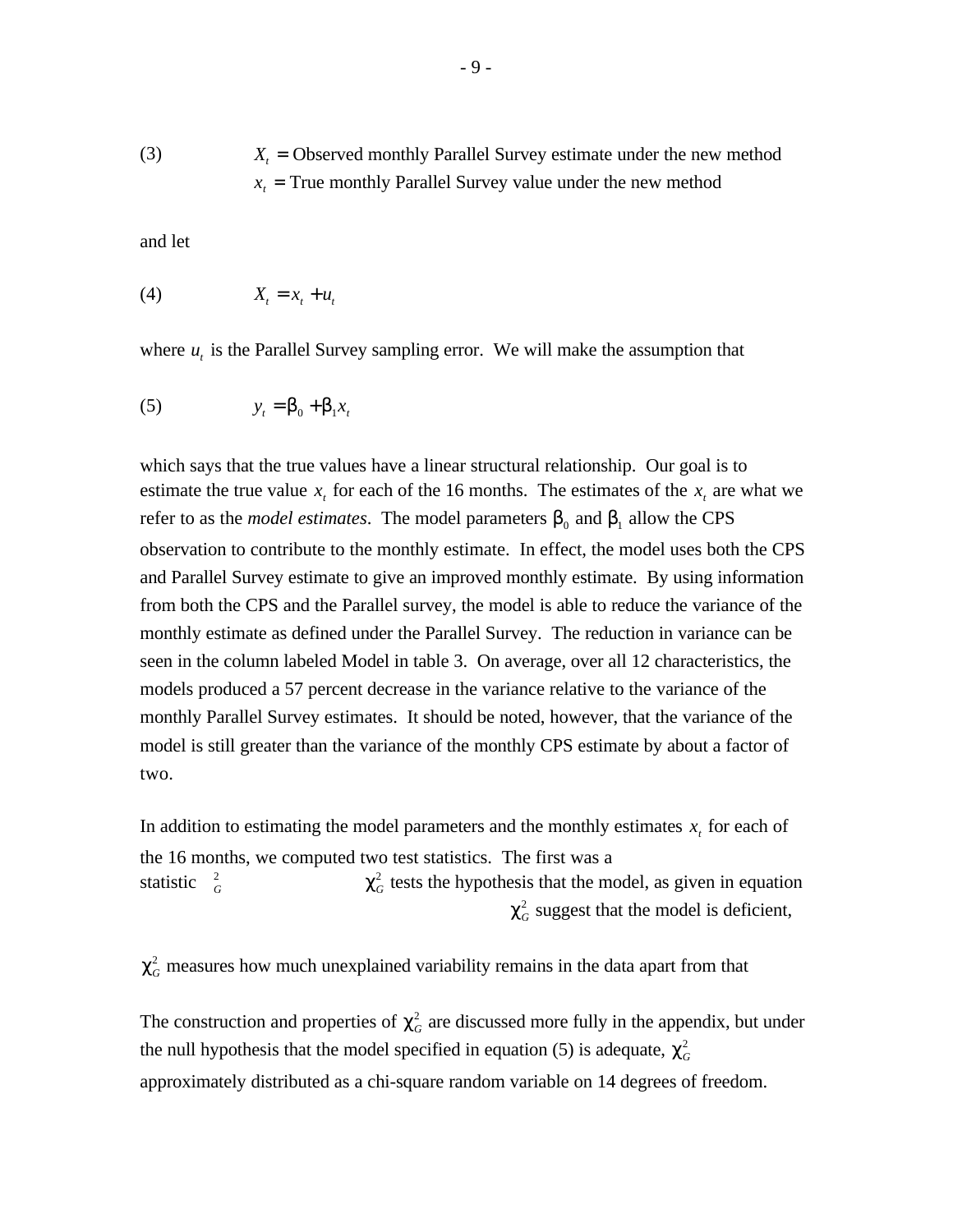The second test statistic was a *structural relation test* statistic  $c_s^2$ . This statistic tests the null hypothesis  $H_0$ :  $b_0 = 0$ ,  $b_1 = 1$ , which implies that there is no difference between the true values as measured under CPS and the Parallel Survey. Large values of the test statistic  $c_s^2$ 

Survey are measuring different true values. There are other structural relationship tests one might also consider, but that selected seems a natural one. The construction and

 $c_s^2$  are discussed more fully in the appendix, but under the null hypothesis  $c_s^2$ is approximately distributed as a chi-square random variable on 2 degrees of freedom.

4 in terms of the two tests just discussed. Table 4 lists the actual test statistics along with *p*

underlying hypotheses. For example, a small *p*

hypothesis, while a large *p*

hypothesis. Values of 0.05 and 0.10 are often used as references when judging the sizes of -values; when a *p*

to be significant at the 0.05 level of significance. Small *p*

of-fit statistics  $\frac{2}{G}$  indicate that the model is inadequate, i.e., that the relationship in equation (5) does not adequately explain the observed variation in the data apart from sampling variability. Small *p*-values for the structural relationship test indicate that the model cannot be further simplified to one where CPS and the Parallel Survey are estimating the same underlying true value.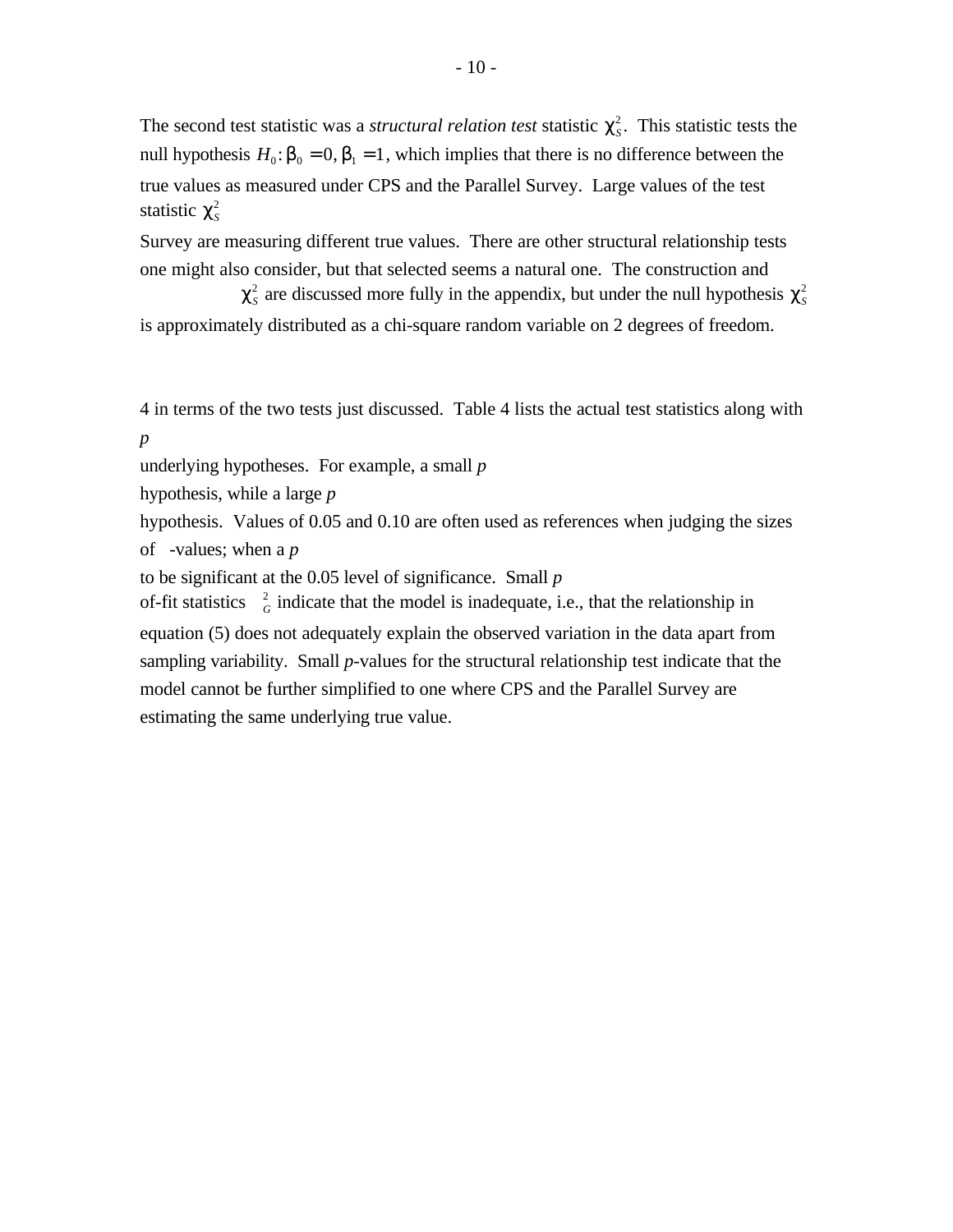|                                |         | Model           | Structural        |        |
|--------------------------------|---------|-----------------|-------------------|--------|
|                                |         | goodness-of-fit | relationship test |        |
|                                | $C_G^2$ | $p$ -value      | $C_S^2$           | -value |
| <b>Agricultural Employment</b> |         |                 |                   |        |
|                                | 10.60   | 0.72            |                   | 0.27   |
| Men 16-19                      |         | 0.27            | 2.21              |        |
| Women $20+$                    | 7.72    |                 | 18.22             | 0.00   |
|                                | 23.28   | 0.06            |                   | 0.10   |
| Nonagricultural Employment     |         |                 |                   |        |
|                                | 19.32   | 0.15            |                   | 0.08   |
| Men 16-19                      |         | 0.83            | 1.32              |        |
| Women $20+$                    | 19.48   |                 | 1.95              | 0.38   |
|                                | 12.88   | 0.54            |                   | 0.26   |
| Unemployment                   |         |                 |                   |        |
|                                | 8.96    | 0.83            |                   | 0.00   |
| Men 16-19                      |         | 0.64            | 8.17              |        |
| Women $20+$                    | 10.31   |                 | 64.99             | 0.00   |
|                                | 11.95   | 0.61            |                   | 0.19   |

Table 4. Summary of model fitting for the 12 labor force characteristics.

None of the goodness-of-fit statistics in table 4 indicate substantial model failure. On the

the underlying true values between CPS and the Parallel Survey, in particular those for the unemployed adult women, unemployed teenage women and adult women employed in

groups, except adult men, are significantly different.

Appendix 1 presents detailed graphs of the model estimates for each of the 12 series, in

data and the model estimates over time. The modeled estimates produce a smoother monthly series than the Parallel Survey, but one aspect of the model estimates needs to be

average of the Parallel Survey estimates over the same 16 months. The model estimates seem to underestimate employment in agriculture, in particular, and slightly underestimate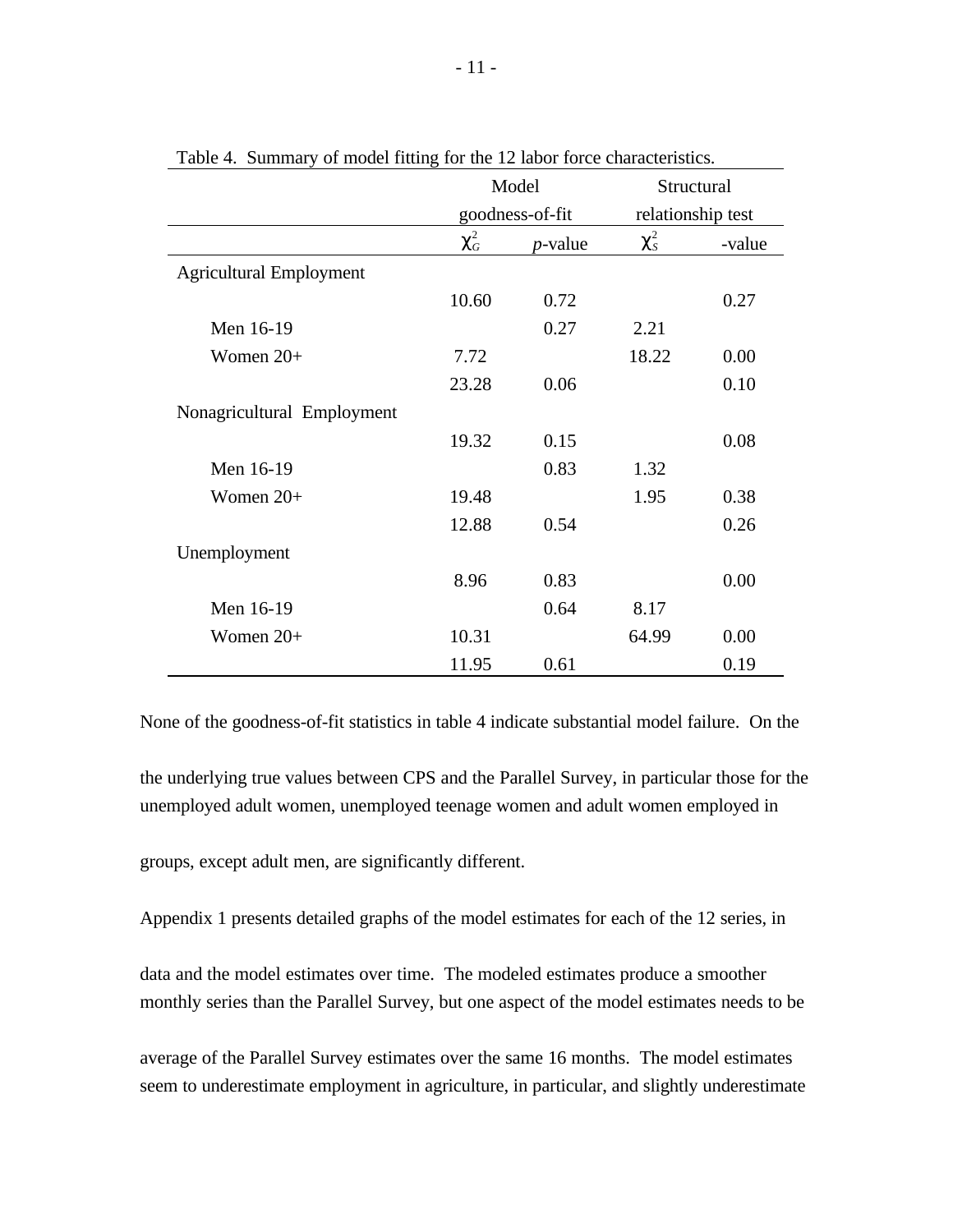total employment. Because total unemployment also was slightly underestimated, this did not have a noticeable effect on the reported unemployment rate estimate, but may have had a slight effect on the employment-to-population ratios and labor force participation rates presented in the next section. These last two rates may be slightly underestimated, on average. Since our main concern in this report was with producing unemployment rate estimates, estimation procedures that would have produced higher levels of employment were not investigated. Other estimation procedures may be studied in the future.

| <b>Model Estimates to Parallel Survey Estimates</b> |          |  |  |  |  |  |  |  |  |
|-----------------------------------------------------|----------|--|--|--|--|--|--|--|--|
|                                                     | Ratio of |  |  |  |  |  |  |  |  |
|                                                     | Averages |  |  |  |  |  |  |  |  |
| <b>Agricultural Employment</b>                      |          |  |  |  |  |  |  |  |  |
| <b>Women 16-19</b>                                  | 0.794    |  |  |  |  |  |  |  |  |
| Men 16-19                                           | 0.889    |  |  |  |  |  |  |  |  |
| Women $20+$                                         | 0.979    |  |  |  |  |  |  |  |  |
| Men $20+$                                           | 0.932    |  |  |  |  |  |  |  |  |
| Nonagricultural Employment                          |          |  |  |  |  |  |  |  |  |
| Women 16-19                                         | 0.993    |  |  |  |  |  |  |  |  |
| Men 16-19                                           | 1.003    |  |  |  |  |  |  |  |  |
| Women $20+$                                         | 0.999    |  |  |  |  |  |  |  |  |
| Men $20+$                                           | 1.000    |  |  |  |  |  |  |  |  |
| Unemployment                                        |          |  |  |  |  |  |  |  |  |
| <b>Women 16-19</b>                                  | 0.996    |  |  |  |  |  |  |  |  |
| Men 16-19                                           | 1.004    |  |  |  |  |  |  |  |  |
| Women $20+$                                         | 0.999    |  |  |  |  |  |  |  |  |
| Men $20+$                                           | 0.997    |  |  |  |  |  |  |  |  |

Table 5. Ratio of 16 Month Averages of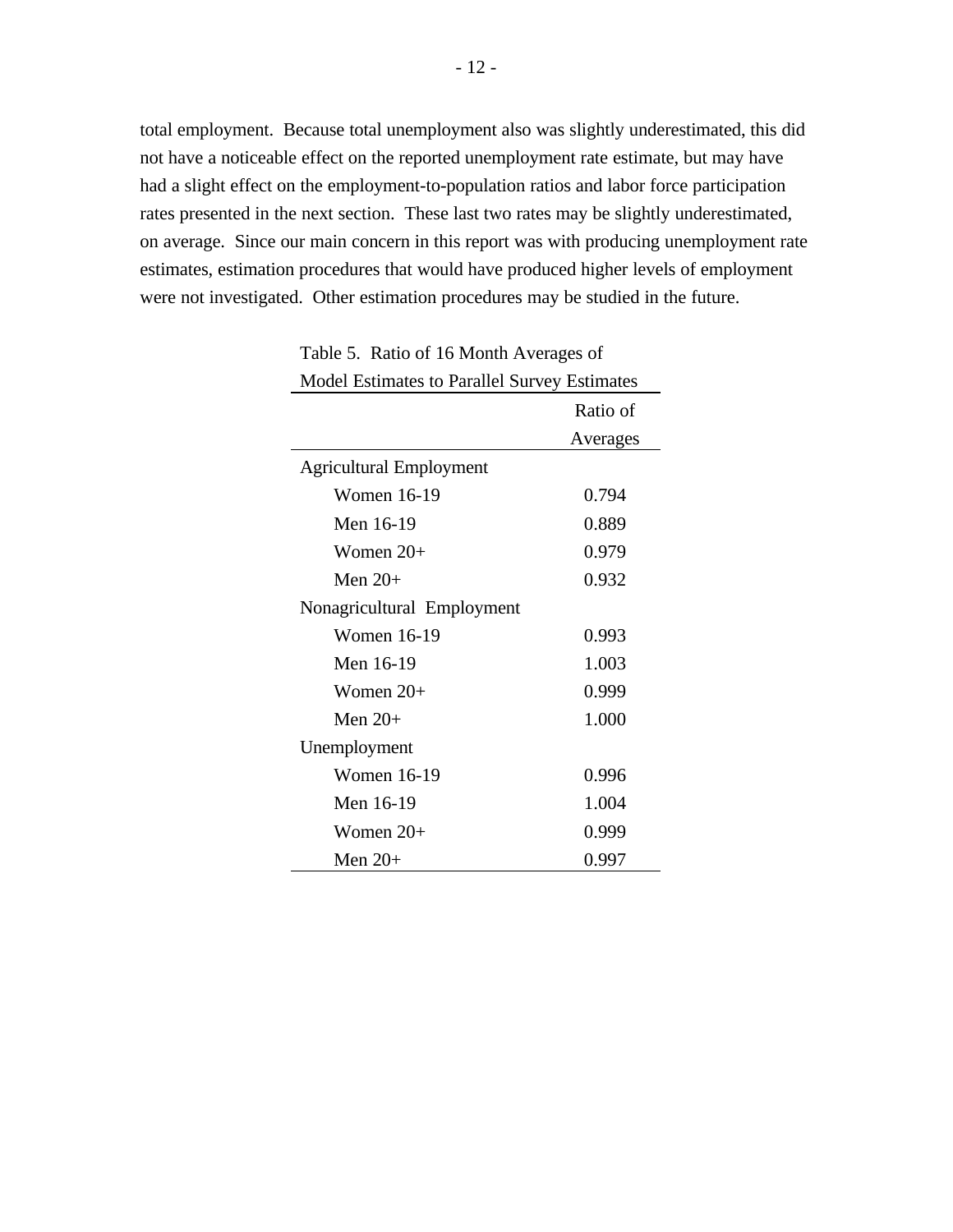In this section, we present graphs and tables portraying seasonally adjusted and unadjusted model estimates, along with estimates from the CPS. The first two graphs show total

from the model and from the CPS under both *90 weighting 80 weighting*. The next

are followed by six tables, each formatted similarly to table A-33 from the monthly *Employment and Earnings*  seasonally adjusted model estimates, and table 6, the unadjusted estimates. Table 7 gives

the seasonally adjusted composited CPS estimates based upon , with compositing beginning in October 1992, and table 8 gives the unadjusted estimates. Table *80 weighted* data,

The following abbreviations are used in all of the tables:

LFPR EPR Employment to population ratio Unemployment rate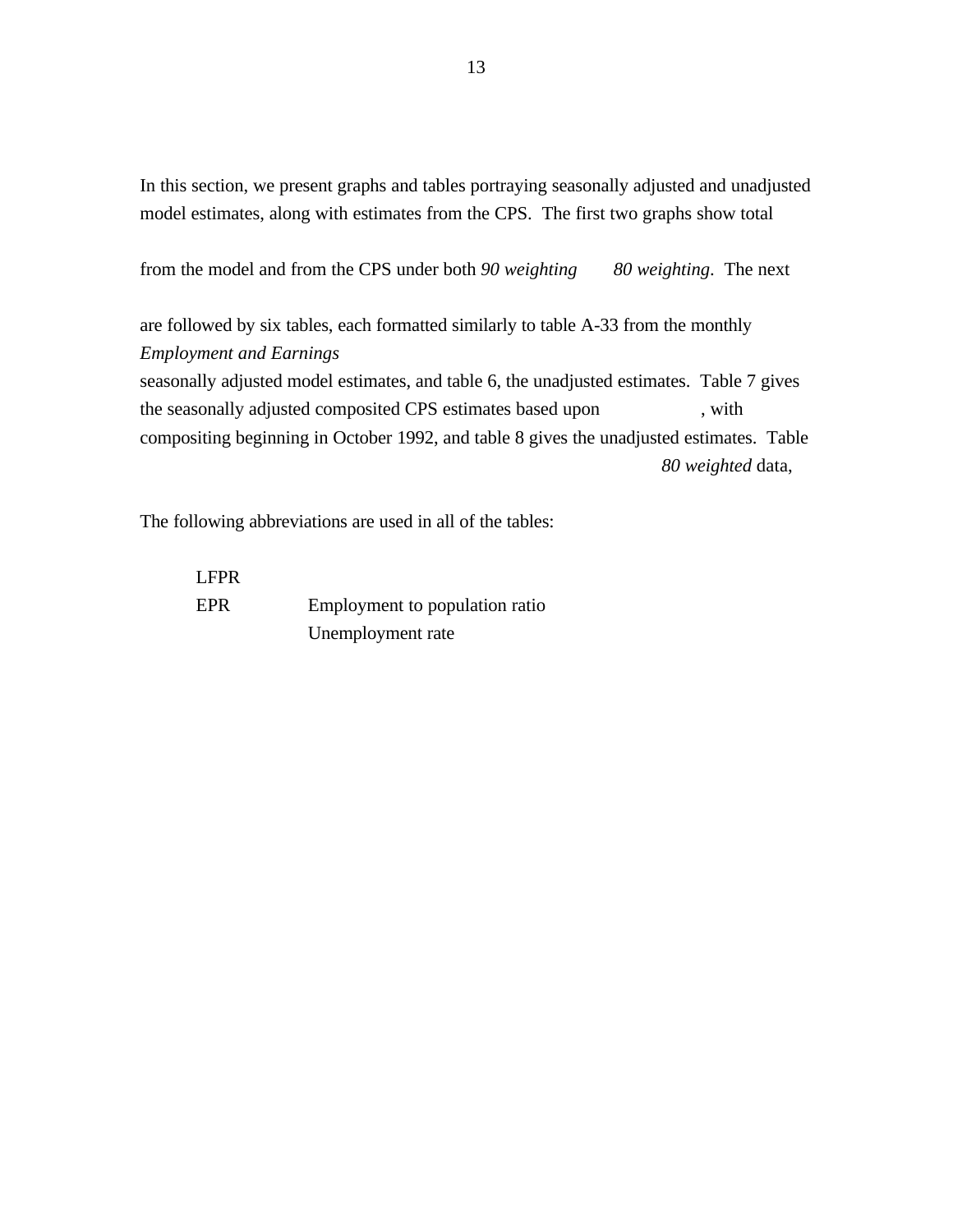

# **Seasonally Adjusted Unemployment Rates**

# **Unadjusted Unemployment Rates**

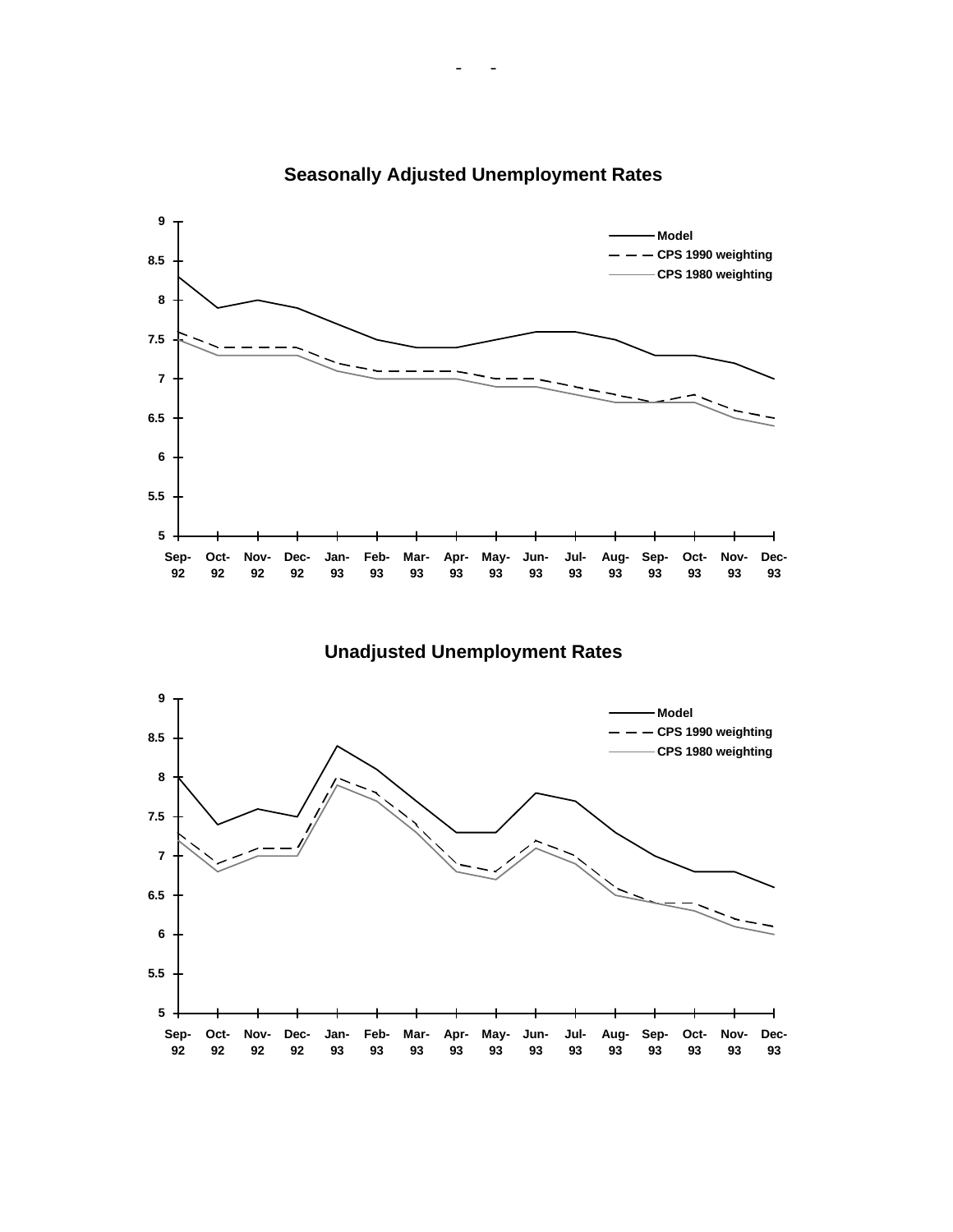

# **Seasonally Adjusted Unemployment Rates for Men**

**Unadjusted Unemployment Rates for Men** 

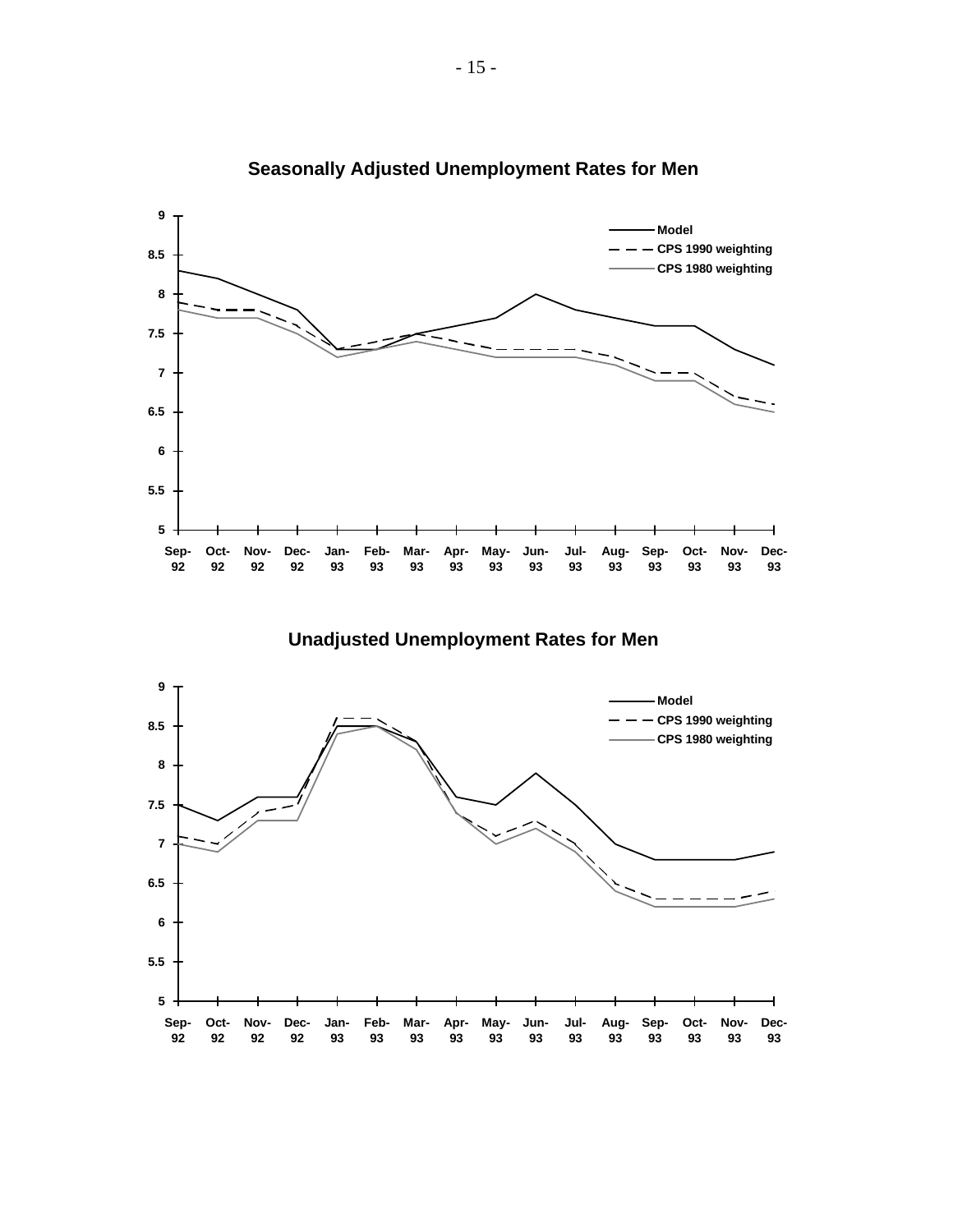

# **Seasonally Adjusted Unemployment Rates for Women**

**Unadjusted Unemployment Rates for Women** 

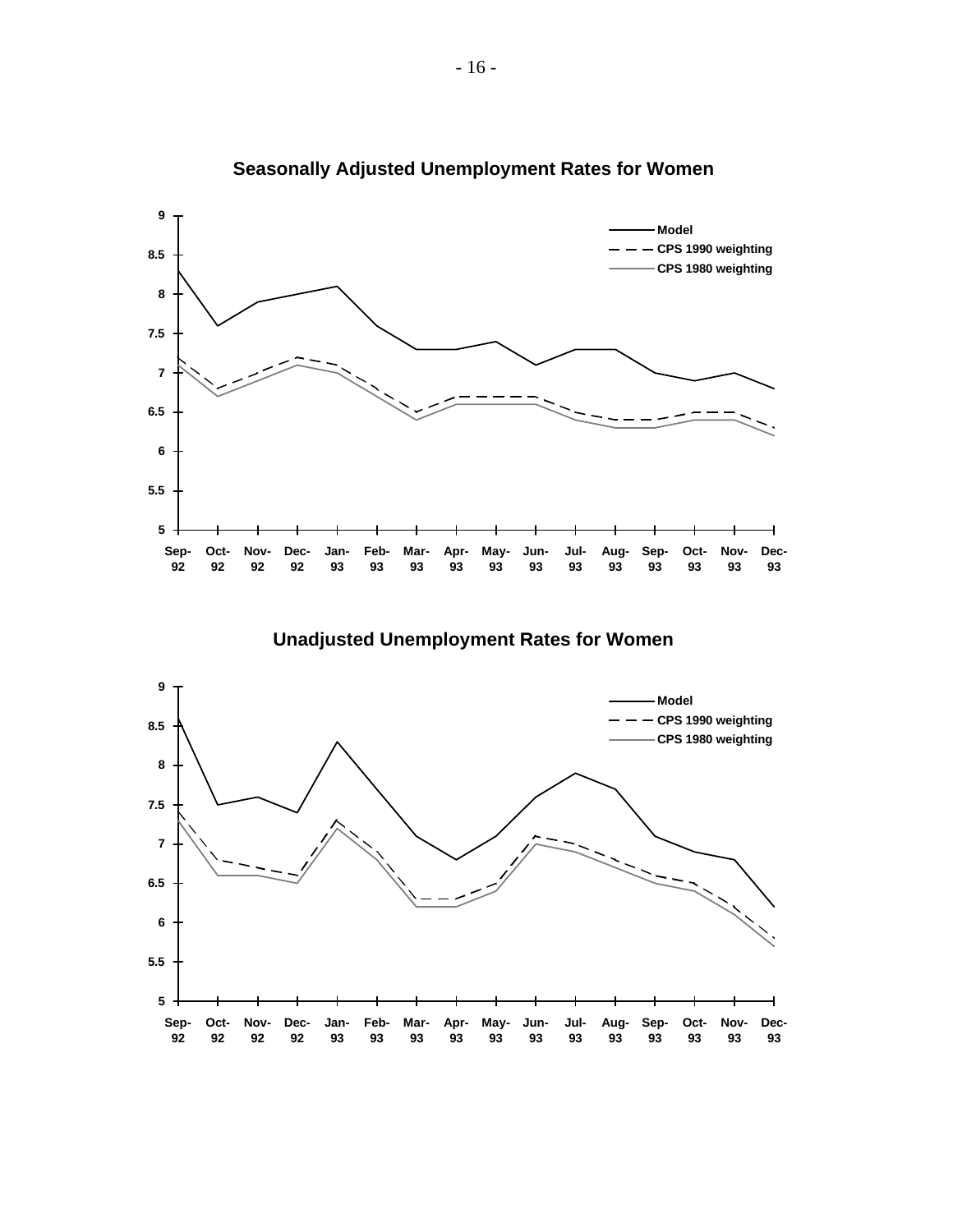|             | SEP92 |      | OCT92 NOV92 | DEC92 | <b>JAN93</b> | FEB93 | <b>MAR93</b> | APR93 | <b>MAY93</b> | JUN93 | JUL93 AUG93 |      | SEP93 | OCT93 | NOV93 | DEC <sub>93</sub> |  |
|-------------|-------|------|-------------|-------|--------------|-------|--------------|-------|--------------|-------|-------------|------|-------|-------|-------|-------------------|--|
|             |       |      |             |       |              |       |              |       |              |       |             |      |       |       |       |                   |  |
| Total       |       |      |             |       |              |       |              |       |              |       |             |      |       |       |       |                   |  |
| LFPR        | 67.2  | 66.7 | 66.8        | 66.7  | 66.7         | 66.6  | 66.5         | 66.5  | 66.7         | 66.8  | 66.8        | 66.8 | 66.5  | 66.7  | 66.7  | 66.5              |  |
| <b>EPR</b>  | 61.6  | 61.4 | 61.5        | 61.4  | 61.6         | 61.6  | 61.6         | 61.6  | 61.7         | 61.7  | 61.7        | 61.8 | 61.7  | 61.8  | 61.9  | 61.9              |  |
| <b>UER</b>  | 8.3   | 7.9  | 8.0         | 7.9   | 7.7          | 7.5   | 7.4          | 7.4   | 7.5          | 7.6   | 7.6         | 7.5  | 7.3   | 7.3   | 7.2   | 7.0               |  |
|             |       |      |             |       |              |       |              |       |              |       |             |      |       |       |       |                   |  |
|             |       |      |             |       |              |       |              |       |              |       |             |      |       |       |       |                   |  |
| Men 16+     |       |      |             |       |              |       |              |       |              |       |             |      |       |       |       |                   |  |
| LFPR        | 75.7  | 75.4 | 75.2        | 75.0  | 74.7         | 74.8  | 74.9         | 74.9  | 75.1         | 75.1  | 75.0        | 75.0 | 74.8  | 75.0  | 74.9  | 74.9              |  |
| <b>EPR</b>  | 69.4  | 69.2 | 69.2        | 69.2  | 69.3         | 69.3  | 69.3         | 69.2  | 69.4         | 69.2  | 69.2        | 69.2 | 69.2  | 69.3  | 69.5  | 69.5              |  |
| UER         | 8.3   | 8.2  | 8.0         | 7.8   | 7.3          | 7.3   | 7.5          | 7.6   | 7.7          | 8.0   | 7.8         | 7.7  | 7.6   | 7.6   | 7.3   | 7.1               |  |
|             |       |      |             |       |              |       |              |       |              |       |             |      |       |       |       |                   |  |
|             |       |      |             |       |              |       |              |       |              |       |             |      |       |       |       |                   |  |
| Men $20+$   |       |      |             |       |              |       |              |       |              |       |             |      |       |       |       |                   |  |
| LFPR        | 77.3  | 77.2 | 77.0        | 76.7  | 76.3         | 76.3  | 76.4         | 76.5  | 76.7         | 76.7  | 76.7        | 76.8 | 76.7  | 76.9  | 76.7  | 76.6              |  |
| <b>EPR</b>  | 71.5  | 71.4 | 71.3        | 71.3  | 71.4         | 71.3  | 71.3         | 71.3  | 71.4         | 71.4  | 71.4        | 71.5 | 71.3  | 71.5  | 71.7  | 71.7              |  |
| UER         | 7.5   | 7.5  | 7.3         | 7.1   | 6.5          | 6.5   | 6.7          | 6.8   | 6.9          | 6.9   | 6.9         | 6.9  | 6.9   | 6.9   | 6.6   | 6.4               |  |
|             |       |      |             |       |              |       |              |       |              |       |             |      |       |       |       |                   |  |
|             |       |      |             |       |              |       |              |       |              |       |             |      |       |       |       |                   |  |
| Women 16+   |       |      |             |       |              |       |              |       |              |       |             |      |       |       |       |                   |  |
| LFPR        | 59.4  | 58.7 | 59.0        | 59.0  | 59.3         | 59.0  | 58.8         | 58.9  | 58.9         | 59.0  | 59.2        | 59.3 | 58.8  | 58.9  | 59.0  | 58.9              |  |
| <b>EPR</b>  | 54.5  | 54.3 | 54.4        | 54.3  | 54.5         | 54.5  | 54.5         | 54.6  | 54.6         | 54.8  | 54.9        | 54.9 | 54.7  | 54.9  | 54.9  | 54.9              |  |
| UER         | 8.3   | 7.6  | 7.9         | 8.0   | 8.1          | 7.6   | 7.3          | 7.3   | 7.4          | 7.1   | 7.3         | 7.3  | 7.0   | 6.9   | 7.0   | 6.8               |  |
|             |       |      |             |       |              |       |              |       |              |       |             |      |       |       |       |                   |  |
|             |       |      |             |       |              |       |              |       |              |       |             |      |       |       |       |                   |  |
| Women 20+   |       |      |             |       |              |       |              |       |              |       |             |      |       |       |       |                   |  |
| LFPR        | 59.9  | 59.3 | 59.4        | 59.5  | 59.8         | 59.5  | 59.3         | 59.3  | 59.3         | 59.5  | 59.6        | 59.7 | 59.2  | 59.3  | 59.4  | 59.3              |  |
| <b>EPR</b>  | 55.4  | 55.2 | 55.3        | 55.2  | 55.4         | 55.4  | 55.5         | 55.5  | 55.5         | 55.6  | 55.6        | 55.8 | 55.6  | 55.6  | 55.7  | 55.7              |  |
| <b>UER</b>  | 7.6   | 6.9  | 7.0         | 7.2   | 7.3          | 6.8   | 6.4          | 6.4   | 6.5          | 6.4   | 6.7         | 6.5  | 6.2   | 6.1   | 6.2   | 5.9               |  |
|             |       |      |             |       |              |       |              |       |              |       |             |      |       |       |       |                   |  |
|             |       |      |             |       |              |       |              |       |              |       |             |      |       |       |       |                   |  |
| Teens 16-19 |       |      |             |       |              |       |              |       |              |       |             |      |       |       |       |                   |  |
| LFPR        | 54.7  | 52.7 | 53.5        | 53.8  | 54.3         | 54.4  | 54.1         | 53.9  | 54.2         | 54.8  | 54.3        | 53.7 | 53.0  | 53.6  | 53.6  | 53.4              |  |
| <b>EPR</b>  | 42.8  | 42.4 | 42.5        | 42.9  | 43.1         | 43.1  | 42.6         | 42.6  | 42.9         | 42.6  | 43.3        | 43.0 | 43.0  | 43.2  | 43.3  | 43.0              |  |
| <b>UER</b>  | 21.6  | 19.6 | 20.6        | 20.3  | 20.7         | 20.8  | 21.1         | 21.0  | 20.8         | 22.1  | 20.2        | 19.9 | 18.9  | 19.4  | 19.3  | 19.4              |  |
|             |       |      |             |       |              |       |              |       |              |       |             |      |       |       |       |                   |  |

Table 5. Seasonally Adjusted Model Estimates (Based on *90 weighting*)

Table 6. Unadjusted Model Estimates (Based on *90 weighting*)

|             | SEP92 | OCT92 | NOV92 | DEC92 | <b>JAN93</b> | FEB93 | <b>MAR93</b> | APR93 | MAY93 | JUN93 | JUL93 | AUG93 | SEP93 | OCT93 | NOV93 | DEC93 |  |
|-------------|-------|-------|-------|-------|--------------|-------|--------------|-------|-------|-------|-------|-------|-------|-------|-------|-------|--|
|             |       |       |       |       |              |       |              |       |       |       |       |       |       |       |       |       |  |
| Total       |       |       |       |       |              |       |              |       |       |       |       |       |       |       |       |       |  |
| LFPR        | 67.1  | 66.6  | 66.6  | 66.4  | 66.1         | 66.1  | 66.1         | 66.0  | 66.6  | 67.7  | 67.9  | 67.4  | 66.4  | 66.6  | 66.6  | 66.3  |  |
| EPR         | 61.7  | 61.7  | 61.6  | 61.4  | 60.5         | 60.7  | 61.0         | 61.2  | 61.7  | 62.4  | 62.7  | 62.5  | 61.7  | 62.0  | 62.0  | 61.9  |  |
| UER         | 8.0   | 7.4   | 7.6   | 7.5   | 8.4          | 8.1   | 7.7          | 7.3   | 7.3   | 7.8   | 7.7   | 7.3   | 7.0   | 6.8   | 6.8   | 6.6   |  |
|             |       |       |       |       |              |       |              |       |       |       |       |       |       |       |       |       |  |
| Men 16+     |       |       |       |       |              |       |              |       |       |       |       |       |       |       |       |       |  |
| LFPR        | 75.5  | 75.1  | 74.8  | 74.5  | 74.0         | 74.2  | 74.4         | 74.3  | 75.0  | 76.4  | 76.6  | 75.9  | 74.7  | 74.8  | 74.6  | 74.4  |  |
| <b>EPR</b>  | 69.8  | 69.6  | 69.1  | 68.8  | 67.7         | 67.9  | 68.2         | 68.6  | 69.4  | 70.3  | 70.8  | 70.6  | 69.6  | 69.7  | 69.5  | 69.2  |  |
| <b>UER</b>  | 7.5   | 7.3   | 7.6   | 7.6   | 8.5          | 8.5   | 8.3          | 7.6   | 7.5   | 7.9   | 7.5   | 7.0   | 6.8   | 6.8   | 6.8   | 6.9   |  |
|             |       |       |       |       |              |       |              |       |       |       |       |       |       |       |       |       |  |
|             |       |       |       |       |              |       |              |       |       |       |       |       |       |       |       |       |  |
| Men $20+$   |       |       |       |       |              |       |              |       |       |       |       |       |       |       |       |       |  |
| LFPR        | 77.3  | 77.0  | 76.7  | 76.5  | 76.0         | 76.1  | 76.2         | 76.2  | 76.7  | 77.2  | 77.3  | 77.1  | 76.7  | 76.8  | 76.5  | 76.4  |  |
| <b>EPR</b>  | 72.1  | 71.9  | 71.4  | 71.1  | 70.1         | 70.2  | 70.5         | 70.9  | 71.6  | 72.2  | 72.2  | 72.2  | 71.9  | 72.0  | 71.8  | 71.5  |  |
| <b>UER</b>  | 6.7   | 6.7   | 6.9   | 7.0   | 7.8          | 7.7   | 7.5          | 6.9   | 6.7   | 6.6   | 6.5   | 6.3   | 6.2   | 6.2   | 6.2   | 6.3   |  |
|             |       |       |       |       |              |       |              |       |       |       |       |       |       |       |       |       |  |
| Women 16+   |       |       |       |       |              |       |              |       |       |       |       |       |       |       |       |       |  |
| LFPR        | 59.3  | 58.9  | 59.1  | 59.0  | 58.8         | 58.7  | 58.5         | 58.4  | 58.8  | 59.7  | 60.0  | 59.6  | 58.7  | 59.1  | 59.2  | 58.9  |  |
| <b>EPR</b>  | 54.2  | 54.5  | 54.7  | 54.6  | 53.9         | 54.1  | 54.3         | 54.4  | 54.6  | 55.2  | 55.3  | 55.0  | 54.5  | 55.0  | 55.2  | 55.2  |  |
| <b>UER</b>  | 8.6   | 7.5   | 7.6   | 7.4   | 8.3          | 7.7   | 7.1          | 6.8   | 7.1   | 7.6   | 7.9   | 7.7   | 7.1   | 6.9   | 6.8   | 6.2   |  |
|             |       |       |       |       |              |       |              |       |       |       |       |       |       |       |       |       |  |
|             |       |       |       |       |              |       |              |       |       |       |       |       |       |       |       |       |  |
| Women 20+   |       |       |       |       |              |       |              |       |       |       |       |       |       |       |       |       |  |
| LFPR        | 60.0  | 59.6  | 59.7  | 59.6  | 59.6         | 59.3  | 59.2         | 59.1  | 59.3  | 59.6  | 59.6  | 59.5  | 59.3  | 59.5  | 59.7  | 59.4  |  |
| <b>EPR</b>  | 55.3  | 55.5  | 55.7  | 55.6  | 55.1         | 55.2  | 55.5         | 55.5  | 55.7  | 55.7  | 55.3  | 55.3  | 55.5  | 55.9  | 56.1  | 56.1  |  |
| <b>UER</b>  | 7.8   | 6.8   | 6.7   | 6.7   | 7.6          | 6.9   | 6.2          | 6.0   | 6.2   | 6.6   | 7.1   | 7.1   | 6.4   | 6.0   | 6.0   | 5.6   |  |
|             |       |       |       |       |              |       |              |       |       |       |       |       |       |       |       |       |  |
| Teens 16-19 |       |       |       |       |              |       |              |       |       |       |       |       |       |       |       |       |  |
| LFPR        | 52.2  | 50.6  | 51.3  | 50.8  | 49.2         | 50.0  | 49.8         | 49.5  | 52.4  | 63.1  | 67.1  | 60.9  | 50.7  | 51.5  | 51.5  | 50.5  |  |
| <b>EPR</b>  | 40.9  | 40.7  | 40.7  | 41.3  | 38.5         | 39.0  | 38.7         | 39.3  | 41.1  | 47.5  | 54.0  | 50.7  | 41.2  | 41.5  | 41.6  | 41.6  |  |
| UER         | 21.7  | 19.5  | 20.6  | 18.8  | 21.7         | 22.1  | 22.3         | 20.6  | 21.7  | 24.6  | 19.5  | 16.7  | 18.8  | 19.3  | 19.2  | 17.7  |  |
|             |       |       |       |       |              |       |              |       |       |       |       |       |       |       |       |       |  |
|             |       |       |       |       |              |       |              |       |       |       |       |       |       |       |       |       |  |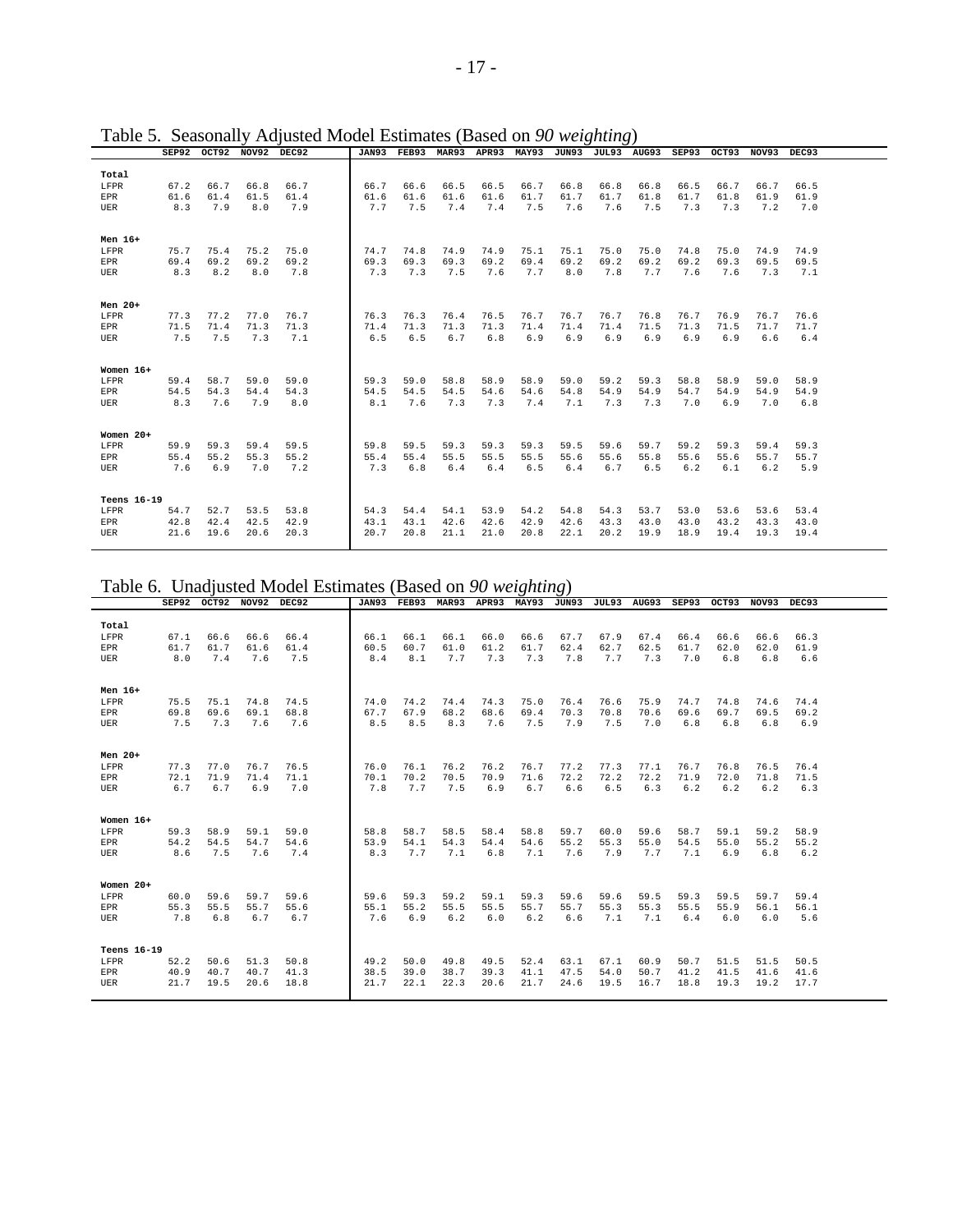|             |      | SEP92 OCT92 | NOV92 | DEC92 | <b>JAN93</b> | FEB93 | <b>MAR93</b> | APR93 | <b>MAY93</b> | JUN93 | JUL93 | <b>AUG93</b> | <b>SEP93</b> | OCT93 | NOV93 | DEC93 |  |
|-------------|------|-------------|-------|-------|--------------|-------|--------------|-------|--------------|-------|-------|--------------|--------------|-------|-------|-------|--|
|             |      |             |       |       |              |       |              |       |              |       |       |              |              |       |       |       |  |
| Total       |      |             |       |       |              |       |              |       |              |       |       |              |              |       |       |       |  |
| LFPR        | 66.5 | 66.2        | 66.4  | 66.3  | 66.2         | 66.2  | 66.2         | 66.2  | 66.4         | 66.4  | 66.4  | 66.4         | 66.2         | 66.4  | 66.4  | 66.4  |  |
| <b>EPR</b>  | 61.5 | 61.4        | 61.4  | 61.4  | 61.4         | 61.5  | 61.5         | 61.5  | 61.7         | 61.7  | 61.8  | 61.9         | 61.7         | 61.9  | 62.0  | 62.1  |  |
| <b>UER</b>  | 7.6  | 7.4         | 7.4   | 7.4   | 7.2          | 7.1   | 7.1          | 7.1   | 7.0          | 7.0   | 6.9   | 6.8          | 6.7          | 6.8   | 6.6   | 6.5   |  |
|             |      |             |       |       |              |       |              |       |              |       |       |              |              |       |       |       |  |
|             |      |             |       |       |              |       |              |       |              |       |       |              |              |       |       |       |  |
| Men 16+     |      |             |       |       |              |       |              |       |              |       |       |              |              |       |       |       |  |
| LFPR        | 76.0 | 75.7        | 75.7  | 75.6  | 75.4         | 75.5  | 75.5         | 75.5  | 75.6         | 75.6  | 75.6  | 75.6         | 75.2         | 75.4  | 75.2  | 75.2  |  |
| <b>EPR</b>  | 70.0 | 69.8        | 69.8  | 69.8  | 69.8         | 69.9  | 69.9         | 69.9  | 70.1         | 70.0  | 70.1  | 70.2         | 69.9         | 70.1  | 70.2  | 70.2  |  |
| UER         | 7.9  | 7.8         | 7.8   | 7.6   | 7.3          | 7.4   | 7.5          | 7.4   | 7.3          | 7.3   | 7.3   | 7.2          | 7.0          | 7.0   | 6.7   | 6.6   |  |
|             |      |             |       |       |              |       |              |       |              |       |       |              |              |       |       |       |  |
|             |      |             |       |       |              |       |              |       |              |       |       |              |              |       |       |       |  |
| Men $20+$   |      |             |       |       |              |       |              |       |              |       |       |              |              |       |       |       |  |
| LFPR        | 77.7 | 77.6        | 77.5  | 77.4  | 77.2         | 77.2  | 77.3         | 77.2  | 77.4         | 77.3  | 77.4  | 77.4         | 77.1         | 77.3  | 77.1  | 77.1  |  |
| <b>EPR</b>  | 72.3 | 72.0        | 72.1  | 72.1  | 72.1         | 72.1  | 72.0         | 72.2  | 72.3         | 72.3  | 72.3  | 72.4         | 72.2         | 72.4  | 72.5  | 72.5  |  |
| UER         | 7.0  | 7.1         | 7.0   | 6.9   | 6.6          | 6.6   | 6.8          | 6.6   | 6.5          | 6.5   | 6.5   | 6.4          | 6.3          | 6.3   | 5.9   | 5.9   |  |
|             |      |             |       |       |              |       |              |       |              |       |       |              |              |       |       |       |  |
|             |      |             |       |       |              |       |              |       |              |       |       |              |              |       |       |       |  |
| Women 16+   |      |             |       |       |              |       |              |       |              |       |       |              |              |       |       |       |  |
| LFPR        | 57.8 | 57.5        | 57.8  | 57.8  | 57.7         | 57.7  | 57.6         | 57.6  | 57.9         | 57.9  | 57.9  | 57.9         | 57.9         | 58.1  | 58.2  | 58.3  |  |
| <b>EPR</b>  | 53.6 | 53.6        | 53.7  | 53.7  | 53.6         | 53.8  | 53.8         | 53.8  | 54.0         | 54.1  | 54.1  | 54.2         | 54.2         | 54.3  | 54.4  | 54.6  |  |
| UER         | 7.2  | 6.8         | 7.0   | 7.2   | 7.1          | 6.8   | 6.5          | 6.7   | 6.7          | 6.7   | 6.5   | 6.4          | 6.4          | 6.5   | 6.5   | 6.3   |  |
|             |      |             |       |       |              |       |              |       |              |       |       |              |              |       |       |       |  |
|             |      |             |       |       |              |       |              |       |              |       |       |              |              |       |       |       |  |
| Women $20+$ |      |             |       |       |              |       |              |       |              |       |       |              |              |       |       |       |  |
| LFPR        | 58.4 | 58.2        | 58.4  | 58.5  | 58.3         | 58.3  | 58.2         | 58.3  | 58.4         | 58.5  | 58.4  | 58.5         | 58.5         | 58.7  | 58.8  | 58.9  |  |
| EPR         | 54.6 | 54.6        | 54.8  | 54.7  | 54.6         | 54.7  | 54.9         | 54.7  | 55.0         | 55.0  | 55.0  | 55.2         | 55.1         | 55.2  | 55.4  | 55.5  |  |
| <b>UER</b>  | 6.5  | 6.2         | 6.3   | 6.5   | 6.4          | 6.1   | 5.8          | 6.1   | 6.0          | 6.0   | 5.9   | 5.8          | 5.8          | 5.9   | 5.8   | 5.7   |  |
|             |      |             |       |       |              |       |              |       |              |       |       |              |              |       |       |       |  |
|             |      |             |       |       |              |       |              |       |              |       |       |              |              |       |       |       |  |
| Teens 16-19 |      |             |       |       |              |       |              |       |              |       |       |              |              |       |       |       |  |
|             |      |             |       |       |              |       |              |       |              |       |       |              |              |       |       |       |  |
| LFPR        | 52.3 | 50.4        | 51.3  | 51.6  | 51.2         | 51.8  | 51.4         | 51.5  | 52.3         | 51.7  | 52.2  | 51.8         | 51.1         | 51.0  | 51.1  | 50.8  |  |
| <b>EPR</b>  | 41.4 | 41.1        | 40.9  | 41.5  | 41.1         | 41.6  | 41.3         | 41.1  | 41.9         | 41.6  | 42.6  | 42.4         | 41.9         | 41.4  | 41.8  | 41.8  |  |
| UER         | 21.0 | 18.4        | 20.4  | 19.5  | 19.7         | 19.7  | 19.6         | 20.3  | 19.9         | 19.6  | 18.4  | 18.3         | 17.9         | 18.8  | 18.3  | 17.7  |  |
|             |      |             |       |       |              |       |              |       |              |       |       |              |              |       |       |       |  |

Table 7. Seasonally Adjusted CPS *90 weighted* Estimates (Composited beginning with October 1992)

Table 8. Unadjusted CPS *90 weighted* Estimates (Composited beginning with October 1992)

|             |      | SEP92 OCT92 | NOV92 | DEC92 | <b>JAN93</b> | FEB93 | <b>MAR93</b> | APR93 | MAY93 | JUN93 | JUL93 | AUG93 | SEP93 | OCT93 | NOV93 | DEC93 |  |
|-------------|------|-------------|-------|-------|--------------|-------|--------------|-------|-------|-------|-------|-------|-------|-------|-------|-------|--|
|             |      |             |       |       |              |       |              |       |       |       |       |       |       |       |       |       |  |
| Total       |      |             |       |       |              |       |              |       |       |       |       |       |       |       |       |       |  |
| LFPR        | 66.4 | 66.2        | 66.2  | 66.1  | 65.6         | 65.8  | 65.8         | 65.6  | 66.3  | 67.3  | 67.5  | 67.0  | 66.1  | 66.4  | 66.3  | 66.2  |  |
| <b>EPR</b>  | 61.6 | 61.6        | 61.5  | 61.4  | 60.3         | 60.6  | 60.9         | 61.1  | 61.7  | 62.4  | 62.8  | 62.6  | 61.8  | 62.1  | 62.1  | 62.1  |  |
| UER         | 7.3  | 6.9         | 7.1   | 7.1   | 8.0          | 7.8   | 7.4          | 6.9   | 6.8   | 7.2   | 7.0   | 6.6   | 6.4   | 6.4   | 6.2   | 6.1   |  |
|             |      |             |       |       |              |       |              |       |       |       |       |       |       |       |       |       |  |
|             |      |             |       |       |              |       |              |       |       |       |       |       |       |       |       |       |  |
| Men $16+$   |      |             |       |       |              |       |              |       |       |       |       |       |       |       |       |       |  |
| LFPR        | 75.9 | 75.4        | 75.3  | 75.1  | 74.6         | 74.9  | 75.1         | 74.8  | 75.5  | 76.8  | 77.2  | 76.5  | 75.1  | 75.2  | 74.9  | 74.7  |  |
| <b>EPR</b>  | 70.5 | 70.2        | 69.8  | 69.5  | 68.2         | 68.4  | 68.8         | 69.3  | 70.1  | 71.2  | 71.8  | 71.6  | 70.4  | 70.4  | 70.2  | 69.9  |  |
| UER         | 7.1  | 7.0         | 7.4   | 7.5   | 8.6          | 8.6   | 8.3          | 7.4   | 7.1   | 7.3   | 7.0   | 6.5   | 6.3   | 6.3   | 6.3   | 6.4   |  |
|             |      |             |       |       |              |       |              |       |       |       |       |       |       |       |       |       |  |
|             |      |             |       |       |              |       |              |       |       |       |       |       |       |       |       |       |  |
| Men $20+$   |      |             |       |       |              |       |              |       |       |       |       |       |       |       |       |       |  |
| LFPR        | 77.8 | 77.5        | 77.3  | 77.1  | 76.8         | 77.0  | 77.1         | 76.9  | 77.4  | 77.9  | 78.0  | 77.7  | 77.1  | 77.3  | 76.9  | 76.8  |  |
| <b>EPR</b>  | 72.9 | 72.6        | 72.2  | 71.9  | 70.8         | 71.0  | 71.3         | 71.8  | 72.5  | 73.1  | 73.2  | 73.2  | 72.8  | 73.0  | 72.7  | 72.4  |  |
| UER         | 6.3  | 6.4         | 6.6   | 6.8   | 7.9          | 7.9   | 7.6          | 6.7   | 6.3   | 6.2   | 6.1   | 5.9   | 5.6   | 5.6   | 5.6   | 5.8   |  |
|             |      |             |       |       |              |       |              |       |       |       |       |       |       |       |       |       |  |
|             |      |             |       |       |              |       |              |       |       |       |       |       |       |       |       |       |  |
| Women 16+   |      |             |       |       |              |       |              |       |       |       |       |       |       |       |       |       |  |
|             |      |             |       |       |              |       |              |       |       |       |       |       |       |       |       |       |  |
| LFPR        | 57.7 | 57.7        | 57.9  | 57.8  | 57.3         | 57.4  | 57.3         | 57.2  | 57.8  | 58.5  | 58.6  | 58.2  | 57.7  | 58.2  | 58.4  | 58.3  |  |
| EPR         | 53.4 | 53.8        | 54.0  | 54.0  | 53.1         | 53.4  | 53.7         | 53.6  | 54.0  | 54.4  | 54.5  | 54.3  | 53.9  | 54.4  | 54.7  | 54.9  |  |
| UER         | 7.4  | 6.8         | 6.7   | 6.6   | 7.3          | 6.9   | 6.3          | 6.3   | 6.5   | 7.1   | 7.0   | 6.8   | 6.6   | 6.5   | 6.2   | 5.8   |  |
|             |      |             |       |       |              |       |              |       |       |       |       |       |       |       |       |       |  |
|             |      |             |       |       |              |       |              |       |       |       |       |       |       |       |       |       |  |
| Women $20+$ |      |             |       |       |              |       |              |       |       |       |       |       |       |       |       |       |  |
| LFPR        | 58.5 | 58.5        | 58.7  | 58.6  | 58.2         | 58.2  | 58.2         | 58.1  | 58.4  | 58.7  | 58.3  | 58.4  | 58.5  | 58.9  | 59.1  | 59.1  |  |
| EPR         | 54.5 | 55.0        | 55.2  | 55.0  | 54.3         | 54.5  | 54.9         | 54.8  | 55.1  | 55.1  | 54.7  | 54.7  | 55.0  | 55.5  | 55.8  | 55.9  |  |
| UER         | 6.7  | 6.1         | 6.0   | 6.1   | 6.6          | 6.2   | 5.7          | 5.7   | 5.7   | 6.1   | 6.3   | 6.3   | 6.0   | 5.8   | 5.6   | 5.3   |  |
|             |      |             |       |       |              |       |              |       |       |       |       |       |       |       |       |       |  |
|             |      |             |       |       |              |       |              |       |       |       |       |       |       |       |       |       |  |
| Teens 16-19 |      |             |       |       |              |       |              |       |       |       |       |       |       |       |       |       |  |
| LFPR        | 49.9 | 48.3        | 49.1  | 48.6  | 46.2         | 47.5  | 47.1         | 47.0  | 50.5  | 60.2  | 65.1  | 59.1  | 48.8  | 49.0  | 49.1  | 48.0  |  |
| <b>EPR</b>  | 39.4 | 39.4        | 39.1  | 39.9  | 36.6         | 37.5  | 37.4         | 37.8  | 40.1  | 46.6  | 53.3  | 50.2  | 40.1  | 39.8  | 40.2  | 40.4  |  |
| UER         | 20.9 | 18.3        | 20.5  | 17.9  | 20.7         | 21.0  | 20.6         | 19.7  | 20.8  | 22.6  | 18.1  | 15.1  | 17.7  | 18.7  | 18.2  | 15.8  |  |
|             |      |             |       |       |              |       |              |       |       |       |       |       |       |       |       |       |  |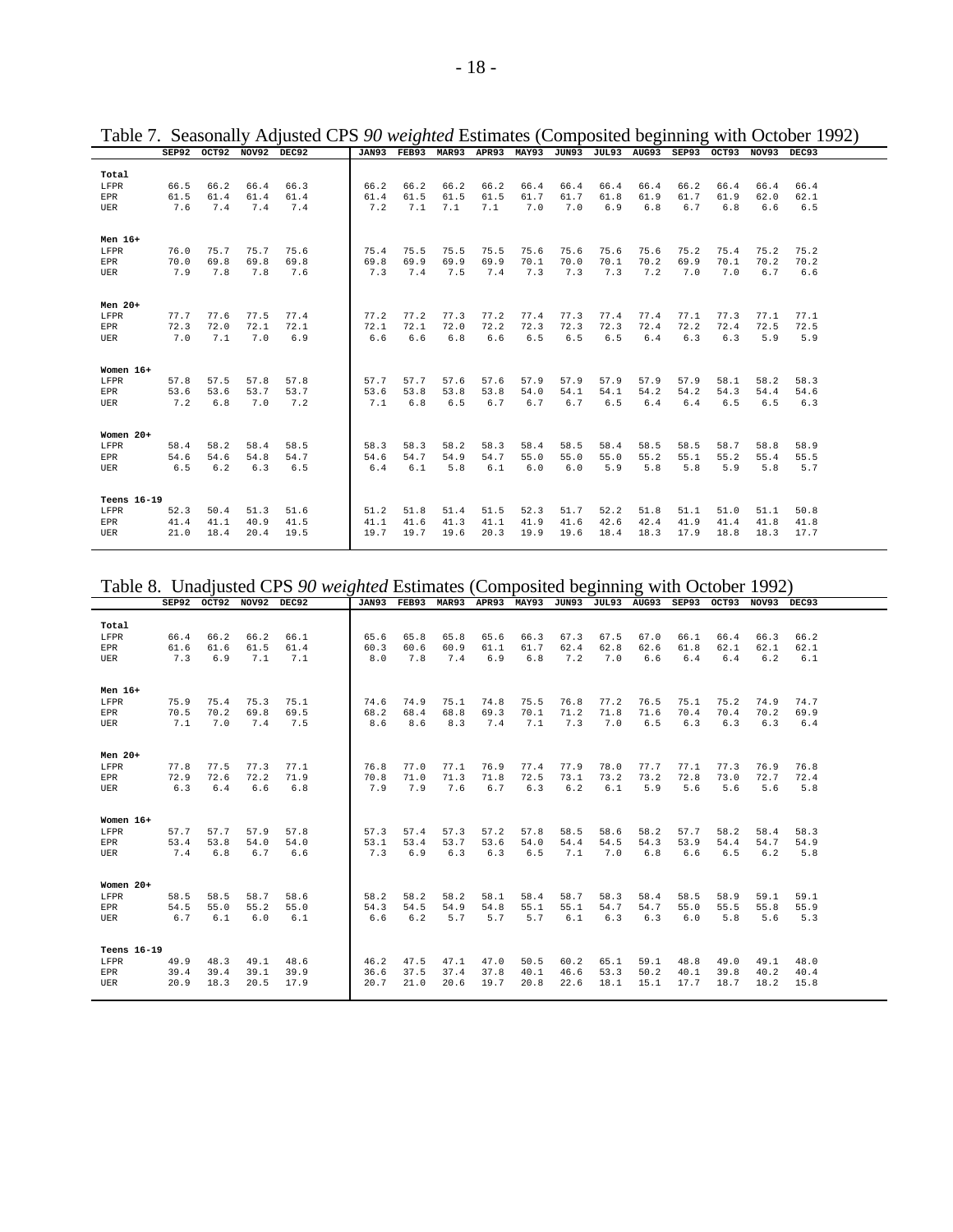|             |      | SEP92 OCT92 | NOV92 | DEC92 | <b>JAN93</b> | FEB93 | <b>MAR93</b> | APR93 | <b>MAY93</b> | JUN93 | JUL93 | <b>AUG93</b> | <b>SEP93</b> | OCT93 | NOV93 | DEC93 |  |
|-------------|------|-------------|-------|-------|--------------|-------|--------------|-------|--------------|-------|-------|--------------|--------------|-------|-------|-------|--|
|             |      |             |       |       |              |       |              |       |              |       |       |              |              |       |       |       |  |
| Total       |      |             |       |       |              |       |              |       |              |       |       |              |              |       |       |       |  |
| LFPR        | 66.4 | 66.1        | 66.2  | 66.2  | 66.0         | 66.1  | 66.0         | 66.1  | 66.2         | 66.2  | 66.2  | 66.2         | 66.0         | 66.2  | 66.2  | 66.3  |  |
| <b>EPR</b>  | 61.4 | 61.3        | 61.4  | 61.4  | 61.3         | 61.4  | 61.4         | 61.4  | 61.6         | 61.6  | 61.7  | 61.7         | 61.6         | 61.8  | 61.9  | 62.0  |  |
| <b>UER</b>  | 7.5  | 7.3         | 7.3   | 7.3   | 7.1          | 7.0   | 7.0          | 7.0   | 6.9          | 6.9   | 6.8   | 6.7          | 6.7          | 6.7   | 6.5   | 6.4   |  |
|             |      |             |       |       |              |       |              |       |              |       |       |              |              |       |       |       |  |
|             |      |             |       |       |              |       |              |       |              |       |       |              |              |       |       |       |  |
| Men 16+     |      |             |       |       |              |       |              |       |              |       |       |              |              |       |       |       |  |
| LFPR        | 75.8 | 75.4        | 75.5  | 75.3  | 75.1         | 75.3  | 75.3         | 75.3  | 75.4         | 75.3  | 75.3  | 75.3         | 74.9         | 75.1  | 75.0  | 75.0  |  |
| EPR         | 69.9 | 69.6        | 69.7  | 69.7  | 69.7         | 69.8  | 69.7         | 69.7  | 69.9         | 69.8  | 69.9  | 70.0         | 69.7         | 69.9  | 70.0  | 70.1  |  |
| UER         | 7.8  | 7.7         | 7.7   | 7.5   | 7.2          | 7.3   | 7.4          | 7.3   | 7.2          | 7.2   | 7.2   | 7.1          | 6.9          | 6.9   | 6.6   | 6.5   |  |
|             |      |             |       |       |              |       |              |       |              |       |       |              |              |       |       |       |  |
|             |      |             |       |       |              |       |              |       |              |       |       |              |              |       |       |       |  |
| Men $20+$   |      |             |       |       |              |       |              |       |              |       |       |              |              |       |       |       |  |
| LFPR        | 77.4 | 77.2        | 77.2  | 77.0  | 76.8         | 76.9  | 76.9         | 76.9  | 77.0         | 77.0  | 77.0  | 77.0         | 76.7         | 77.0  | 76.8  | 76.8  |  |
| <b>EPR</b>  | 72.0 | 71.8        | 71.8  | 71.8  | 71.9         | 71.8  | 71.8         | 71.9  | 72.1         | 72.0  | 72.0  | 72.1         | 71.9         | 72.2  | 72.3  | 72.3  |  |
| <b>UER</b>  | 7.0  | 7.1         | 6.9   | 6.8   | 6.5          | 6.6   | 6.7          | 6.5   | 6.5          | 6.5   | 6.5   | 6.4          | 6.3          | 6.2   | 5.9   | 5.8   |  |
|             |      |             |       |       |              |       |              |       |              |       |       |              |              |       |       |       |  |
|             |      |             |       |       |              |       |              |       |              |       |       |              |              |       |       |       |  |
| Women 16+   |      |             |       |       |              |       |              |       |              |       |       |              |              |       |       |       |  |
| LFPR        | 57.8 | 57.5        | 57.7  | 57.8  | 57.7         | 57.7  | 57.6         | 57.6  | 57.9         | 57.8  | 57.8  | 57.9         | 57.9         | 58.1  | 58.2  | 58.3  |  |
| <b>EPR</b>  | 53.7 | 53.6        | 53.7  | 53.7  | 53.7         | 53.8  | 53.9         | 53.8  | 54.0         | 54.1  | 54.1  | 54.2         | 54.2         | 54.3  | 54.5  | 54.7  |  |
| UER         | 7.1  | 6.7         | 6.9   | 7.1   | 7.0          | 6.7   | 6.4          | 6.6   | 6.6          | 6.6   | 6.4   | 6.3          | 6.3          | 6.4   | 6.4   | 6.2   |  |
|             |      |             |       |       |              |       |              |       |              |       |       |              |              |       |       |       |  |
|             |      |             |       |       |              |       |              |       |              |       |       |              |              |       |       |       |  |
| Women 20+   |      |             |       |       |              |       |              |       |              |       |       |              |              |       |       |       |  |
| LFPR        | 58.3 | 58.2        | 58.3  | 58.4  | 58.3         | 58.2  | 58.2         | 58.2  | 58.3         | 58.4  | 58.3  | 58.5         | 58.4         | 58.6  | 58.7  | 58.9  |  |
| <b>EPR</b>  | 54.6 | 54.6        | 54.7  | 54.6  | 54.6         | 54.7  | 54.8         | 54.7  | 54.9         | 55.0  | 55.0  | 55.1         | 55.0         | 55.2  | 55.4  | 55.5  |  |
| <b>UER</b>  | 6.4  | 6.1         | 6.2   | 6.4   | 6.3          | 6.0   | 5.7          | 6.0   | 5.9          | 5.9   | 5.8   | 5.7          | 5.8          | 5.8   | 5.7   | 5.7   |  |
|             |      |             |       |       |              |       |              |       |              |       |       |              |              |       |       |       |  |
|             |      |             |       |       |              |       |              |       |              |       |       |              |              |       |       |       |  |
| Teens 16-19 |      |             |       |       |              |       |              |       |              |       |       |              |              |       |       |       |  |
|             |      |             |       |       |              |       |              |       |              |       |       |              |              |       |       |       |  |
| LFPR        | 52.5 | 50.5        | 51.4  | 51.7  | 51.4         | 52.0  | 51.5         | 51.7  | 52.4         | 51.5  | 51.8  | 51.6         | 51.2         | 51.1  | 51.2  | 50.9  |  |
| <b>EPR</b>  | 41.5 | 41.2        | 41.0  | 41.6  | 41.3         | 41.8  | 41.5         | 41.2  | 42.1         | 41.5  | 42.2  | 42.1         | 42.0         | 41.4  | 41.8  | 41.9  |  |
| <b>UER</b>  | 20.9 | 18.4        | 20.3  | 19.5  | 19.6         | 19.6  | 19.5         | 20.3  | 19.8         | 19.5  | 18.4  | 18.4         | 17.9         | 18.9  | 18.3  | 17.8  |  |
|             |      |             |       |       |              |       |              |       |              |       |       |              |              |       |       |       |  |

Table 9. Seasonally Adjusted CPS *80 weighted* Estimates (Composited beginning with October 1992)

Table 10. Unadjusted CPS *80 weighted* (Composited beginning with October 1992)

| Table To. Onacjusted CLD ob <i>weighted</i> (Composited ocgniting with October 1772) |      |      |                         |      |      |      |                                                                   |      |      |      |      |      |      |      |      |       |  |
|--------------------------------------------------------------------------------------|------|------|-------------------------|------|------|------|-------------------------------------------------------------------|------|------|------|------|------|------|------|------|-------|--|
|                                                                                      |      |      | SEP92 OCT92 NOV92 DEC92 |      |      |      | JAN93 FEB93 MAR93 APR93 MAY93 JUN93 JUL93 AUG93 SEP93 OCT93 NOV93 |      |      |      |      |      |      |      |      | DEC93 |  |
|                                                                                      |      |      |                         |      |      |      |                                                                   |      |      |      |      |      |      |      |      |       |  |
| Total                                                                                |      |      |                         |      |      |      |                                                                   |      |      |      |      |      |      |      |      |       |  |
| LFPR                                                                                 | 66.2 | 66.0 | 66.1                    | 65.9 | 65.4 | 65.6 | 65.7                                                              | 65.5 | 66.1 | 67.1 | 67.3 | 66.8 | 65.9 | 66.2 | 66.1 | 66.0  |  |
| EPR                                                                                  | 61.5 | 61.6 | 61.5                    | 61.3 | 60.3 | 60.6 | 60.8                                                              | 61.0 | 61.7 | 62.3 | 62.7 | 62.4 | 61.7 | 62.0 | 62.1 | 62.0  |  |
| UER                                                                                  | 7.2  | 6.8  | 7.0                     | 7.0  | 7.9  | 7.7  | 7.3                                                               | 6.8  | 6.7  | 7.1  | 6.9  | 6.5  | 6.4  | 6.3  | 6.1  | 6.0   |  |
|                                                                                      |      |      |                         |      |      |      |                                                                   |      |      |      |      |      |      |      |      |       |  |
|                                                                                      |      |      |                         |      |      |      |                                                                   |      |      |      |      |      |      |      |      |       |  |
| Men 16+                                                                              |      |      |                         |      |      |      |                                                                   |      |      |      |      |      |      |      |      |       |  |
| LFPR                                                                                 | 75.6 | 75.2 | 75.1                    | 74.8 | 74.4 | 74.7 | 74.8                                                              | 74.6 | 75.2 | 76.5 | 76.9 | 76.3 | 74.8 | 74.9 | 74.6 | 74.4  |  |
| EPR                                                                                  | 70.3 | 70.0 | 69.6                    | 69.3 | 68.1 | 68.3 | 68.7                                                              | 69.1 | 70.0 | 71.0 | 71.6 | 71.3 | 70.2 | 70.3 | 70.0 | 69.7  |  |
| UER                                                                                  | 7.0  | 6.9  | 7.3                     | 7.3  | 8.5  | 8.5  | 8.2                                                               | 7.4  | 7.0  | 7.2  | 6.9  | 6.4  | 6.2  | 6.2  | 6.2  | 6.3   |  |
|                                                                                      |      |      |                         |      |      |      |                                                                   |      |      |      |      |      |      |      |      |       |  |
|                                                                                      |      |      |                         |      |      |      |                                                                   |      |      |      |      |      |      |      |      |       |  |
| Men 20+                                                                              |      |      |                         |      |      |      |                                                                   |      |      |      |      |      |      |      |      |       |  |
| LFPR                                                                                 | 77.4 | 77.1 | 76.9                    | 76.7 | 76.5 | 76.7 | 76.8                                                              | 76.6 | 77.1 | 77.6 | 77.6 | 77.4 | 76.8 | 77.0 | 76.6 | 76.5  |  |
| EPR                                                                                  | 72.6 | 72.3 | 71.9                    | 71.6 | 70.5 | 70.7 | 71.0                                                              | 71.5 | 72.3 | 72.8 | 72.9 | 72.9 | 72.5 | 72.7 | 72.4 | 72.1  |  |
| UER                                                                                  | 6.2  | 6.3  | 6.5                     | 6.7  | 7.8  | 7.8  | 7.5                                                               | 6.6  | 6.2  | 6.2  | 6.1  | 5.8  | 5.6  | 5.6  | 5.5  | 5.8   |  |
|                                                                                      |      |      |                         |      |      |      |                                                                   |      |      |      |      |      |      |      |      |       |  |
|                                                                                      |      |      |                         |      |      |      |                                                                   |      |      |      |      |      |      |      |      |       |  |
| Women 16+                                                                            |      |      |                         |      |      |      |                                                                   |      |      |      |      |      |      |      |      |       |  |
| LFPR                                                                                 | 57.6 | 57.6 | 57.9                    | 57.8 | 57.2 | 57.3 | 57.3                                                              | 57.2 | 57.8 | 58.5 | 58.5 | 58.1 | 57.7 | 58.2 | 58.3 | 58.3  |  |
| EPR                                                                                  | 53.4 | 53.8 | 54.0                    | 54.0 | 53.1 | 53.4 | 53.7                                                              | 53.6 | 54.1 | 54.4 | 54.5 | 54.3 | 54.0 | 54.5 | 54.8 | 55.0  |  |
| UER                                                                                  | 7.3  | 6.6  | 6.6                     | 6.5  | 7.2  | 6.8  | 6.2                                                               | 6.2  | 6.4  | 7.0  | 6.9  | 6.7  | 6.5  | 6.4  | 6.1  | 5.7   |  |
|                                                                                      |      |      |                         |      |      |      |                                                                   |      |      |      |      |      |      |      |      |       |  |
|                                                                                      |      |      |                         |      |      |      |                                                                   |      |      |      |      |      |      |      |      |       |  |
| Women $20+$                                                                          |      |      |                         |      |      |      |                                                                   |      |      |      |      |      |      |      |      |       |  |
| LFPR                                                                                 | 58.4 | 58.5 | 58.6                    | 58.5 | 58.1 | 58.1 | 58.1                                                              | 58.0 | 58.3 | 58.6 | 58.2 | 58.3 | 58.4 | 58.9 | 59.0 | 59.0  |  |
| EPR                                                                                  | 54.5 | 54.9 | 55.2                    | 55.0 | 54.3 | 54.5 | 54.9                                                              | 54.7 | 55.1 | 55.0 | 54.6 | 54.7 | 55.0 | 55.5 | 55.8 | 55.9  |  |
|                                                                                      | 6.6  | 6.0  | 5.9                     | 6.0  | 6.6  | 6.2  | 5.6                                                               | 5.6  | 5.6  | 6.0  | 6.2  | 6.2  | 5.9  | 5.7  | 5.5  | 5.3   |  |
| UER                                                                                  |      |      |                         |      |      |      |                                                                   |      |      |      |      |      |      |      |      |       |  |
|                                                                                      |      |      |                         |      |      |      |                                                                   |      |      |      |      |      |      |      |      |       |  |
| Teens 16-19                                                                          |      |      |                         |      |      |      |                                                                   |      |      |      |      |      |      |      |      |       |  |
|                                                                                      |      |      |                         |      |      |      |                                                                   |      |      |      |      |      |      |      |      |       |  |
| LFPR                                                                                 | 49.9 | 48.3 | 49.1                    | 48.6 | 46.2 | 47.4 | 47.1                                                              | 47.1 | 50.6 | 60.3 | 65.3 | 59.2 | 48.7 | 48.9 | 49.1 | 48.0  |  |
| EPR                                                                                  | 39.5 | 39.5 | 39.1                    | 40.0 | 36.7 | 37.5 | 37.4                                                              | 37.8 | 40.1 | 46.7 | 53.5 | 50.2 | 40.1 | 39.8 | 40.2 | 40.4  |  |
| UER                                                                                  | 20.9 | 18.2 | 20.4                    | 17.8 | 20.6 | 20.9 | 20.5                                                              | 19.7 | 20.7 | 22.5 | 18.1 | 15.1 | 17.7 | 18.7 | 18.1 | 15.7  |  |
|                                                                                      |      |      |                         |      |      |      |                                                                   |      |      |      |      |      |      |      |      |       |  |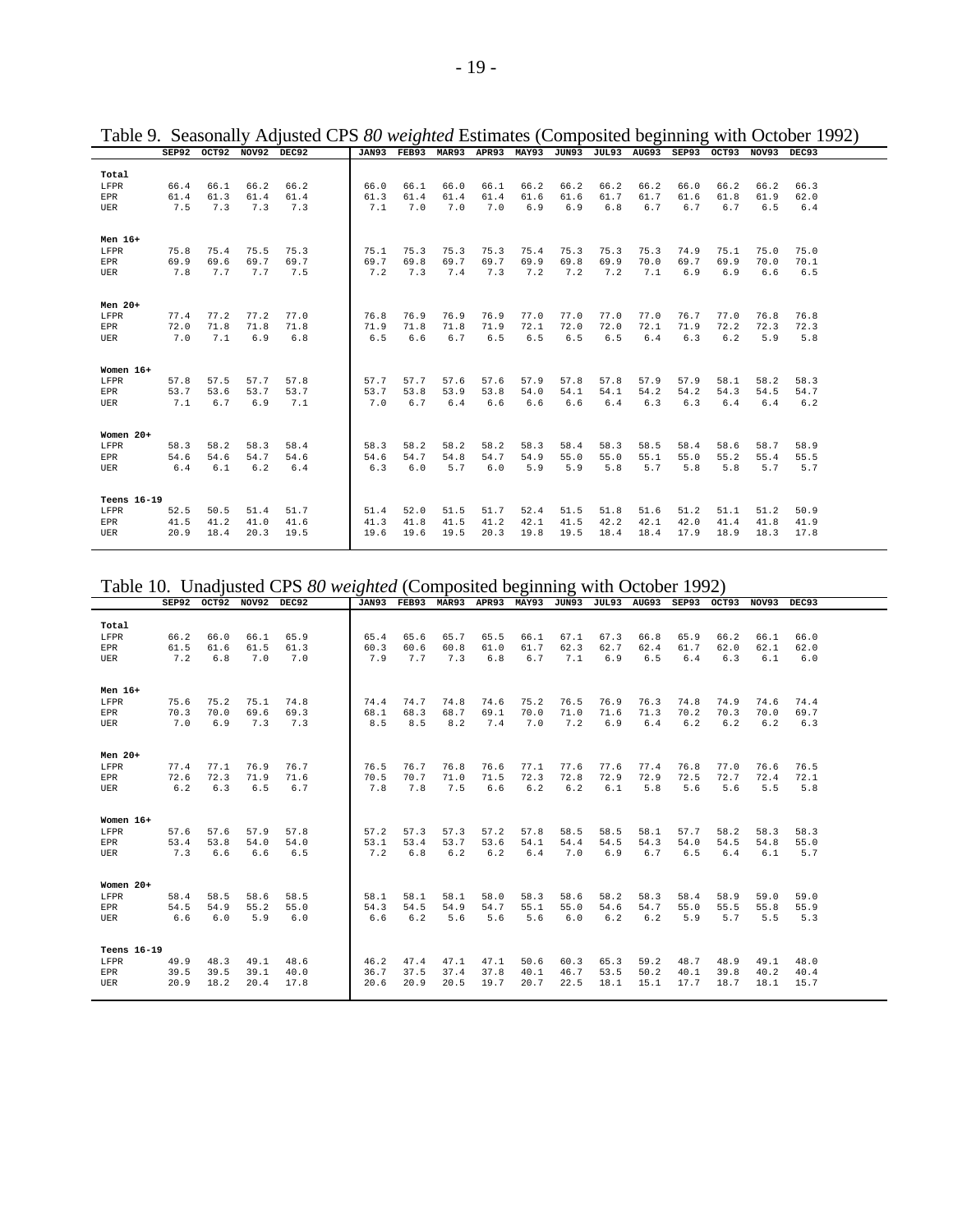### **Appendix 1 Modeled Series Graphs**

The following 6 pages present further modeling results. Each page contains four plots. The two plots on the left are for teenagers, and the two plots on the right are for adults. In both cases, the top plot is a scatter plot of the monthly data for both the Parallel Survey and CPS for the particular characteristic being represented. The gray line is a 45 degree reference line, and the solid black line is the estimated structural relationship as represented in equation (5). The bottom graph is a set of time series for the 16 months from September 1992 to December 1993. The solid black line is the CPS, the dashed line is the Parallel Survey, and the gray line is the model. Dots represent monthly estimates in all these series. The upper and lower gray lines (without dots) are the upper and lower bounds of an approximate 90% prediction confidence bound around the monthly model estimates. The prediction intervals form a range where we would have expected the *observed CPS* to have fallen (approximately 90% of the time) had the new methodology and weighting been used during that period. The prediction intervals account for the variance in estimating the true monthly values, as well as the variance in the monthly CPS sampling error. This is discussed more fully in Appendix 2. In all cases, the data are reported in thousands.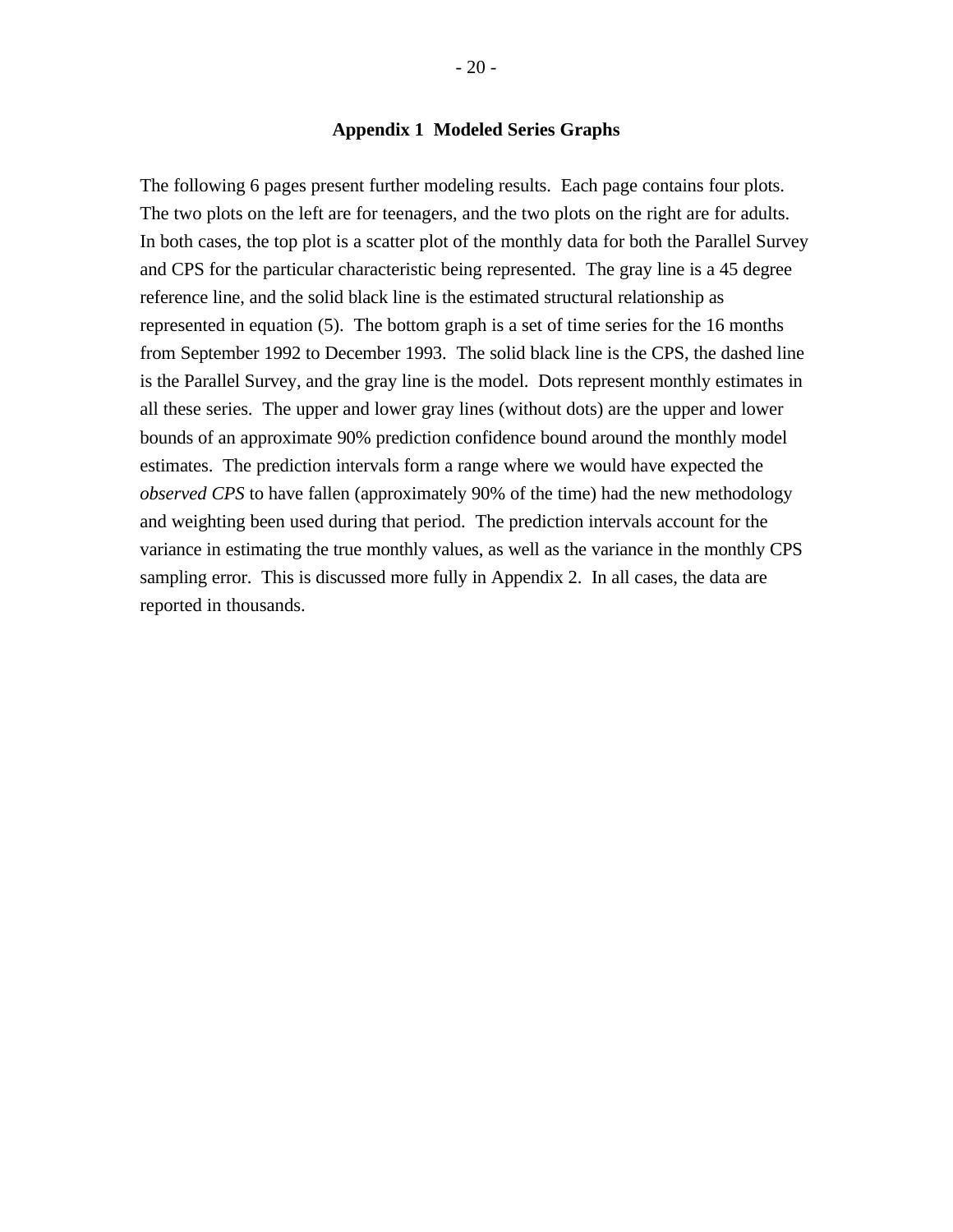**Figure 1. Agricultural Employment, Women.**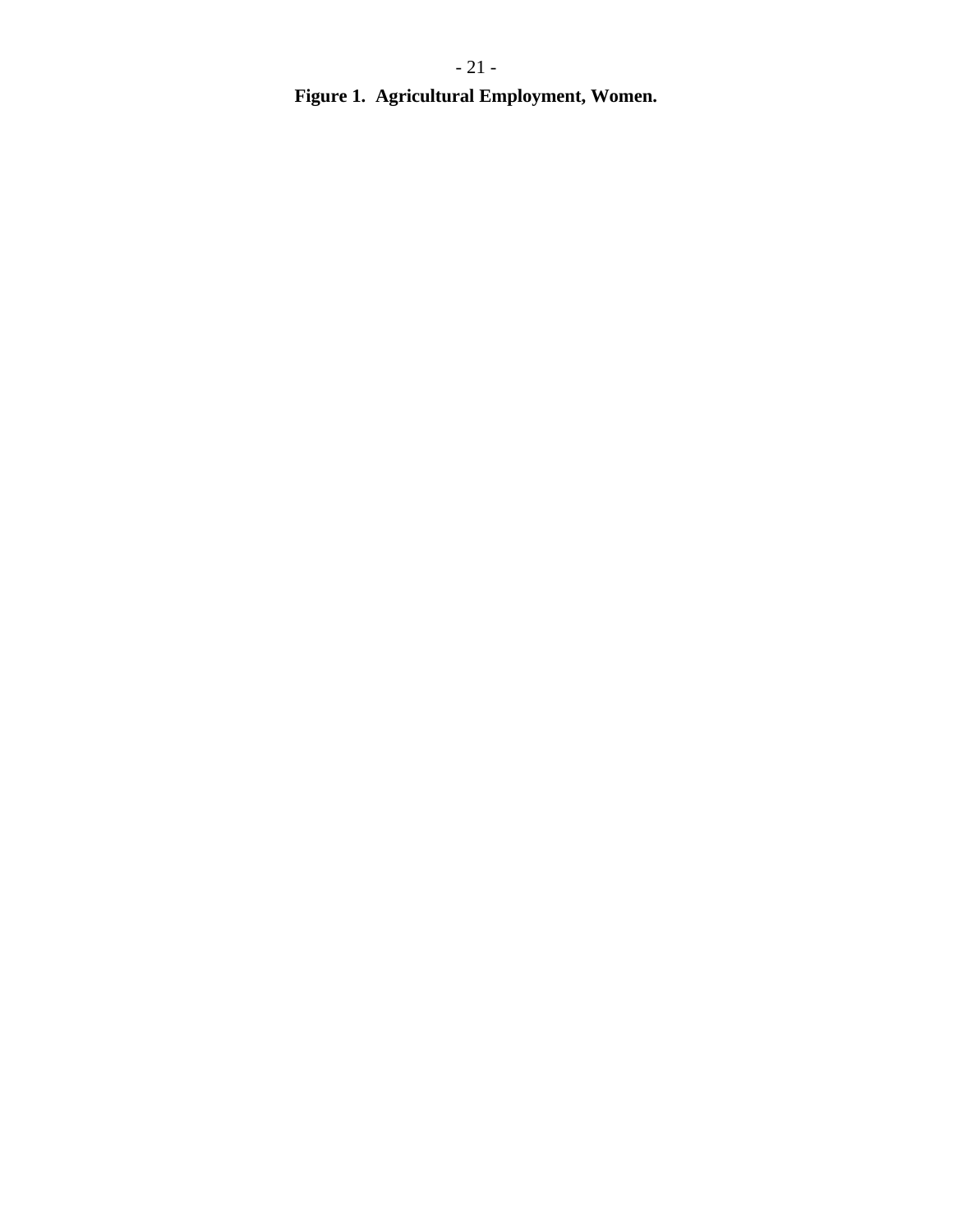**Figure 2. Agricultural Employment, Men.**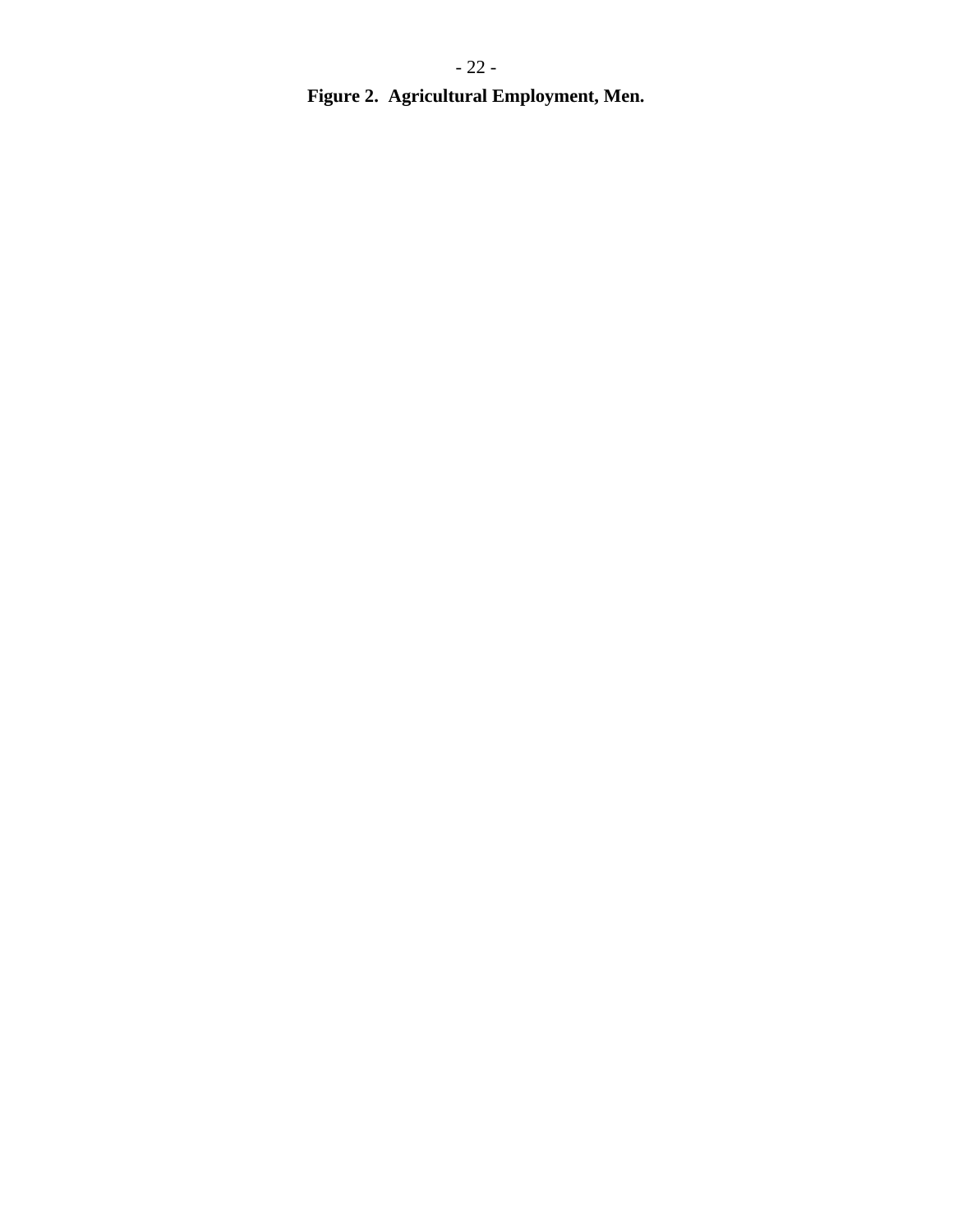**Figure 3. Non Agricultural Employment, Women.**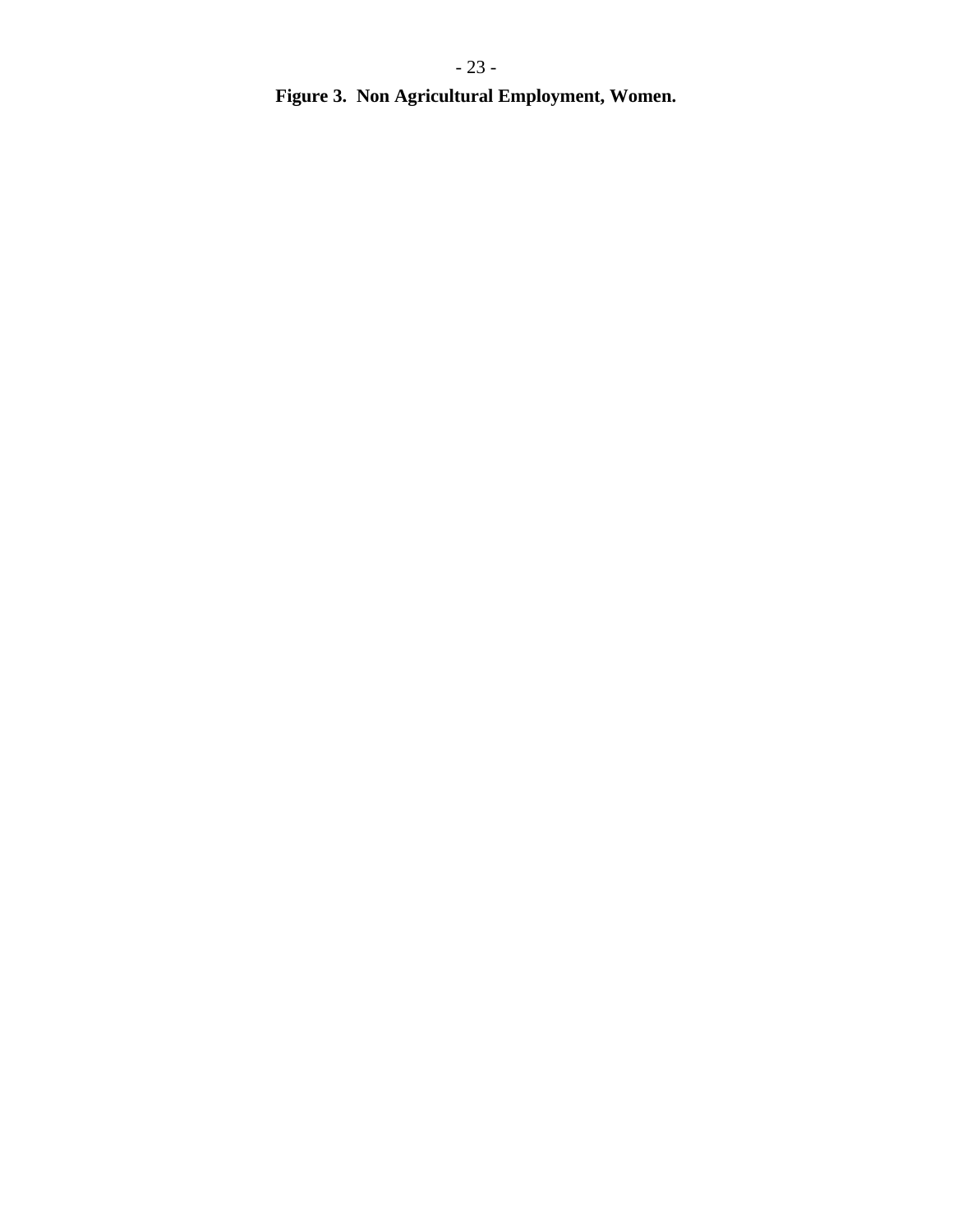**Figure 4. Non Agricultural Employment, Men.**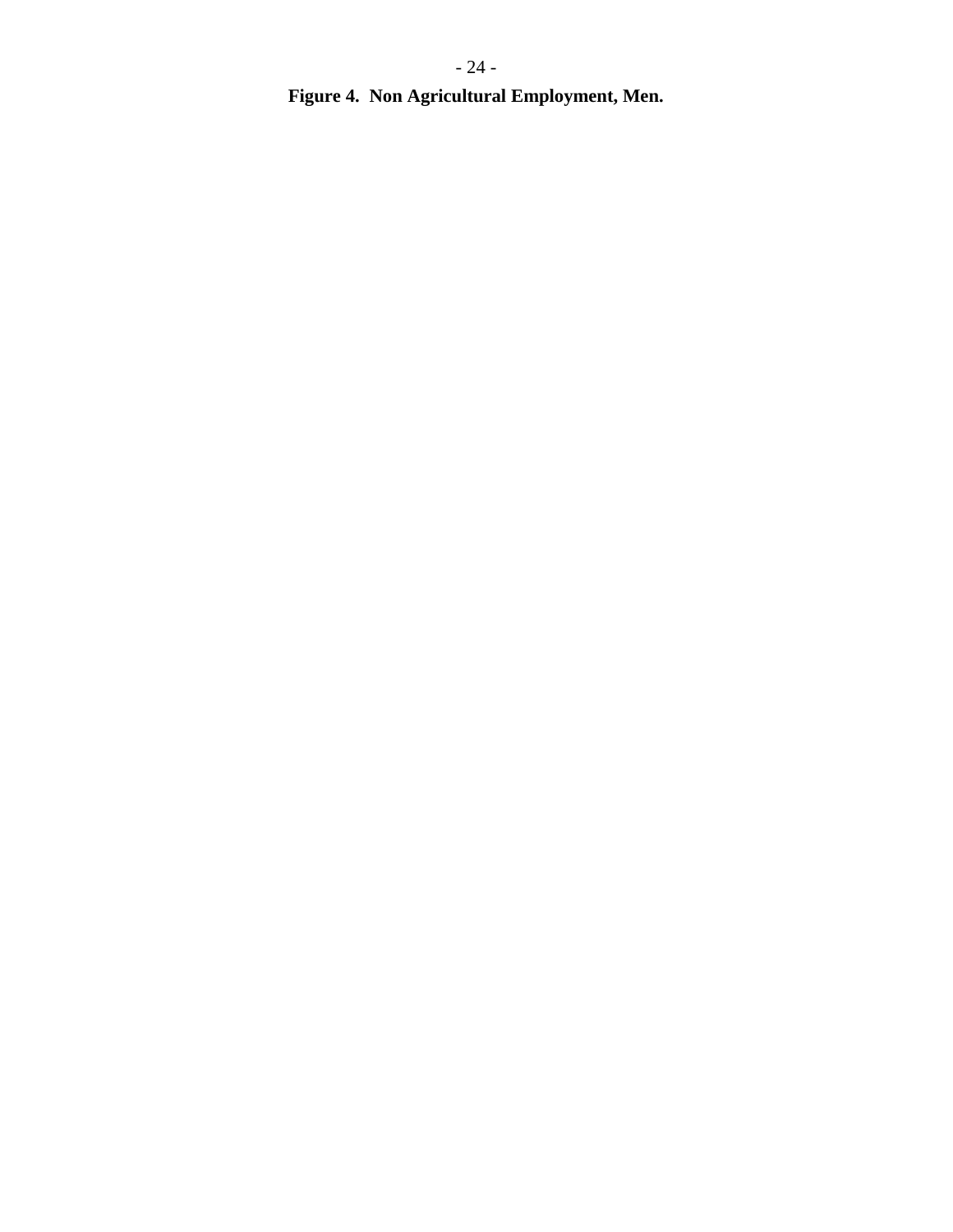**Figure 5. Unemployment, Women.**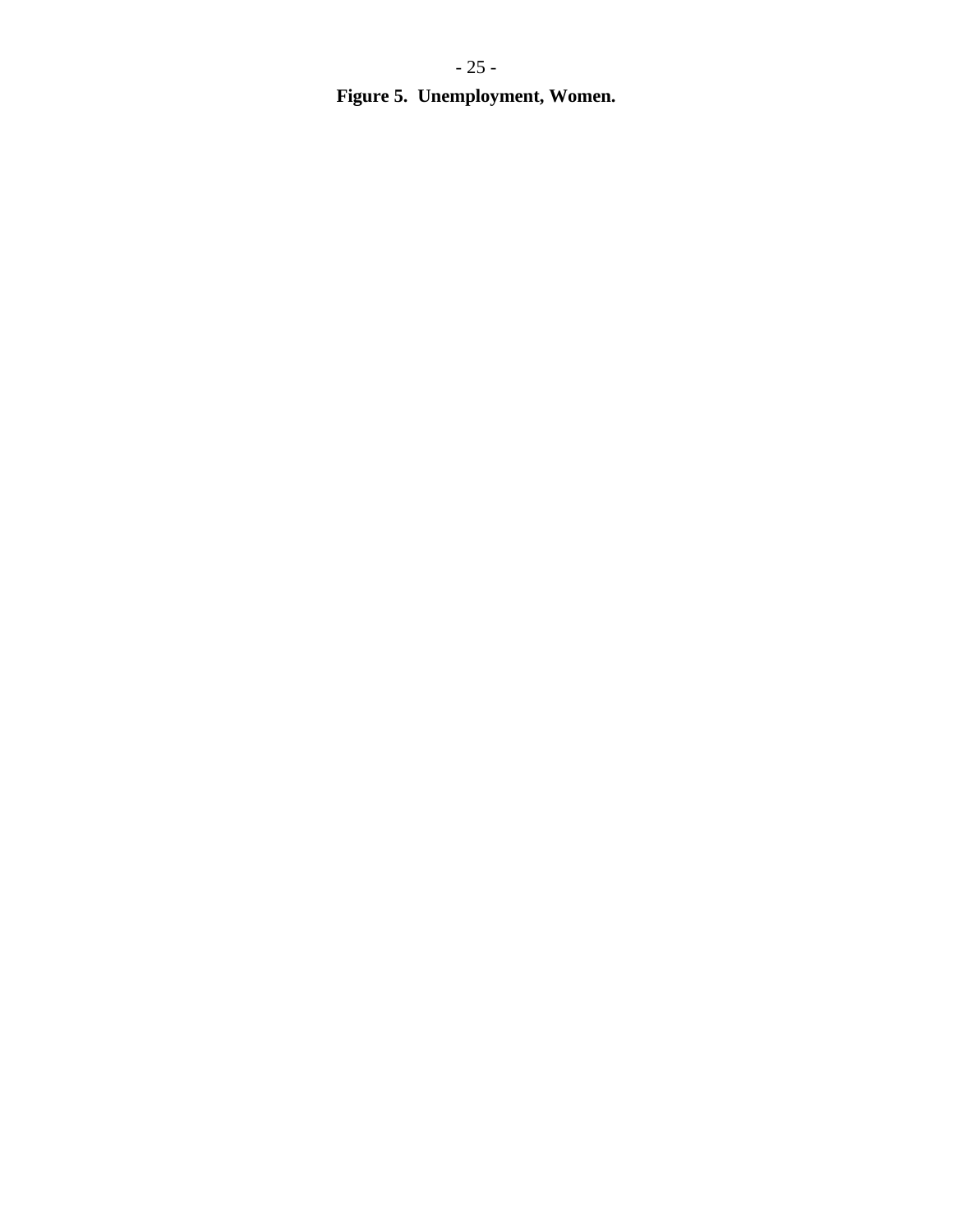**Figure 6. Unemployment, Men.**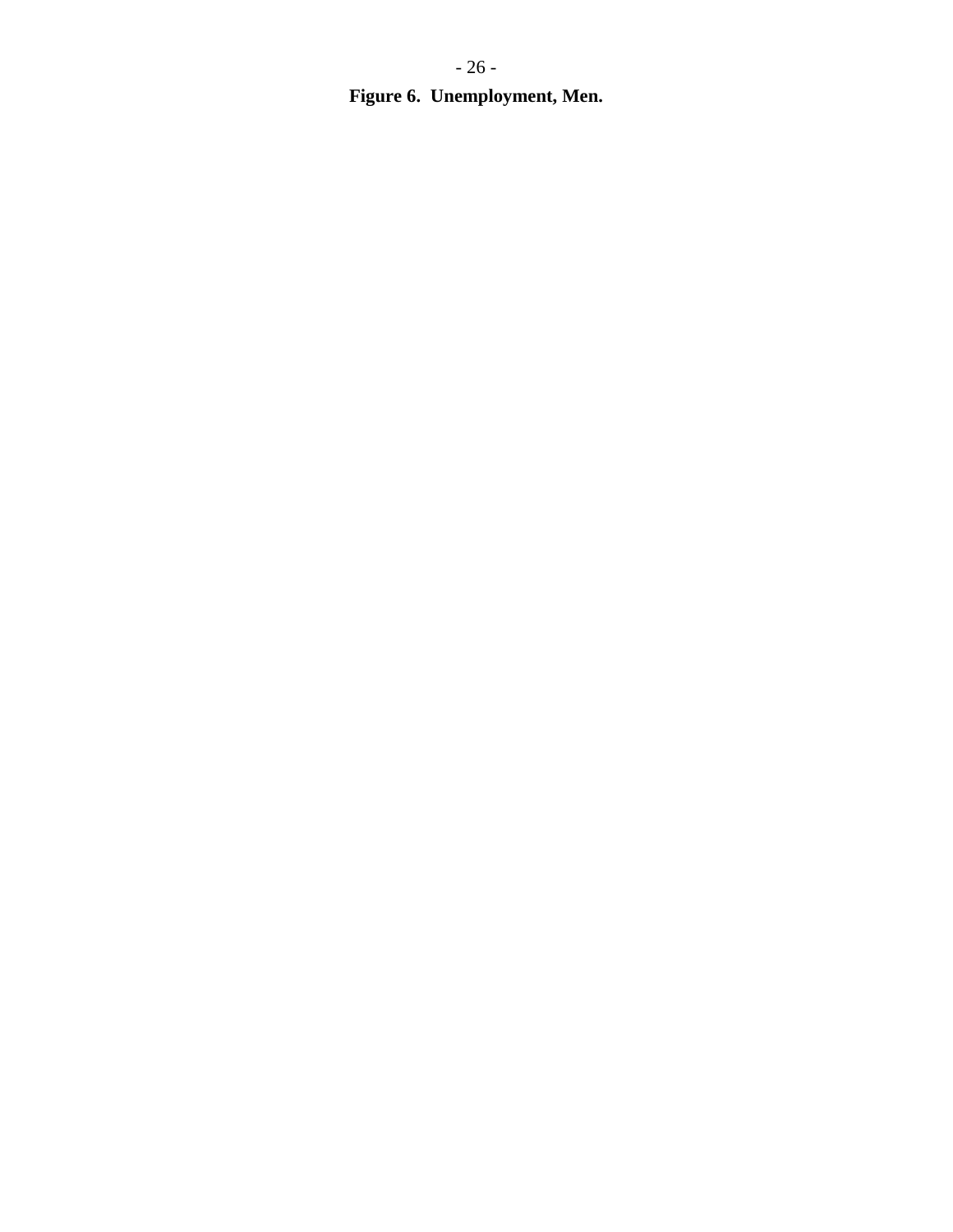# **Appendix 2 Details of Statistical Methods**

As described earlier, we modeled each of the twelve labor force series separately. We will describe the common procedure used for each below.

(A1) 
$$
Y_t
$$
 = Observed monthly CPS estimate under the old method  $y_t$  = True monthly CPS value under the old method

and let

$$
(A2) \t Y_t = y_t + e_t
$$

where  $e_t$  is the CPS sampling error, and  $t = 1, ..., T$ , where  $T = 16$ . Also, let

(A3) 
$$
X_t
$$
 = Observed monthly Parallel Survey estimate under the new method  $x_t$  = True monthly Parallel Survey value under the new method

and let

$$
(A4) \t\t X_t = x_t + u_t
$$

where  $u_t$  is the Parallel Survey sampling error. We will make the assumption that

$$
(A5) \t yt = b0 + b1xt
$$

which says that the true values are linearly structurally related. If we write

$$
\begin{array}{ll}\n\text{(A6)} & \mathbf{e'} = \mathbf{Q}_1 \mathbf{L} \dots, e_{16} \\
\mathbf{u'} = \mathbf{Q}_1 \mathbf{L} \dots, u_{16}\n\end{array}
$$

then we can write our next assumption as

$$
(A7)\qquad \qquad \overbrace{\stackrel{\circ}{\mathfrak{M}}}\overset{\circ}{\underset{\mathfrak{M}}{\bigoplus}}\mathbf{V}\overset{\circ}{\underset{\mathfrak{M}}{\mathfrak{M}}}\overset{\circ}{\underset{\mathfrak{M}}{\bigoplus}}\overset{0}{\underset{\mathfrak{L}_{uu}}{\bigoplus}}\overset{\circ}{\underset{\mathfrak{L}}{\bigoplus}}.
$$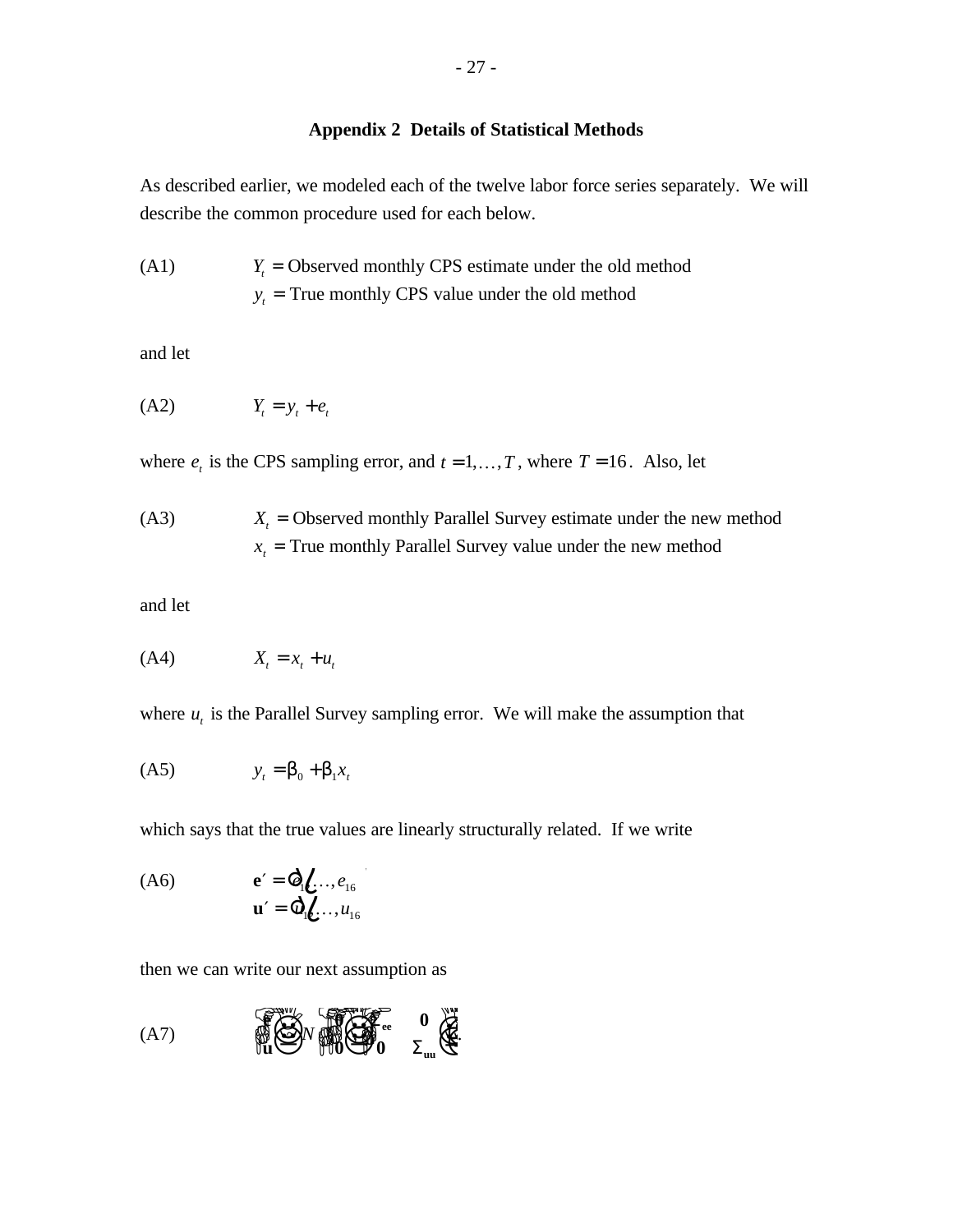We have estimates of both  $\Sigma_{ee}$  and  $\Sigma_{uu}$ , which we will consider as known and fixed for the purposes of estimation. The estimate of  $\Sigma$ <sub>ee</sub> was based upon generalized variance function estimates and correlations obtained from previous research on the CPS. The estimate of  $\Sigma$ <sub>uu</sub> was computed directly by replication using Robert Fay's program VPLX.

We treated the unknown parameters of the problem as

$$
(A8) \tq = \bigotimes_{i=1}^{n} b_{i}, x_{i}, \ldots, x_{16} \bigvee
$$

where we treated the  $x_t$ 

*q* by weighted nonlinear least squares. Second, use those estimates in a one-step Gauss Newton estimation to get the final estimates, as well as estimates of variance. We next describe the actual estimation of the model parameters and estimated true values in more detail.

*uutt*

*s*

0

*STEP 1 Initial estimates.*

Let 
$$
\mathbf{Z}_t = \mathbf{\Phi}_t \mathbf{\hat{Z}}_t \mathbf{Y}
$$
 and  $\mathbf{\varepsilon}_t = \mathbf{\Phi}_t \mathbf{\hat{U}}_t$  for  $t = 1,...,16$ . Also let  
\n(A9) 
$$
\Sigma_{\text{cent}} = \mathbf{V} \mathbf{\Phi}_t \mathbf{\Phi}_{\text{out}} \mathbf{\hat{S}}_{\text{out}} \mathbf{\hat{S}}_{\text{out}} \mathbf{\hat{S}}_{\text{out}}.
$$

Let

(A10) 
$$
\mathbf{m}_{zz} = \mathbf{S} \mathbf{S} \mathbf{X}^6 \mathbf{W} \mathbf{Z} \mathbf{X}^7 \mathbf{W} - \mathbf{Z} \mathbf{Z}
$$

$$
\Sigma_{\epsilon \epsilon \bullet \bullet} = 16 \mathbf{X} \sum_{t=1}^6 \Sigma_{\epsilon \epsilon t t} = \begin{matrix} 0 \\ 0 \end{matrix} e^{\epsilon \bullet} \qquad \begin{matrix} 0 \\ 0 \end{matrix} \begin{matrix} 0 \\ 0 \end{matrix}
$$

where  $\overline{Z} = \mathcal{L} \mathcal{L}^1 \sum Z$  $\sum_{t=1}^L$ 1  $\mathcal{Q}$ <sup>16</sup> $\sum t_i$ *t* . We estimated the parameters  $b_0$  and  $1$  by methods described in Fuller (1987). Let  $\hat{\mathsf{l}}$  be the smallest root of the determinental equation

$$
(A11) \qquad |\mathbf{m}_{\mathbf{ZZ}} - \mathbf{1} \Sigma_{\mathbf{\epsilon} \mathbf{\epsilon} \bullet}| = 0
$$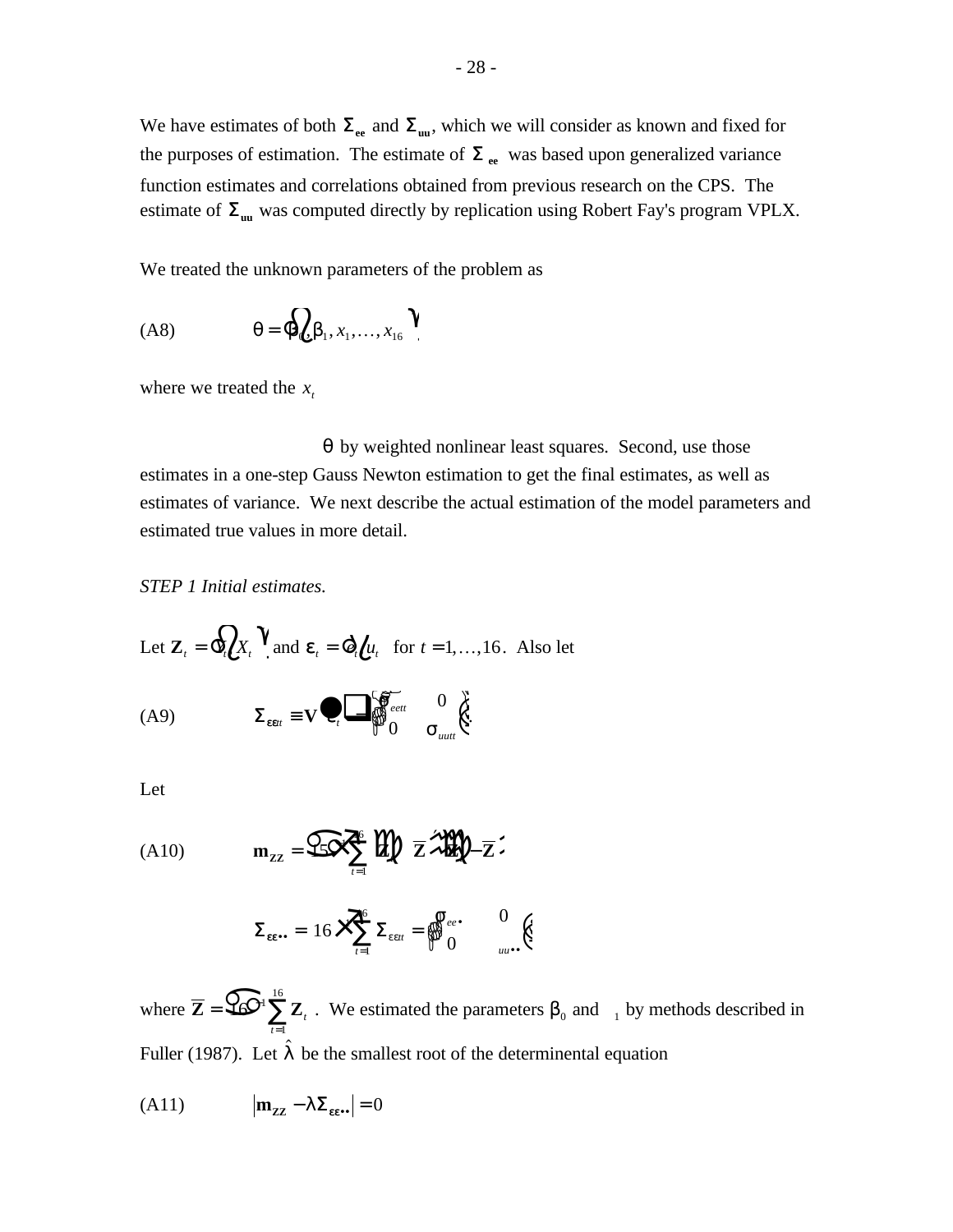and let  $\hat{\alpha} = \hat{Q}_c \hat{a}_2$   $\hat{A}$  be the generalized eigenvector associated with  $\hat{I}$  which satisfies

(A12) 
$$
\iint_{\mathbf{Z}} - \hat{\mathbf{L}} \Sigma_{\varepsilon \varepsilon \cdot \cdot} \mathbf{C} \mathbf{F}' \cdot \mathbf{0}.
$$

Define

(A13)  
\n
$$
\hat{b}_1 = -\hat{a}_2 \hat{a}_1^{-1}
$$
\n
$$
\hat{b}_0 = \overline{Y} - \overline{X} \hat{b}_1
$$
\n
$$
\hat{x}_t = \prod_{k=1}^{\infty} \sum_{i=1}^{\infty} \sum_{i=1}^{\infty} \sum_{i=1}^{\infty} \sum_{j=1}^{\infty} \hat{b}_j \prod_{k=1}^{\infty} \hat{b}_k \hat{b}_k \widehat{C} \widehat{C} \widehat{C} \widehat{C} \widehat{C} \widehat{C} \widehat{C} \widehat{C} \widehat{C} \widehat{C} \widehat{C} \widehat{C} \widehat{C} \widehat{C} \widehat{C} \widehat{C} \widehat{C} \widehat{C} \widehat{C} \widehat{C} \widehat{C} \widehat{C} \widehat{C} \widehat{C} \widehat{C} \widehat{C} \widehat{C} \widehat{C} \widehat{C} \widehat{C} \widehat{C} \widehat{C} \widehat{C} \widehat{C} \widehat{C} \widehat{C} \widehat{C} \widehat{C} \widehat{C} \widehat{C} \widehat{C} \widehat{C} \widehat{C} \widehat{C} \widehat{C} \widehat{C} \widehat{C} \widehat{C} \widehat{C} \widehat{C} \widehat{C} \widehat{C} \widehat{C} \widehat{C} \widehat{C} \widehat{C} \widehat{C} \widehat{C} \widehat{C} \widehat{C} \widehat{C} \widehat{C} \widehat{C} \widehat{C} \widehat{C} \widehat{C} \widehat{C} \widehat{C} \widehat{C} \widehat{C} \widehat{C} \widehat{C} \widehat{C} \widehat{C} \widehat{C} \widehat{C} \widehat{C} \widehat{C} \widehat{C} \widehat{C} \widehat{C} \widehat{C} \widehat{C} \widehat{C} \widehat{C} \widehat{C} \widehat{C} \widehat{C} \widehat{C} \widehat{C} \widehat{C} \widehat{C} \widehat{C} \widehat{C} \widehat{C} \widehat{C} \widehat{C} \widehat{C} \widehat
$$

Call the initial estimates

(A14) 
$$
\hat{\theta}^{\mathcal{B}} = \mathbf{H}_{\mathbf{Q}, \hat{\mathbf{p}}_1, \hat{x}_1, \dots, \hat{x}_{16}} \hat{\boldsymbol{\xi}}
$$

*STEP 2 Weighted Nonlinear Estimation.*

Define the function

$$
(A15) \tG\widehat{\bigoplus_{t=1}^{N}}\left[s_{\text{text}}^{-1}\bigoplus_{t} b_{0}-b_{1}x_{t}\bigoplus_{uut}\bigoplus_{uut}\bigoplus_{x}x_{t}\bigoplus_{u}
$$

Let  $\hat{\theta}^{\mathcal{Q}}$  be the solution to the minimization of *G***A**, obtained by using  $\hat{\theta}^{\mathcal{Q}}$  as an initial estimates. There is an alternative formulation of this step. Define

(A16) 
$$
H\left(\sum_{i=1}^{\infty}\prod_{i=1}^{16}\prod_{m=1}^{6}b_{m}^{2}S_{m m}^{m} \right) = b_{1} \sum_{i=1}^{6} b_{i}^{2} - b_{1} X_{i} Y_{i}
$$

and let  $\tilde{\beta}$  be the minimizer of *H* $\sharp$ , and let

(A17) 
$$
\tilde{x}_t = \mathbf{W}_{\text{max}} + \tilde{b}_1^2 s_{\text{unit}} \mathbf{Q} \mathbf{F}_{\text{unit}} \tilde{b}_1 \mathbf{W}_t \mathbf{L} \tilde{b}_0 \mathbf{Q} \mathbf{F}_{\text{cent}} X_t \text{ for } t = 1, ..., 16.
$$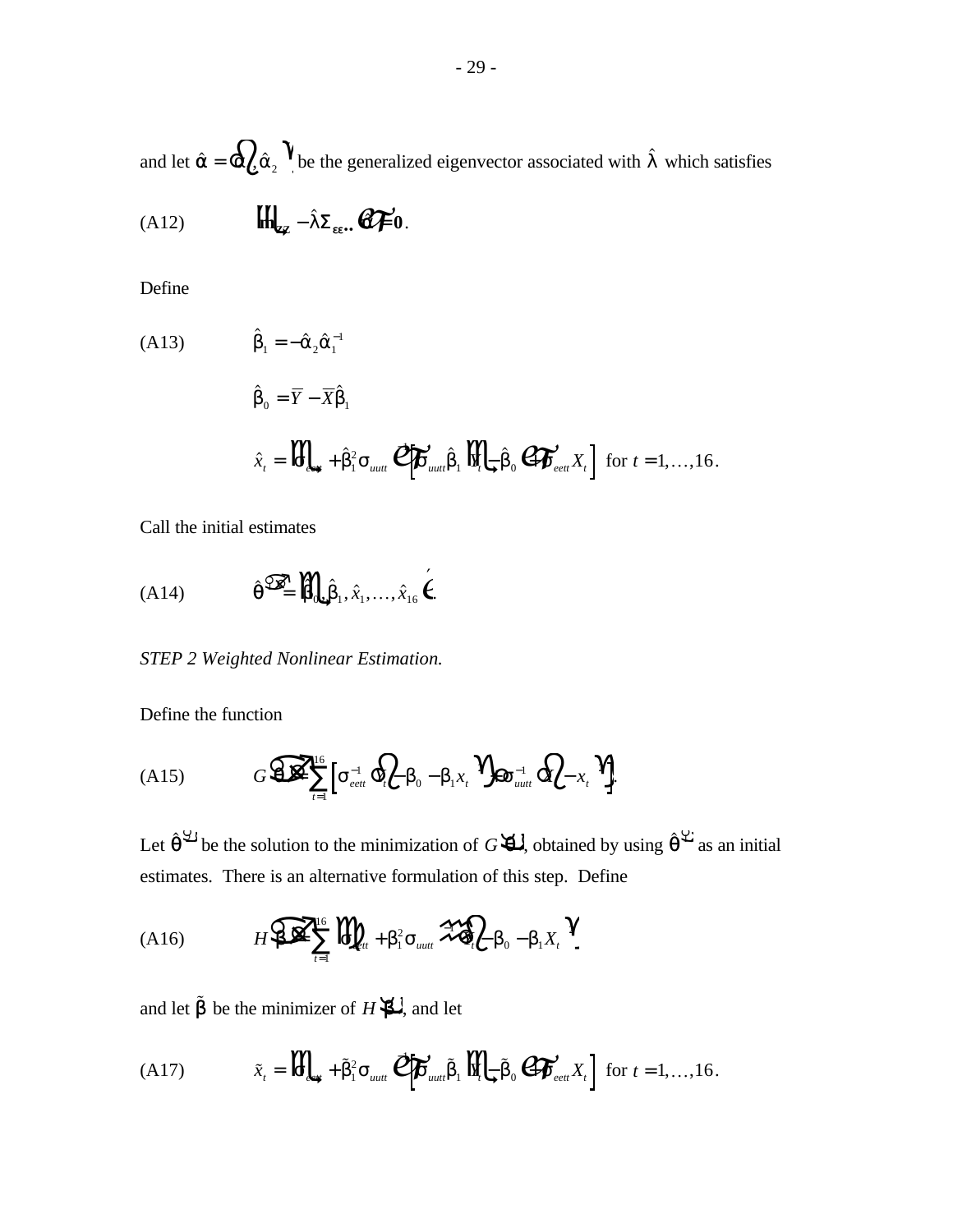Then,  $\hat{\theta}^{\mathcal{L}}$  is equal to  $\prod_{i=1}^{M} \tilde{b}_1, \tilde{x}_1, \ldots, \tilde{x}_{16}$   $\vec{k}$ . It turns out, in general, that if  $\Sigma_{\epsilon \epsilon \tau i}$  is constant over *t*, then the estimates in Step 1 and Step 2 give the same result.

*STEP 3 One-Step Gauss Newton Estimation*

Define

(A18)  
\n
$$
\mathbf{Z} = \bigotimes_{1}^{3} \mathbf{R}
$$
\n
$$
\mathbf{Y} = \mathbf{Q}_{1} \mathbf{Q} \dots, Y_{16}
$$
\n
$$
\mathbf{X} = \mathbf{Q}_{2} \dots, X_{16}
$$
\n
$$
\mathbf{f} \mathbf{Q} \mathbf{Q} \mathbf{Q} \mathbf{I} \mathbf{f} \mathbf{D}_{0} + \mathbf{X} \mathbf{D}_{1} \mathbf{Q}
$$
\n
$$
\mathbf{F} \mathbf{Q} \mathbf{Q} \mathbf{I} \mathbf{f} \mathbf{H} \mathbf{L} \mathbf{I}
$$

and let

(A19)  
\n
$$
\mathbf{w} = \mathbf{Z} - \mathbf{f} \mathbf{H} \mathbf{H}
$$
\n
$$
\mathbf{V} = \oint_0^{\infty} \sum_{u=1}^{\infty} \mathbf{0} \mathbf{F} \mathbf{H} \mathbf{H}
$$
\n
$$
\tilde{\delta} = \left[ \mathbf{F}' \mathbf{H} \mathbf{H} \mathbf{H} \mathbf{H} \mathbf{H} \mathbf{H} \mathbf{H} \mathbf{H} \mathbf{H} \mathbf{H} \mathbf{H} \mathbf{H} \mathbf{H} \mathbf{H} \mathbf{H} \mathbf{H} \mathbf{H} \mathbf{H} \mathbf{H} \mathbf{H} \mathbf{H} \mathbf{H} \mathbf{H} \mathbf{H} \mathbf{H} \mathbf{H} \mathbf{H} \mathbf{H} \mathbf{H} \mathbf{H} \mathbf{H} \mathbf{H} \mathbf{H} \mathbf{H} \mathbf{H} \mathbf{H} \mathbf{H} \mathbf{H} \mathbf{H} \mathbf{H} \mathbf{H} \mathbf{H} \mathbf{H} \mathbf{H} \mathbf{H} \mathbf{H} \mathbf{H} \mathbf{H} \mathbf{H} \mathbf{H} \mathbf{H} \mathbf{H} \mathbf{H} \mathbf{H} \mathbf{H} \mathbf{H} \mathbf{H} \mathbf{H} \mathbf{H} \mathbf{H} \mathbf{H} \mathbf{H} \mathbf{H} \mathbf{H} \mathbf{H} \mathbf{H} \mathbf{H} \mathbf{H} \mathbf{H} \mathbf{H} \mathbf{H} \mathbf{H} \mathbf{H} \mathbf{H} \mathbf{H} \mathbf{H} \mathbf{H} \mathbf{H} \mathbf{H} \mathbf{H} \mathbf{H} \mathbf{H} \mathbf{H} \mathbf{H} \mathbf{H} \mathbf{H} \mathbf{H} \mathbf{H} \mathbf{H} \mathbf{H} \mathbf{H} \mathbf{H} \mathbf{H} \mathbf{H} \mathbf{H} \mathbf{H} \mathbf{H} \mathbf{H} \mathbf{H} \mathbf{H} \mathbf{H} \mathbf{H} \mathbf{H} \mathbf{H} \mathbf{H} \mathbf{H} \
$$

where  $\hat{\theta}^{\mathcal{Q}}$  is the final estimate. The approximate distribution of  $\hat{\theta}^{\mathcal{Q}}$  is given by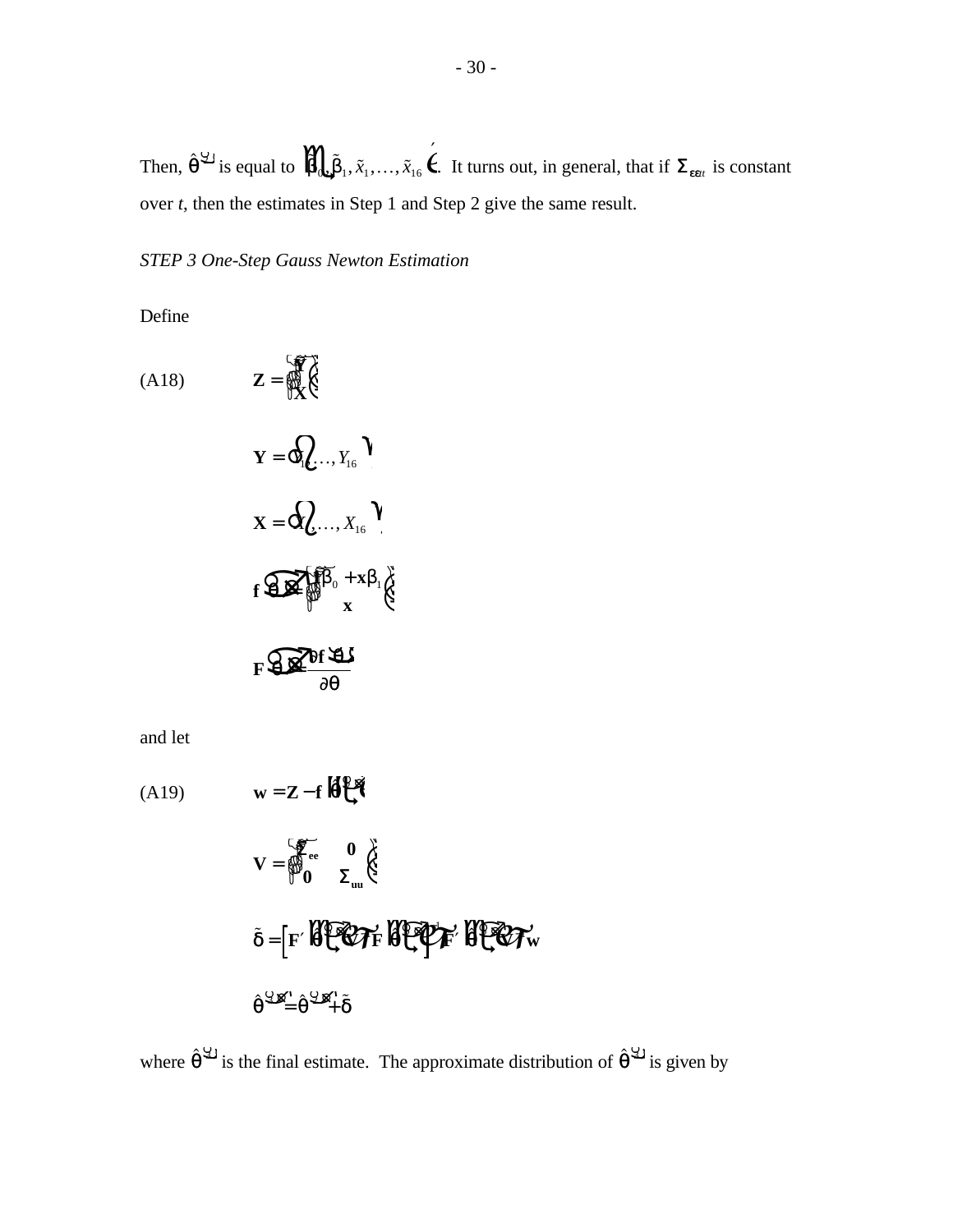$$
(A20) \qquad \hat{\theta}^{\mathcal{Q} \mathcal{R}} \wedge \hat{\theta} \Big( \mathbf{F}^{\prime} \mathbf{Q} \mathbf{F}^{\prime} \mathbf{F} \mathbf{Q} \mathbf{F}^{\prime} \Big)
$$

and we estimated the variance of  $\hat{\theta}^{\mathcal{Q}}$  by

$$
(A21) \qquad \hat{v} \widehat{a} \widehat{\mathbf{I}^*} \Big[ F' \widehat{f} \widehat{f} \widehat{f} \widehat{f} \widehat{f} \widehat{f} \widehat{f} \widehat{f} \widehat{f} \widehat{f} \widehat{f} \widehat{f} \widehat{f} \widehat{f} \widehat{f} \widehat{f} \widehat{f} \widehat{f} \widehat{f} \widehat{f} \widehat{f} \widehat{f} \widehat{f} \widehat{f} \widehat{f} \widehat{f} \widehat{f} \widehat{f} \widehat{f} \widehat{f} \widehat{f} \widehat{f} \widehat{f} \widehat{f} \widehat{f} \widehat{f} \widehat{f} \widehat{f} \widehat{f} \widehat{f} \widehat{f} \widehat{f} \widehat{f} \widehat{f} \widehat{f} \widehat{f} \widehat{f} \widehat{f} \widehat{f} \widehat{f} \widehat{f} \widehat{f} \widehat{f} \widehat{f} \widehat{f} \widehat{f} \widehat{f} \widehat{f} \widehat{f} \widehat{f} \widehat{f} \widehat{f} \widehat{f} \widehat{f} \widehat{f} \widehat{f} \widehat{f} \widehat{f} \widehat{f} \widehat{f} \widehat{f} \widehat{f} \widehat{f} \widehat{f} \widehat{f} \widehat{f} \widehat{f} \widehat{f} \widehat{f} \widehat{f} \widehat{f} \widehat{f} \widehat{f} \widehat{f} \widehat{f} \widehat{f} \widehat{f} \widehat{f} \widehat{f} \widehat{f} \widehat{f} \widehat{f} \widehat{f} \widehat{f} \widehat{f} \widehat{f} \widehat{f} \widehat{f} \widehat{f} \widehat{f} \widehat{f} \widehat{f} \widehat{f} \widehat{f} \widehat{f} \widehat{f} \widehat{f} \widehat{f} \widehat{f} \widehat{f} \widehat{f} \widehat{f} \widehat{f} \widehat{f} \widehat{f} \widehat{f} \widehat{f} \widehat{f} \widehat{f} \widehat{f} \widehat{
$$

When we speak of the approximate distribution, we refer to an approximation as variances of the survey errors get small. This definition of asymptotics implies that the estimators obtained in each of the first two steps are consistent estimators of  $\theta$ , and that the final estimator in Step 3 is efficient in the sense that they have the same limiting distribution as the maximum likelihood estimator of  $\theta$ .

From now on, we drop the superscript and refer to the final estimates as  $\hat{\theta}$ , as well as the components of  $\hat{\theta}$ . Note that the resulting estimates  $\hat{\mathbf{x}} = \mathbf{\hat{Q}}_1 \cdot \cdot \cdot \cdot \cdot \cdot \cdot$ ,  $\hat{x}_{16}$  are the estimates of the true (but unobservable) value under the *New CPS* definition, and  $\hat{V}$ , is an estimate of the covariance matrix of the estimates, where  $\hat{V}$  is to lower 16 × 16 sub matrix of  $\hat{\mathbf{V}}$  **lates** given above. The estimates  $\hat{\mathbf{x}} = \mathbf{Q}$ ,  $\hat{x}_{16}$ ,  $\hat{x}_{16}$  an also be thought of as a predictor of what the observed CPS might have been under the *New CPS* definition, and we can use

$$
(A22) \qquad \hat{V} \blacktriangleright \mathbf{L}_{ee}
$$

as an estimator of the covariance matrix of the prediction errors, where we used the covariance matrix  $\Sigma_{ee}$ , the covariance matrix of the CPS sampling errors, in (A7). These prediction error variances were used to construct the prediction confidence intervals in Figures 1-6.

In addition, we computed the goodness-of-fit statistic

$$
(A23) \tC_G^2 = \mathbf{W} \mathbf{F} \mathbf{H} \mathbf{F} \mathbf{F} \mathbf{F} \mathbf{F}
$$

which is approximately distributed as a chi-square random variable with 14 degrees-offreedom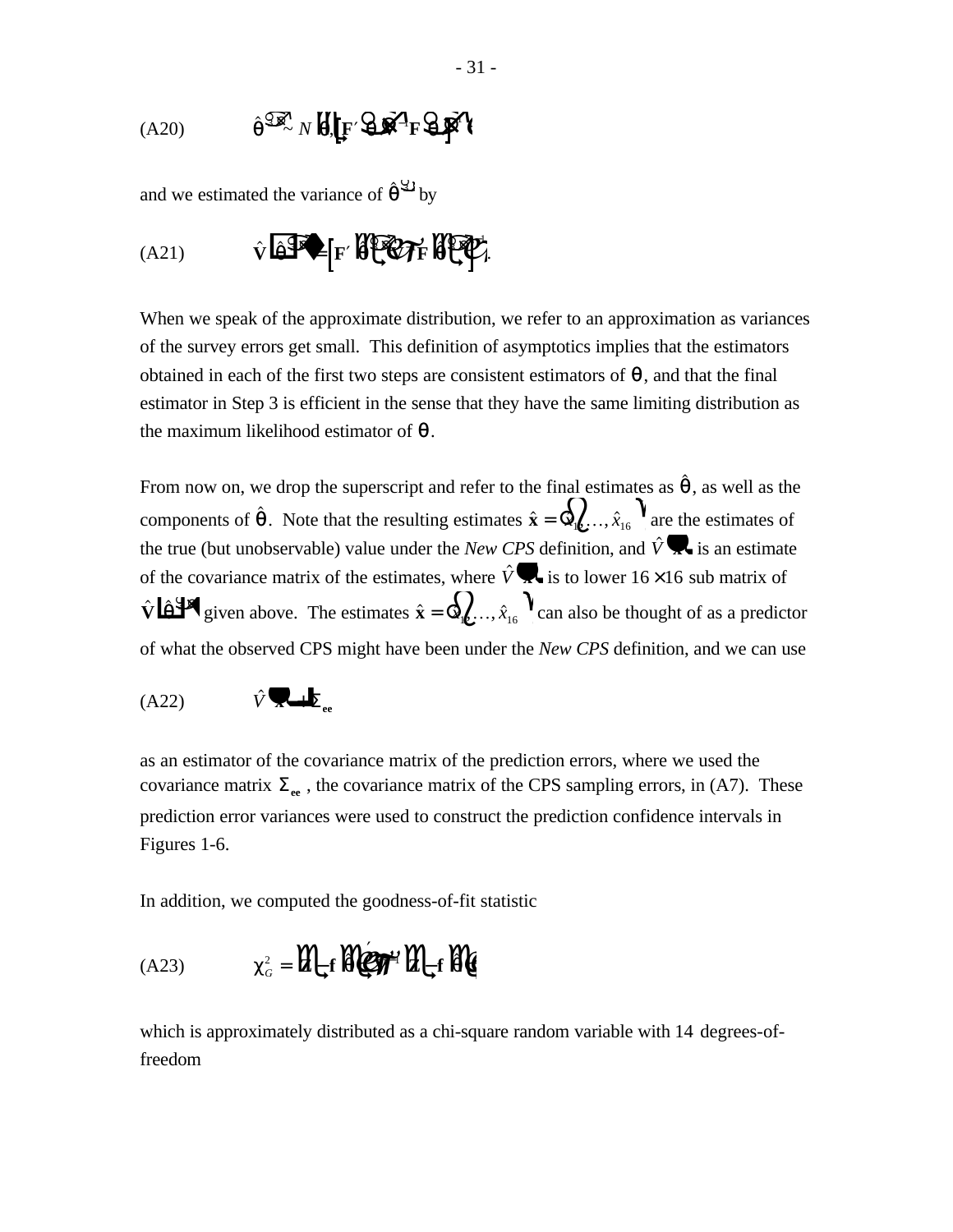In addition, we computed a structural relationship test, which tested the hypothesis  $H_0$ :  $b_0 = 0$ ,  $b_1 = 1$ , which says that there is no difference in the true values as defined under the Parallel Survey and CPS. The test statistic used is

$$
(A24) \tC_s^2 = \iint_{\mathbf{b}} \mathbf{A} \mathbf{B} \mathbf{B} \mathbf{A} \mathbf{B}
$$

which is approximately distributed as a chi-squared random variable with 2 degrees-offreedom under the null hypothesis, where  $\hat{\mathbf{V}}(\hat{\mathbf{B}})$  is the upper 2 × 2 sub matrix of  $\hat{\mathbf{V}}$   $\hat{\mathbf{B}}$ <sup>3</sup> given above, and  $\mathbf{b} = \mathbf{Q} \mathbf{D}$ .